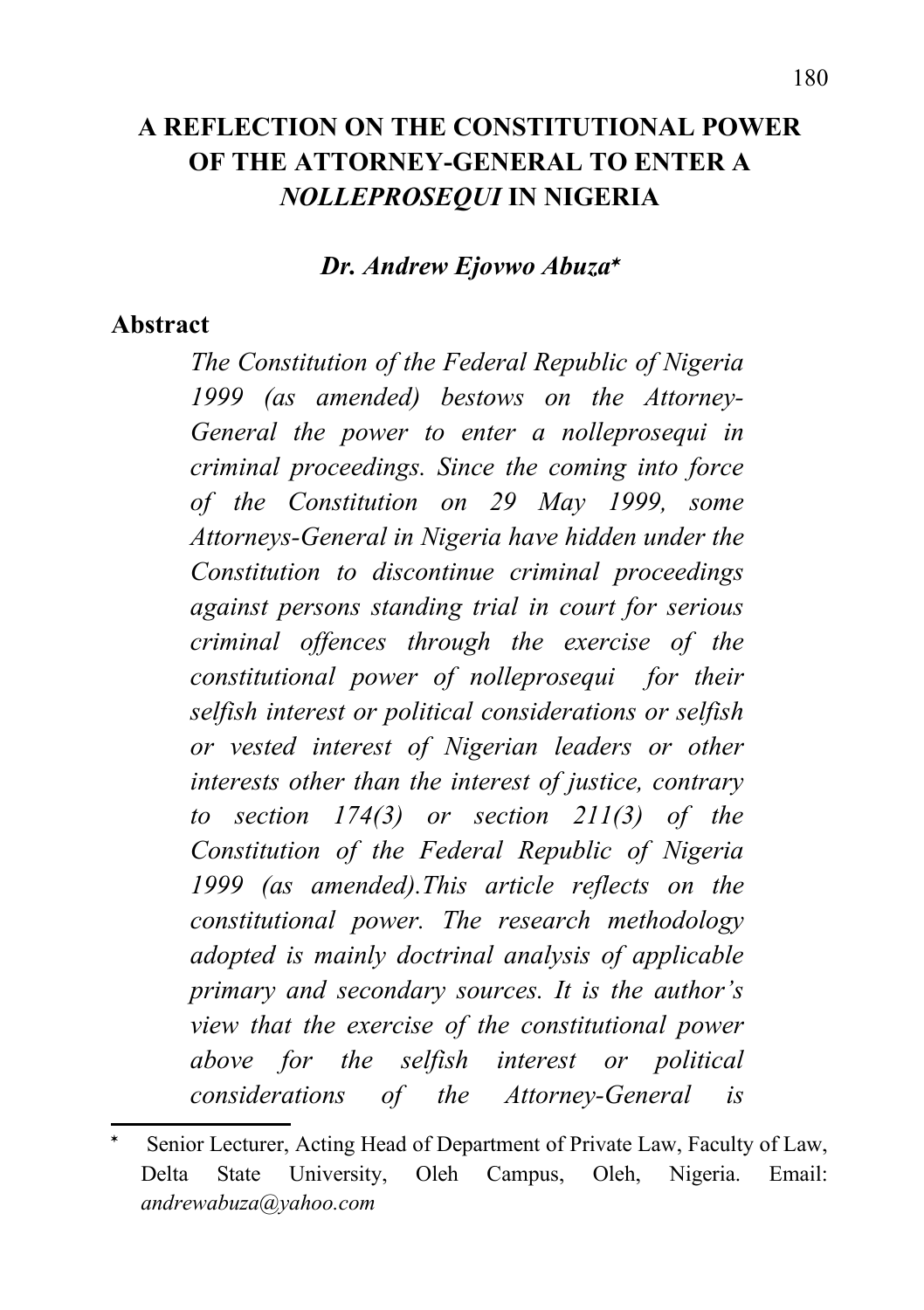*DELSU Law Review Vol. 7* 2021 *unconstitutional. The author suggests the subjection of the exercise of the constitutional power to the permission of the court in line with the approach in other countries, including the United States of America (USA) and Kenya.*

**Key-words:** Attorney-General, *Nolleprosequi,* Public interest, Interest of justice, Abuse of legal process.

## **Introduction**

The Constitution of the Federal Republic of Nigeria 1999 (as amended) (the Constitution)<sup>[1](#page-1-0)</sup>, hinged on the presidential system of government, came into effect on 29 May 1999, signaling the beginning of Nigeria's fourth Republic. 'Attorney-General' can be defined 'as the Chief Law Officer of a State responsible for advising the government on legal matters and representing it in litigation'.<sup>[2](#page-1-1)</sup>

Many constitutions of States, including the USA,<sup>[3](#page-1-2)</sup> the United Kingdom  $(UK)^4$  $(UK)^4$  and Nigeria<sup>[5](#page-1-4)</sup> establish the Office of Attorney-General as the Chief Law Officer of the country or a Region or State in a country as well as a Minister or Secretary of the Government of the country or Commissioner for Justice of the Government of the Region or State. While the National Attorney-

<span id="page-1-0"></span><sup>1</sup> Cap C 23 Laws of the Federation of Nigeria (LFN) 2004.

<span id="page-1-1"></span><sup>2</sup> See BA Garner (ed), *Black's Law Dictionary* (St Paul: 8th edn, West Publishing Co., 2004) 139.

<span id="page-1-2"></span><sup>3</sup> It is a country from where Nigeria copied its presidential system of government as well as a country practicing the common-law.

<span id="page-1-3"></span><sup>4</sup> It is a nation practicing the common-law as well as the cabinet or parliamentary system of government.

<span id="page-1-4"></span><sup>5</sup> It is a country practicing the common-law.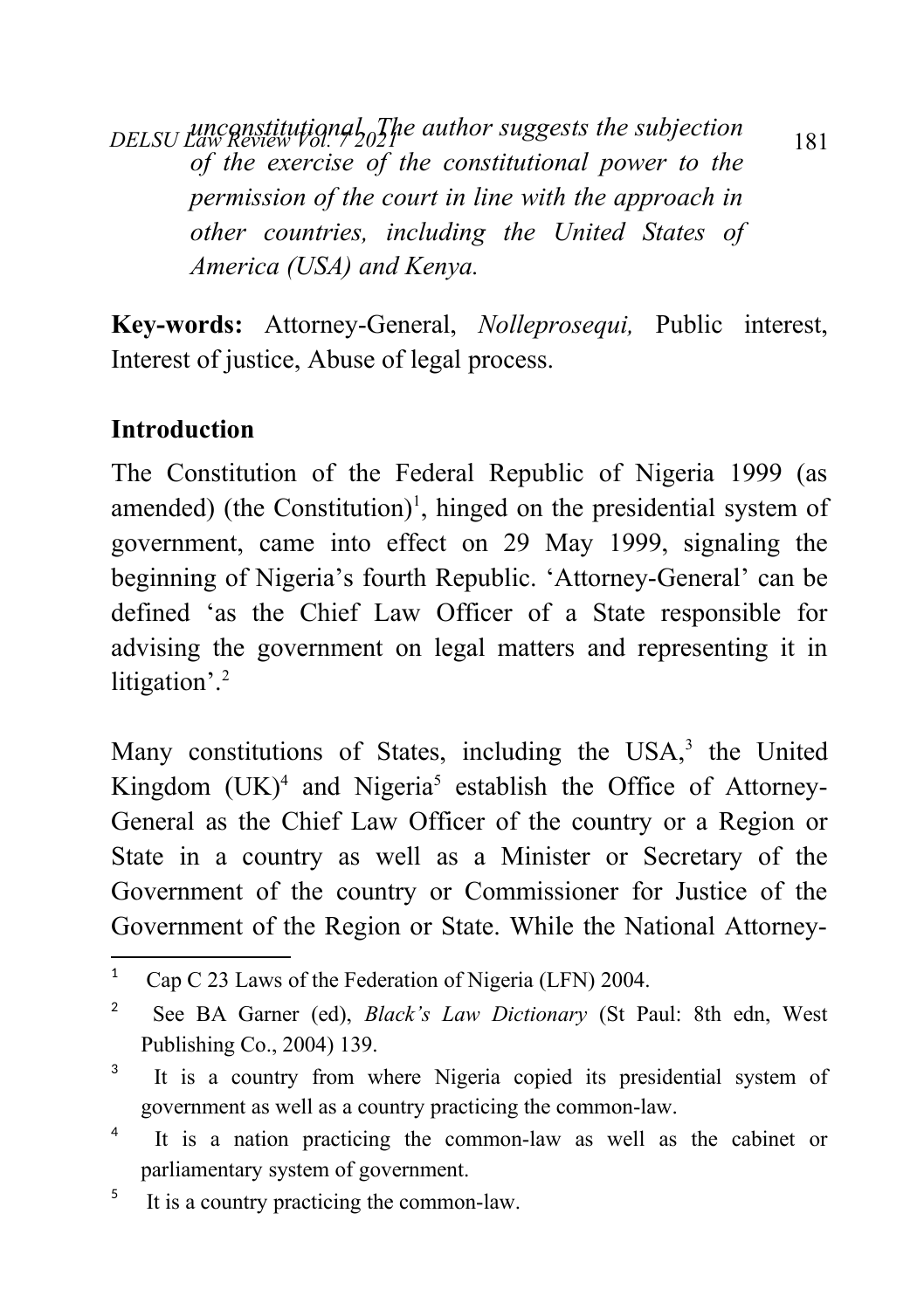General's jurisdiction dovetails to all the nooks and crannies of the country, the Regional or State Attorney-General's jurisdiction is confined to the Region or State in which he is serving. To be specific, Section 150(1) of the Constitution provides: "There shall be an Attorney-General of the Federation who shall be the Chief Law Officer of the Federation and a Minister of the Government of the Federation"<sup>[6](#page-2-0)</sup>

Needless to emphasise that the baton of office held by an Attorney-General is dual in capacity in many States, as indicated above. His appointment is a mixture of professionalism and politics. In actuality, he performs in many countries legal functions as the Chief Law Officer of the country or a Region or State, Chief Prosecutor and guardian of the public interest as well as political functions of the Minister or Secretary of Justice or Commissioner for Justice of a Region or State as the Chief Legal adviser of the government of the day with responsibility for criminal justice policy. Thus, he acts as law officer as well as a politician and member of the Executive Council<sup>[7](#page-2-1)</sup>

The common law and constitutions of many countries, including Nigeria provide for the legal functions of the Attorney-General. For example, section 174 of the Constitution, which contains the legal

<span id="page-2-0"></span><sup>6</sup> See, also, s 195(1) of the Constitution which creates the office of Attorney-General of a State who shall, also, be the Chief Law Officer of a State and Commissioner for Justice of the Government of a State

<span id="page-2-1"></span><sup>7</sup> FO Damola, 'The Position and Power of an Attorney-General in a Democracy: An injustice in the Administration of Justice in Nigeria' (2016) 2(1) *Port Harcourt Journal of Business Law* 243.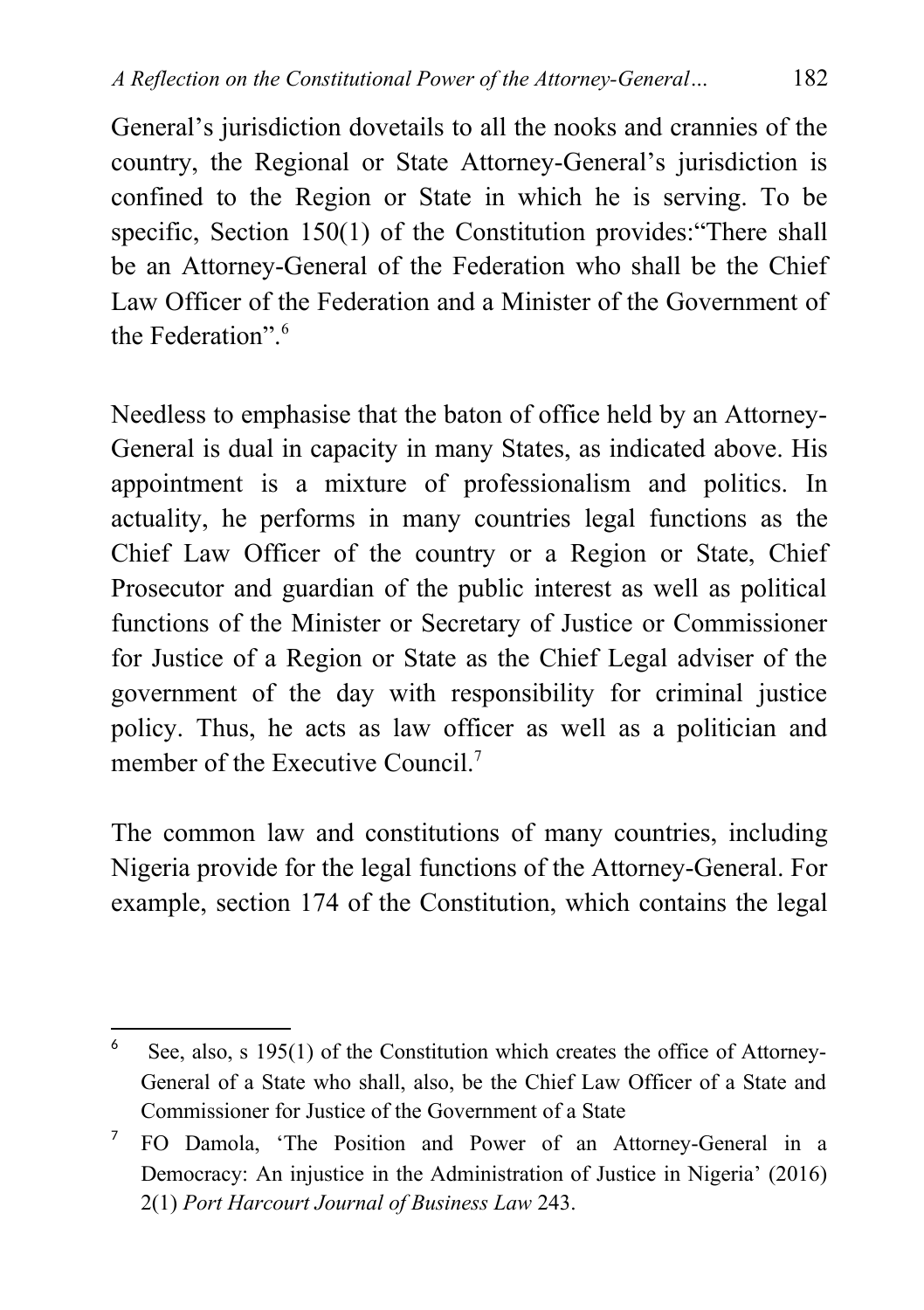functions of the Attorney-General of the Federation of Nigeria,<sup>[8](#page-3-0)</sup> provides as follows:

- (1) The Attorney-General of the Federation shall have power-
	- (a) to institute and undertake criminal proceedings against any person before any court of law in Nigeria, other than a court martial, in respect of any offence created by or under any Act of the National Assembly;
	- (b) to take over and continue any such criminal proceedings that may have been instituted by any other authority or person; and
	- (c) to discontinue at any stage before judgment is delivered any such criminal proceedings instituted or undertaken by him or any other authority or person.
- (2) The powers conferred upon the Attorney-General of the Federation under sub-section (1) of this section may be exercised by him in person or through officers of his department.
- (3) In exercising his powers under this section, the Attorney-General of the Federation shall have regard to the public interest, the interest of Justice and the need to prevent abuse of legal process.[9](#page-3-1)

<span id="page-3-0"></span><sup>&</sup>lt;sup>8</sup> Note that s 211(1) of the Constitution contains the legal functions of the Attorney-General of a State.

<span id="page-3-1"></span><sup>9</sup> S 174(1), (2), & (3) above is the same in wordings with s  $211(1)$ , (2), & (3) of the Constitution which contains the legal functions of the Attorney-General of a State, except that he is empowered to institute and undertake criminal proceedings against any person before any court of law in Nigeria, other than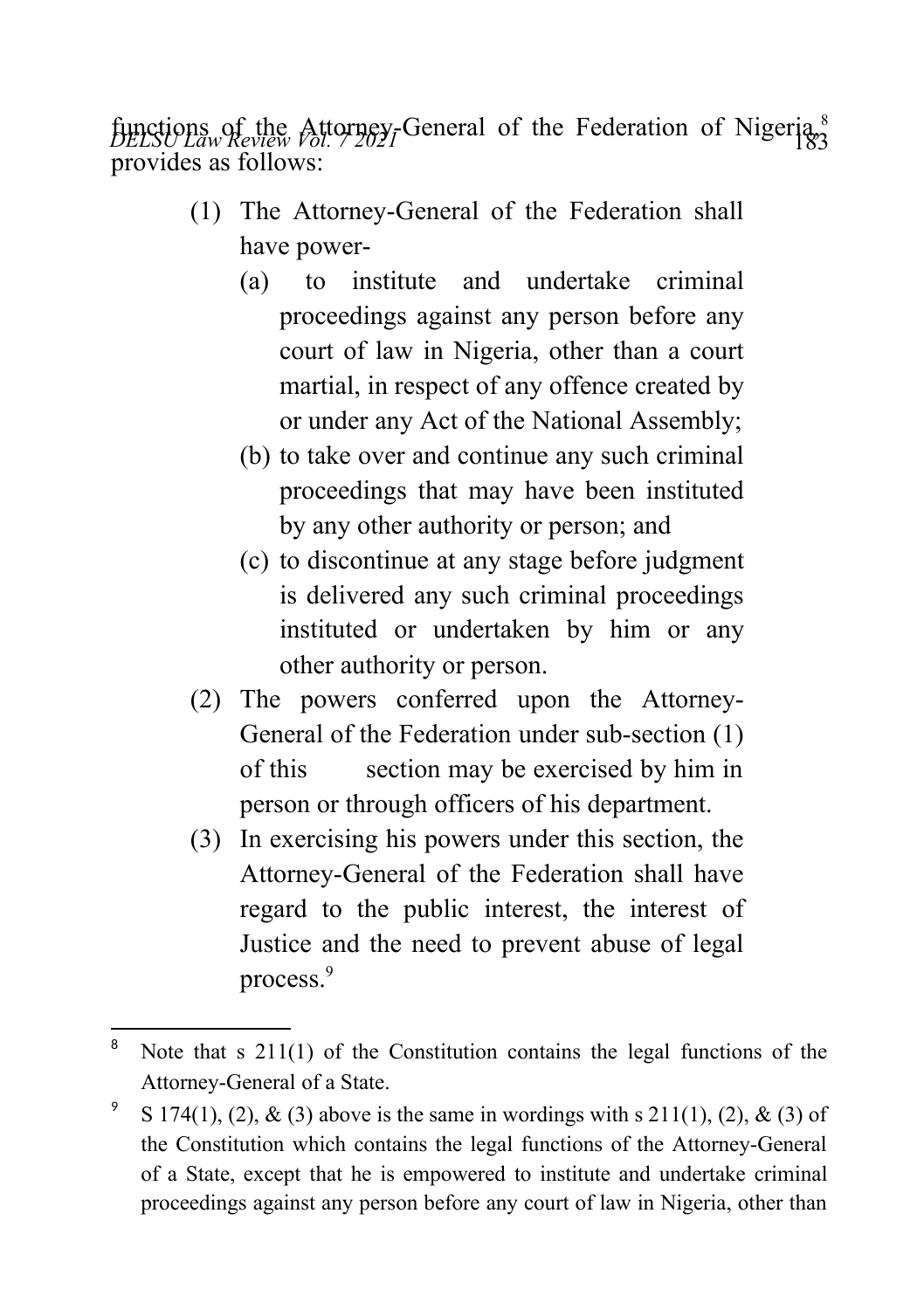A note-worthy point that has been indicated before is that the Attorney-General is the Chief Prosecutor in many countries. As Chief Prosecutor, the Attorney-General is, also, imbued with the authority to discontinue at any stage before judgment is delivered any criminal proceedings instituted by him or any other authority or person. This is the power to enter a *nolleprosequi*, as can be clearly discerned from the provisions of section 174(1)(c) above. The expression *nolleprosequi* which is abbreviated to *nol or nolle pros* is a legal Latin expression.[10](#page-4-0)In the Nigerian case of *The State v AdakoleAkor and Others*, [11](#page-4-1)Idoko, J defined *nolleprosequi*as meaning: 'I am unwilling to prosecute or unable to proceed or continue with prosecution'. Needless to mention that the Attorney-General exercises the power of *nolleprosequi* by stating personally in court that the Crown or State intends that the criminal proceedings shall not continue or by giving information to the court in writing that the Crown or State intends that the criminal proceedings shall not continue.<sup>[12](#page-4-2)</sup>

It is disappointing that since the coming into force of the Constitution on the date above, some Attorneys-General in Nigeria have hidden under the Constitution to free persons standing trial in court for serious criminal offences through the exercise of the constitutional power of *nolleprosequi* for their selfish interest or political considerations or selfish or vested interest of Nigerian leaders or other interest other than the interest of justice, contrary to section 174(3) or section 211(3) of the Constitution above.

a court martial, in respect of any offence created by or under any law of the House of Assembly of his State and the same is to operate within his State.

<span id="page-4-0"></span><sup>10</sup> <https://en.m.wikipedia.org.wiki> accessed 23 April 2020.

<span id="page-4-1"></span><sup>11</sup> [1981] 2 SCNLR 410, 414 or [1981] 2 NCLR 410, 718.

<span id="page-4-2"></span><sup>12</sup> Damola, see n 7 above,248.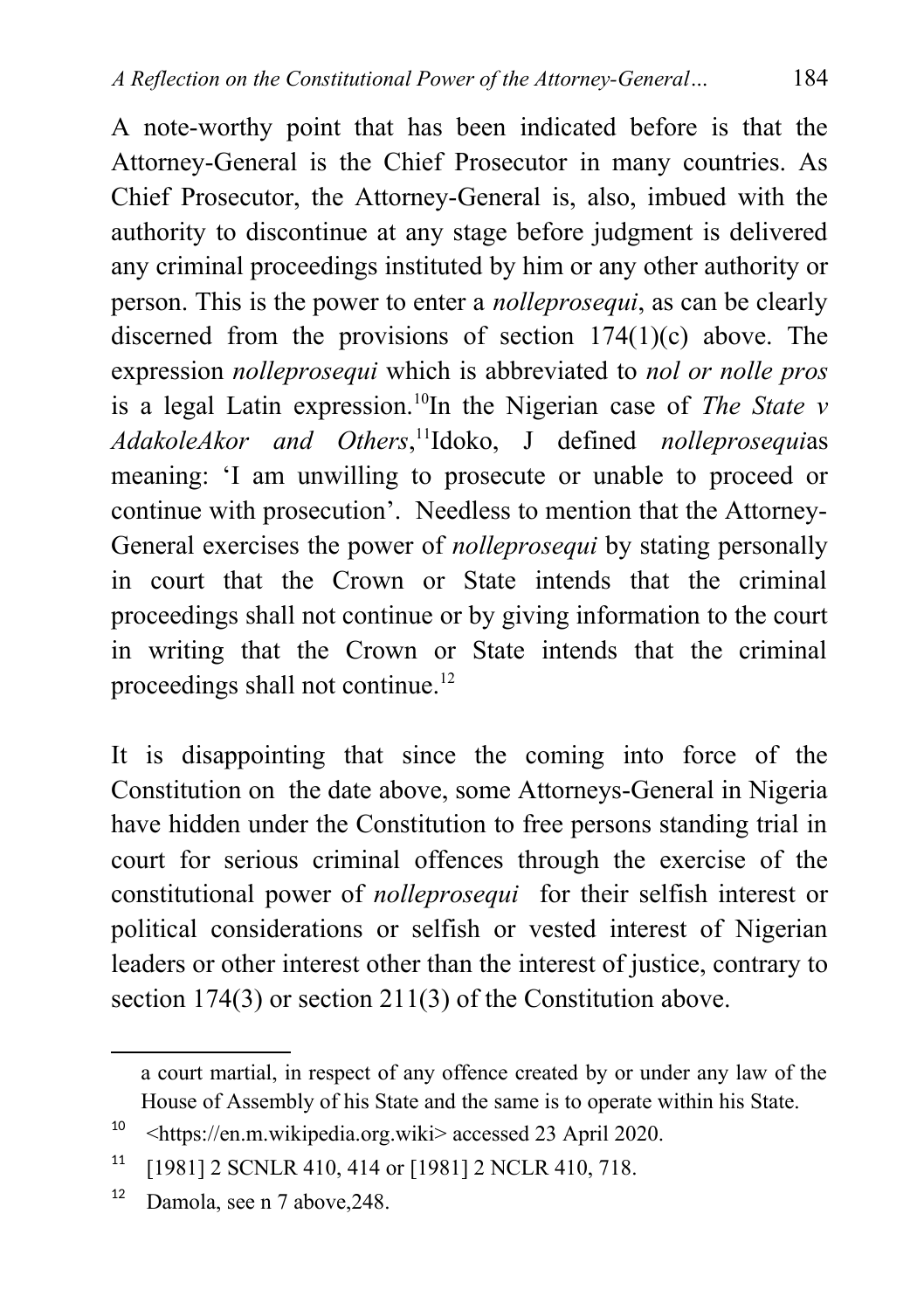*DELSU Law Review Vol. 79.05* Nigeria (NAN) is to blame for allowing this problem to emerge, as its enactment, that is the Constitution does not expressly subject the exercise of the power of *nolleprosequi* by the Attorney-General to the control or permission of the court or anybody or authority. This Lacuna in the Constitution would not augur well for the system of administration of criminal justice in Nigeria, as it is prone to abuse as has been the case since the coming into force of the Constitution. The entering of a *nolleprosequi* in criminal proceedings by Attorneys-General has adverse effect on some victims of crime or complainants or accused persons or private prosecutors or close relatives of the victims of crime. For instance, it has led to loss of time and money of the complainant and accused person or persons, already expended at the time when the accused person or persons was or were discharged upon the entering of a*nolleprosequi* in the criminal proceedings by the Attorney-General, contrary to the fundamental right of a citizen of Nigeria, including an accused- Nigerian citizen, to own property, as guaranteed under sections 43 and 44(1) of the **Constitution** 

Also, it has engendered the denial of the fundamental right of the complainant and accused person or persons to a fair hearing, contrary to the right to a fair hearing guaranteed by the commonlaw rules of natural justice, namely *audialterampartem*, meaning 'hear the other side of a case' and *nemojudex in causasua*, meaning 'no man should be a Judge in his own cause or case' , section 36(1) of the Constitution, Article 7 of the African Union (AU) African Charter on Human and Peoples' Rights (ACHPR) 1981 and Article 14(1) of the United Nations (UN) International Covenant on Civil and Political Rights (ICCPR) 1966.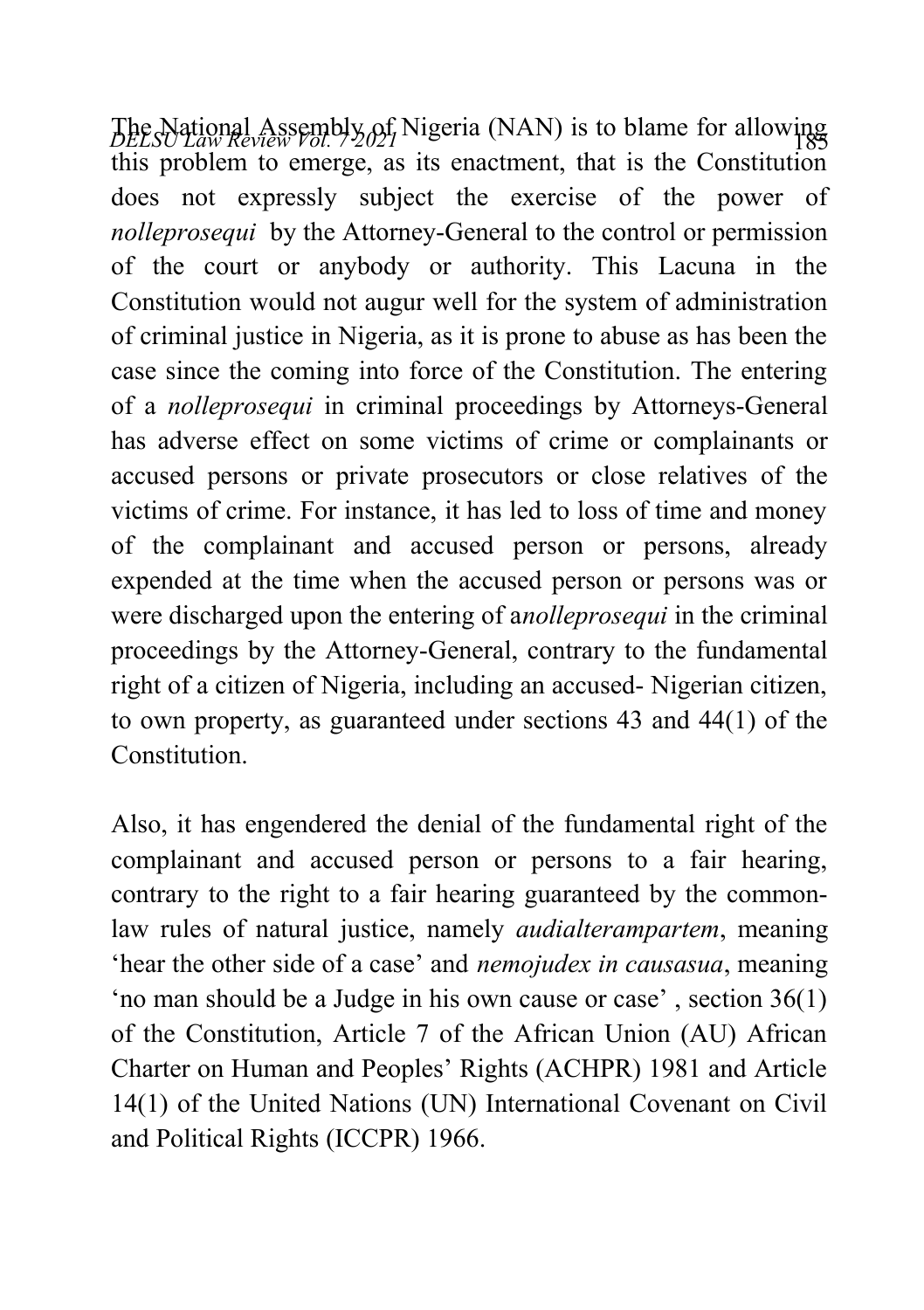Furthermore, it has brought about the denial of the right of some Nigerian private prosecutors to participate in the Government of Nigeria directly through accessibility to the court, take part in the conduct of public affairs directly, and participate freely in the government of their country directly in accordance with the provisions of law, contrary to sections  $14(2)(c)$  as well as  $17(2)(e)$ of the Constitution, Article 25 of the ICCPR, and Article 13(1) of the ACHPR, respectively. A lot of people are actually upset by this ugly situation. Worse still, the Attorneys-General who exercise the constitutional power above wrongly are not being dealt with or removed from office by the Nigerian Government.

This article reflects on the power of the Attorney-General to enter a*nolleprosequi* under the Constitution. It analyses applicable laws. It takes the position that the exercise of the constitutional power of *nolleprosequi* by the Attorney-General in Nigeria for his selfish interest or political considerations and so on is amoral, against legal ethics or unethical, unconstitutional, and unlawful and, therefore, ought to be subjected to the permission of the court in Nigeria. It highlights the practice in other countries. It offers suggestions and recommendations, which, if implemented, could eradicate the problem of some Attorneys-General in Nigeria exercising the constitutional power of *nolleprosequi* for their selfish interest or political considerations and so on rather than in the public interest, the interest of justice and the need to prevent abuse of legal process.

### **Brief history of the power of the Attorney-General to enter a** *nolleprosequi* **in Nigeria**

In this segment, the discussion shows that the exercise of the power of the Attorney-General to enter a *nolleprosequi*in Nigeria dates back to the period when Nigeria was under British colonial rule.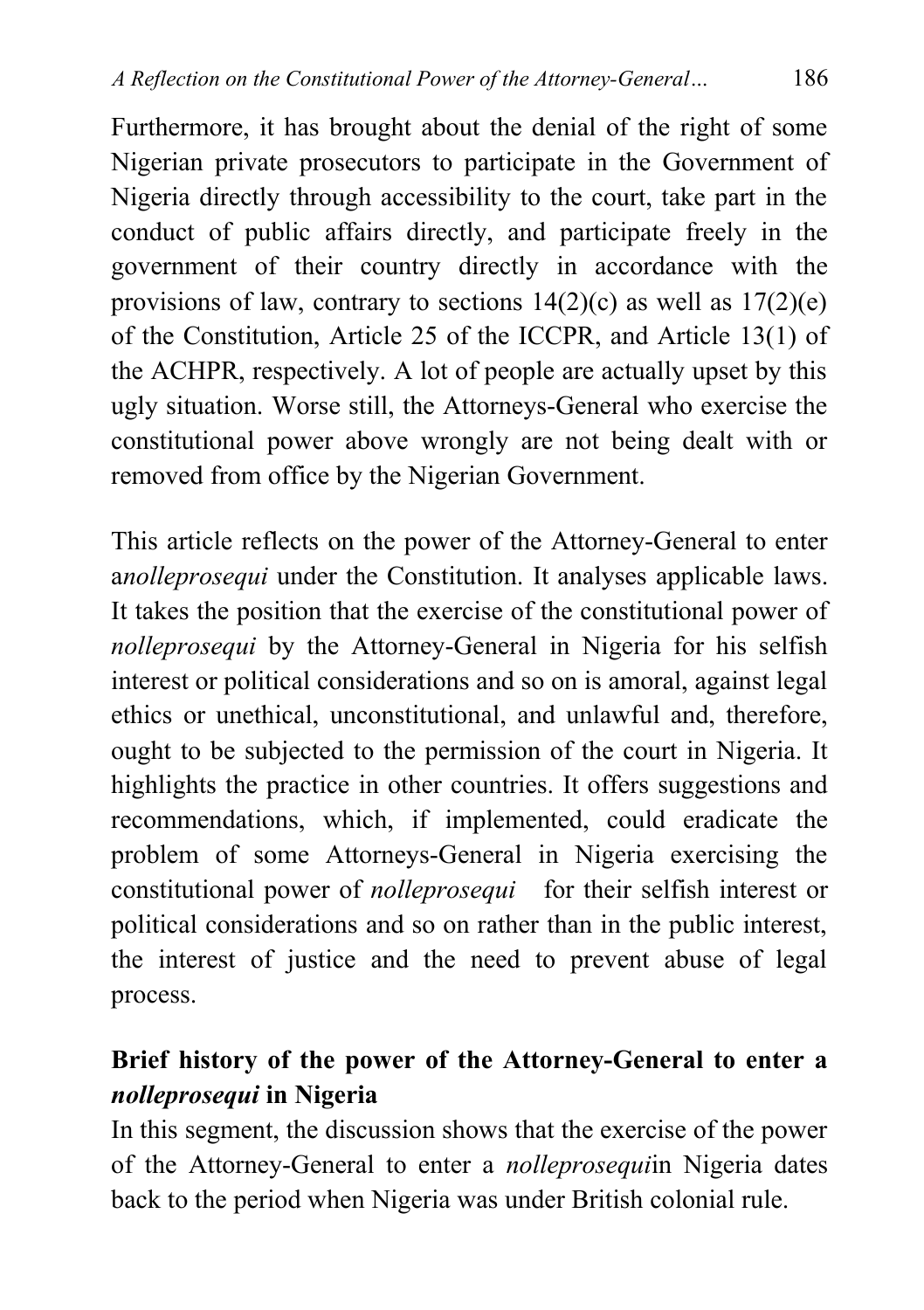*DELSU Law Review Vol. 7 2021* <sup>187</sup> Nigeria came into being on 1 January 1914, following the amalgamation of the Colony of Lagos and Protectorates of Southern and Northern Nigeria to constitute the Colony and Protectorate of Nigeria by Lord Fredrick Lugard who was appointed the first Governor-General of Nigeria by the British colonial master of Nigeria.[13](#page-7-0) The Law Officer Ordinance 1951 provides that the Crown Legal Advisers are entitled to practice in courts of Nigeria, ex officio from 1 October 1936.<sup>[14](#page-7-1)</sup> Indeed, the Offices of the Attorney-General, Solicitor-General, Regional Attorney-General and Crown Counsel were created under the Law Officer Order<sup>[15](#page-7-2)</sup> 1951 and Law Notes<sup>[16](#page-7-3)</sup> 1955. It was on 1 October 1960 that Nigeria was granted independence by Britain under the Parliamentary Nigeria (Constitution) Order in Council<sup>[17](#page-7-4)</sup> 1960. In 1963, the country became a Republic. The nation's first Republic can be considered to have started on 1 October 1963 under the 1963 Parliamentary Republican Constitution. It is note-worthy that the 1960 Nigerian Parliamentary Constitution and Regional Parliamentary constitutions removed all the common-law powers of the Attorney-General with respect to the prosecution of criminal cases and the discontinuance of the same and bestowed the said powers on the Federal and Regional Directors of Public Prosecutions, respectively.<sup>[18](#page-7-5)</sup> Owing to this development, the

<span id="page-7-0"></span><sup>13</sup> See AE Abuza, 'A Reflection on the Regulation of Strikes in Nigeria' (2016) 4 (1) *Commonwealth Law Bulletin* 6.

<span id="page-7-1"></span><sup>&</sup>lt;sup>14</sup> See Cap 100 Laws of the Federation of Nigeria and Lagos (Revised Edition) 1958.

<span id="page-7-2"></span> $^{15}$  No 47 of 1951.

<span id="page-7-3"></span> $^{16}$  No 1 of 1955.

<span id="page-7-4"></span> $17$  No 1652 of 1960.

<span id="page-7-5"></span><sup>&</sup>lt;sup>18</sup> See, for example, s 97 of the 1960 Parliamentary Constitution of the Federation, s 48 of the Parliamentary Constitution of Northern Region and s 47 of the Parliamentary Constitutions of Western and Eastern Regions.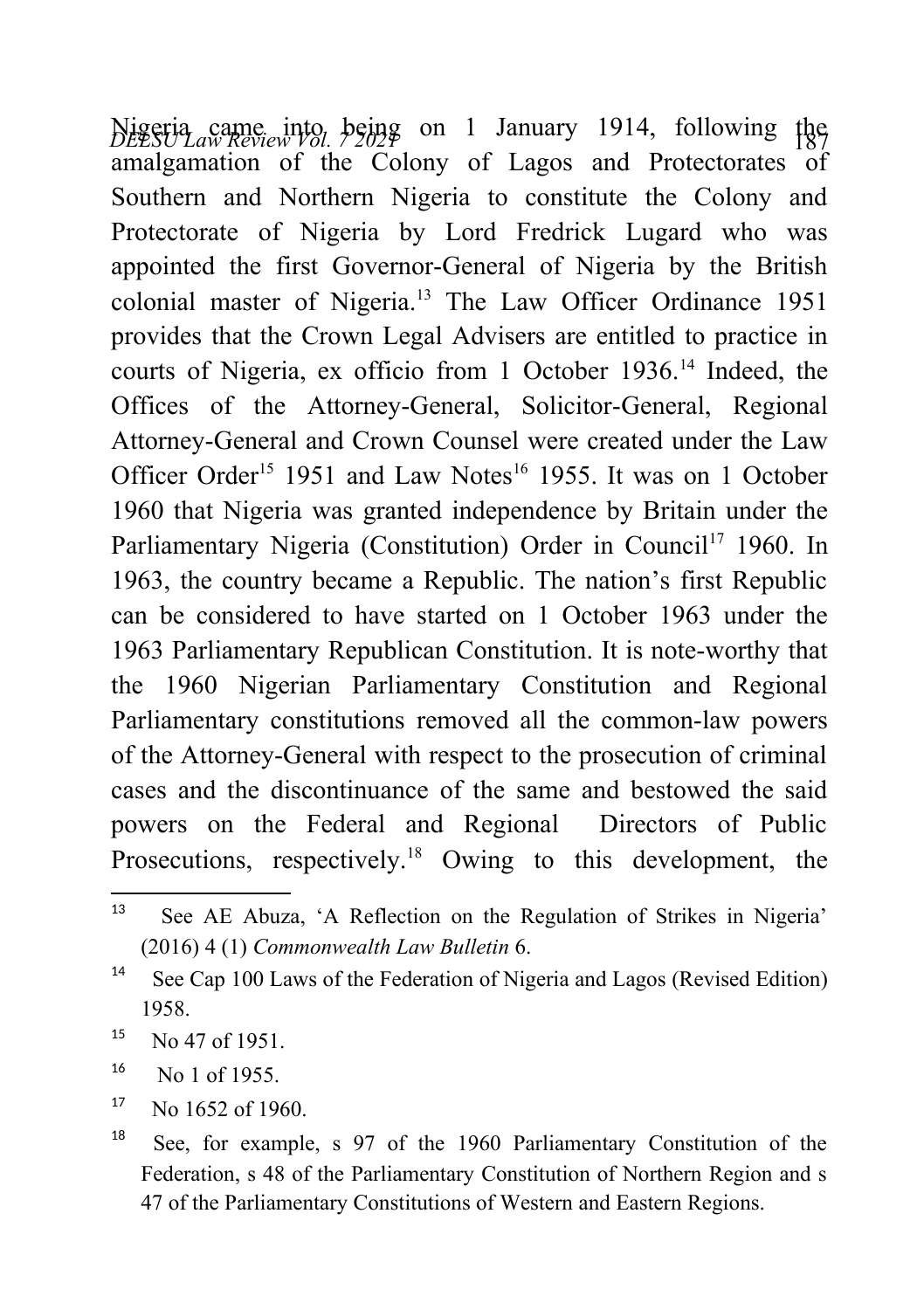Director of Public Prosecutions (DPP) became the only civil servant imbued with such enormous powers. Fortunate enough, they could not be removed from office without following some long and cumbersome process under the Civil Service Rules.<sup>[19](#page-8-0)</sup>

On its part, the 1963 Parliamentary Republican Constitution removed the control of criminal prosecutions from the hands of the DPP and returned it back to the Attorney-General, as was the case under the common-law. It goes further to make the hitherto, meaning before now, independent office of the DPP sub-ordinate to that of the Attorney-General.[20](#page-8-1) In fact, the Constitution above establishes the Legal Department to be headed by the Attorney-General with the DPP made responsible to the same.<sup>[21](#page-8-2)</sup> Sub-sections (2), (5), and (6) of section 104 of the Constitution above, with equivalent provisions in the Regional constitutions, are significant. Section  $104(2)(a)$ , (b) and (c) of the Constitution above are similar in wordings to section  $174(1)(a)$ , (b) and (c) of the Constitution, as disclosed earlier. Sub-section (5) of section 104 above is to the effect that the powers conferred on the Federal Attorney-General by sub-section (2)(b) and (c) shall only be exercised by him and any other person or authority is permitted to withdraw criminal proceedings instituted by the same at any stage before the person against whom the proceedings have been instituted has been

<span id="page-8-0"></span><sup>&</sup>lt;sup>19</sup> See, for example, Rule 04107(1)-(XVII) of the Federal Civil Service Rules, as revised up to 1 April 1974 made pursuant to s 150(1) of the Constitution of the Federation 1960.

<span id="page-8-1"></span><sup>&</sup>lt;sup>20</sup> See the Parliamentary Constitution of the Federation No 20 of 1963, s 104; Parliamentary Constitution of Northern Nigeria No 33 of 1963, s 49; Parliamentary Constitution of Western Nigeria No 26 of 1963, s 47; Parliamentary Constitution of Eastern Nigeria No 8 of 1963, s 49; and Parliamentary Constitution of Mid-Western Nigeria No 3 of 1964, s 47.

<span id="page-8-2"></span><sup>21</sup> *Ibid.*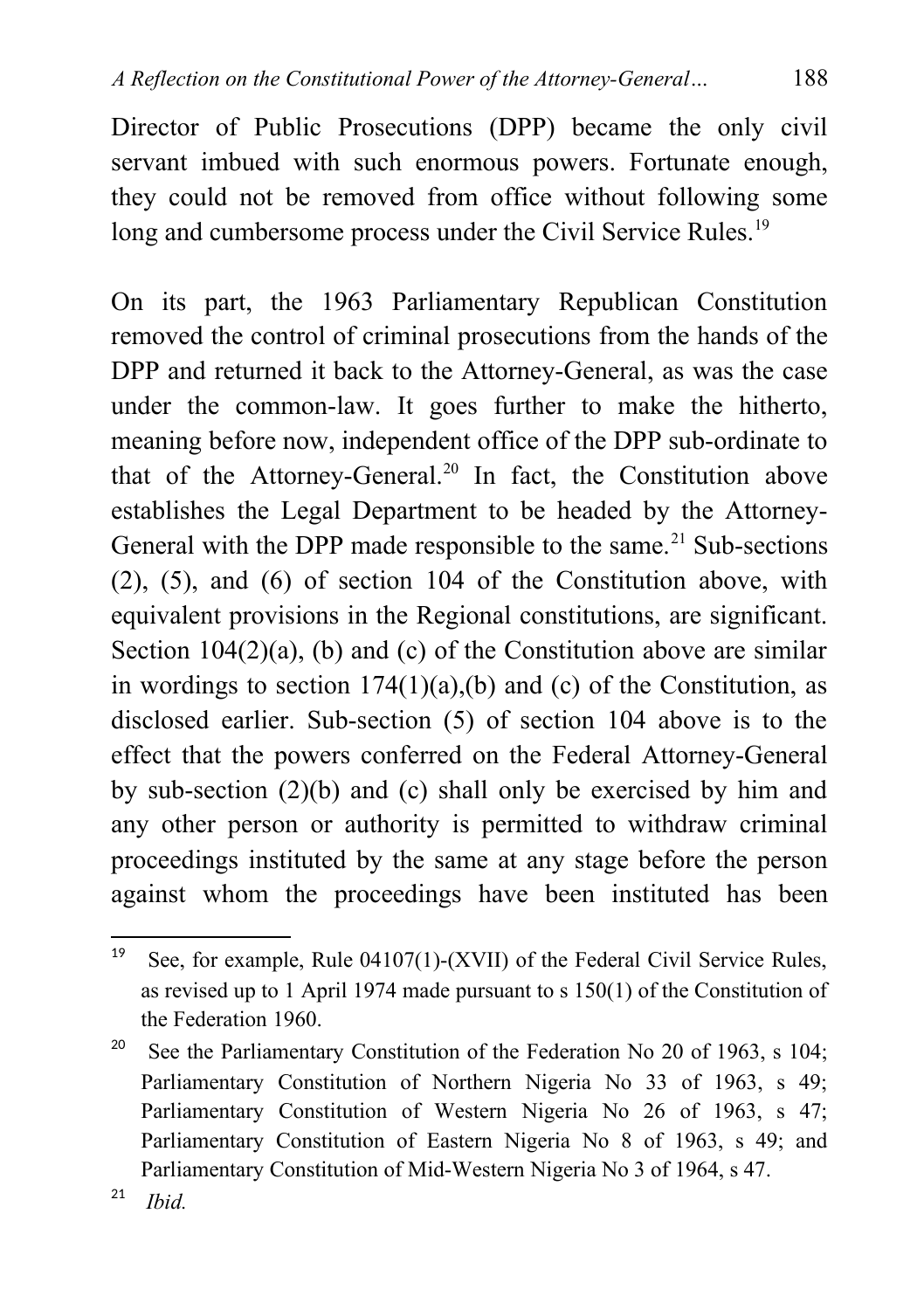charged before the court, While sub-section (6) of section 104 above is to the effect that in the exercise of the powers bestowed on the Federal Attorney-General by section 104 above, he shall not be subject to the direction or control of any other person or authority.

The Constitution of the Federal Republic of Nigeria 1979  $22$  makes provisions for the prosecution and discontinuance of criminal proceedings by the Federal and States' Attorneys-General.<sup>[23](#page-9-1)</sup> It is significant to put on record that the 1979 Presidential Constitution is, in actuality, the same with the 1963 Parliamentary Republican Constitution, regarding the powers of the Attorney-General, except for minor differences in sub-sections (2) and (3) of sections 160 and 191 of the same. To be specific, sub-section (2) of section 160 above provides that the powers conferred on the Federal Attorney-General under section 160(1) may be exercised by him in person or through officers of his department. While sub-section (3) of section 160 above provides that in the exercise of his powers under section 160 above, the Federal Attorney-General shall have regard to the public interest, the interest of Justice and the need to prevent abuse of legal process. Of course, the 1979 Presidential Constitution, unlike its predecessors, provides what seems to be a safeguard for the prevention of misuse of the Attorney-General's powers of prosecution and discontinuance of criminal proceedings in subsection (3) of sections 160 and 191 above.

Furthermore, the Constitution makes provisions for prosecution and discontinuance of criminal proceedings by the Federal and State Attorneys-General in sections 174 and 211 of the same, as disclosed earlier. Indeed, it retains the provisions of sections 160

<span id="page-9-0"></span> $22$  Cap 62 LFN 1990.

<span id="page-9-1"></span><sup>23</sup> *Ibid.,*ss 160 & 191.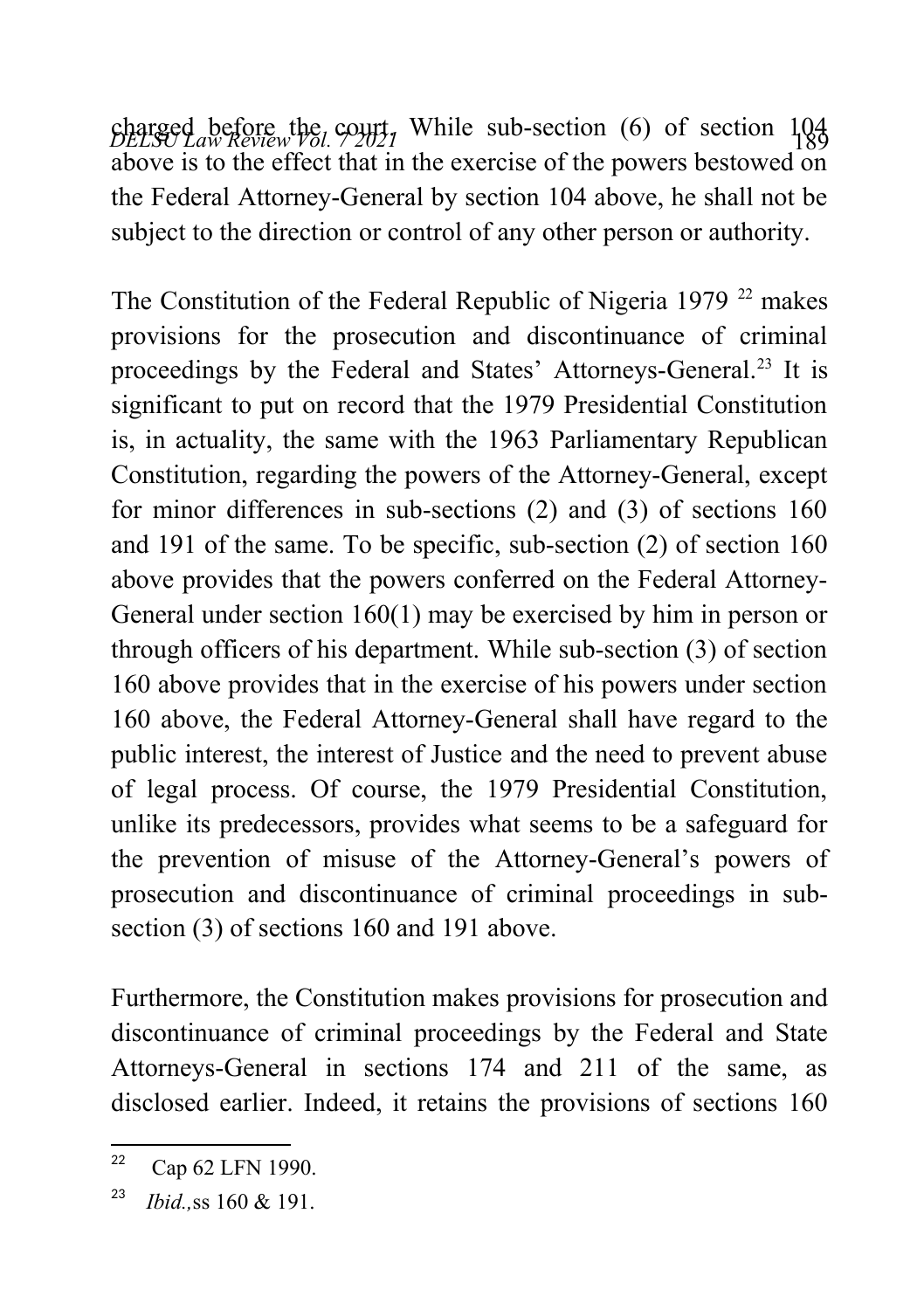and 191 of the 1979 Presidential Constitution. In this way, the provisions of sections 174 and 211 above are the same with sections 160 and 191 of the 1979 Presidential Constitution.

Over the years, the constitutional power of the Attorney-General to enter a *nolleprosequi* in criminal proceedings has been misused in that the same has been utilised by some Attorneys-General for their selfish interest or political considerations and so on. A cardinal point to make at this juncture is that the exercise of the constitutional power of *nolleprosequi*in criminal proceedings by some Attorneys-General for their selfish interest or political considerations and much more, as disclosed above is not peculiar to Nigeria. It is in accord with what obtains in other countries, including the USA, the UK and Kenya a country practicing the common-law and the presidential system of government.

# **Analysis of case law on the power of Attorney-General to enter a** *nolleprosequi***under the 1999 Nigerian Constitution**

The courts in Nigeria have discussed the power of the Attorney-General to enter a *nolleprosequi* under sections 174(1)(c) and  $211(1)(c)$  of the 1999 Nigerian Constitution in so many cases. A discourse on a few selected cases would suffice in this segment.

One selected and important case in point is *The State v Adakole Akor and Others*. [24](#page-10-0) In the case, the Attorney-General of Benue State had entered a *nolleprosequi* in writing to free 27 accused persons, that is the respondents/accused standing trial at the High Court of Benue State, relying on section 191(1)(c) of the 1979 Presidential Constitution (now section 211(1)(c) of the Constitution). After hearing arguments by counsel on both sides

<span id="page-10-0"></span> $24$  See n 11 above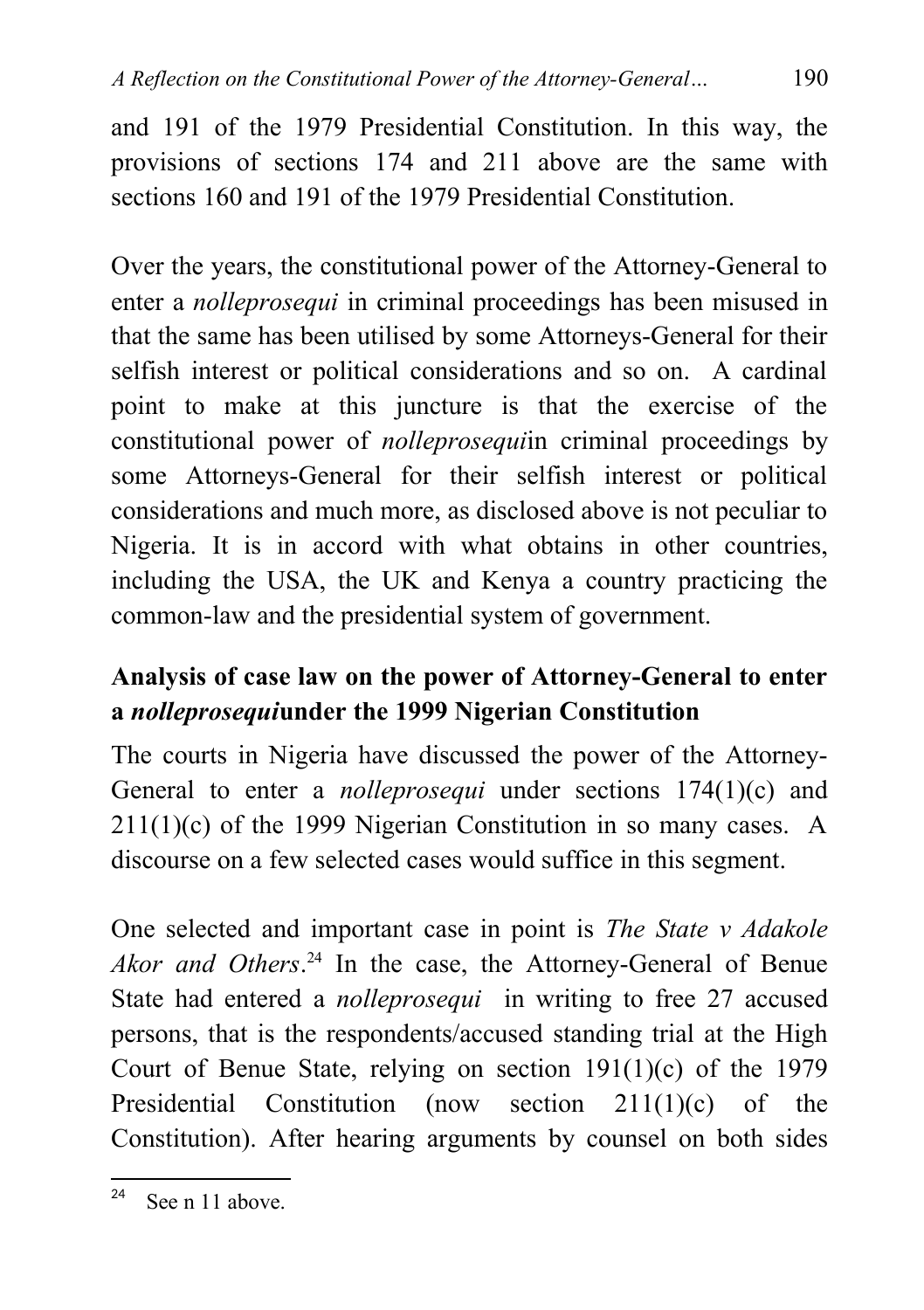*DELSU Law Review Vol. 7 202*<sup>2</sup> 1920 whom the Court above, submitted by the Court above, such as  $\frac{1}{2}$ invited to address it on the validity or otherwise of the *nolleprosequi* above, Idoko, J the trial High Court Judge in his Judgment delivered on 2 June 1980 held that the provision of section 191(3) of the Constitution above (now section 211(3) of the Constitution) is not a mere re-statement of existing principles, but a solemn provision to be complied with by the Attorney-General of a State and that evidence of such compliance must be shown. The learned Justice Idoko, further, held that, in the instant case, the Attorney-General of Benue State did not have regard to the provisions of section 191(3) of the Constitution above before he acted under section  $191(1)(c)$  of the same and it followed that he had not properly entered a *nolleprosequi* to free the accused/respondents.

Being aggrieved by the Judgment of the trial High Court, the appellant/prosecution appealed to the Court of Appeal which reversed the Judgment of the trial High Court. The Court of Appeal (per Adenekan Ademola, JCA) held that section 191(3) of the Constitution above which governs the exercise of the power of the State Attorney-General, regarding matters stated in section 191(1) of the Constitution above (now section 211(1) of the Constitution), does not make any difference to the exercise of the power to enter a *nolleprosequi* by the same on the ground that the section was merely re-stating factors which the same would have borne in mind, at any rate, in discharging his legal functions, so that the directive contained in section 191(3) above are merely for the guidance of the same and not limitations of his powers. His Lordship concluded that the trial High Court Judge was wrong to have held that, in the instant case, the Benue State Attorney-General would have stated expressly under section 191(3) above,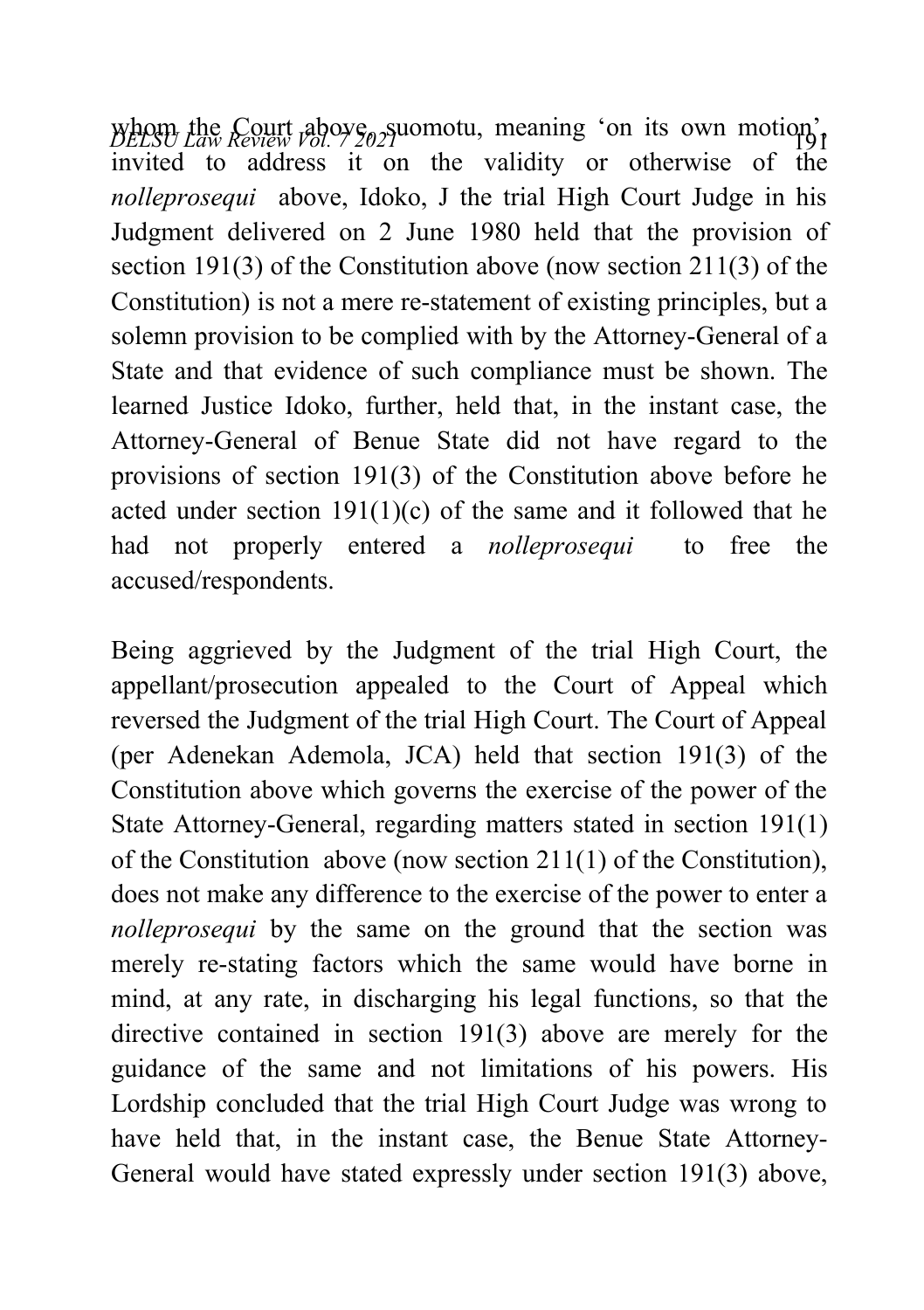the reasons which had guided the same in entering a *nolleprosequi* in the case*.* According to the learned Justice Ademola, the *nolleprosequi* filed in the suit before the trial High Court Judge was in order and proper.

Also, *The State v Samuel Ilori and Two Others*, [25](#page-12-0) is another selected and important case in point. In the case, the Attorney-General of Lagos State, relying on section 191(1)(c) of the 1979 Presidential Constitution, entered a *nolleprosequi* on 9 June 1980 to free one Samuel Ilori, the DPP of Lagos State as well as one Wodi and one Tano, the first respondent/accused as well as the second and third respondents/accused, respectively being prosecuted privately at the High Court of Lagos State by one Fred Egbe, the appellant a Lagos Lawyer for the offences of conspiracy to bring false accusations against him and conspiracy to injure him in his trade or profession, contrary to sections 125 and 518(4) of the Criminal Code Law of Lagos State.<sup>[26](#page-12-1)</sup> This came about after the Court of Appeal had quashed an information filed by the first respondent/accused to prosecute the appellant for the offences of stealing and inducing delivery of money by false pretences, contrary to sections 390 and 419 of the Law above and the Attorney-General above had declined appellant's request to prosecute the respondents/accused, including the second and third respondents/accused who were the two Police officers that investigated the case against the appellant. The trial High Court upheld the *nolleprosequi*.

Being aggrieved by the decision of the trial High Court, the appellant appealed to the Court of Appeal, on the ground that the

<span id="page-12-0"></span><sup>&</sup>lt;sup>25</sup> [1984] 5 NCLR 52.

<span id="page-12-1"></span><sup>&</sup>lt;sup>26</sup> Cap 31 Laws of Lagos State 1973.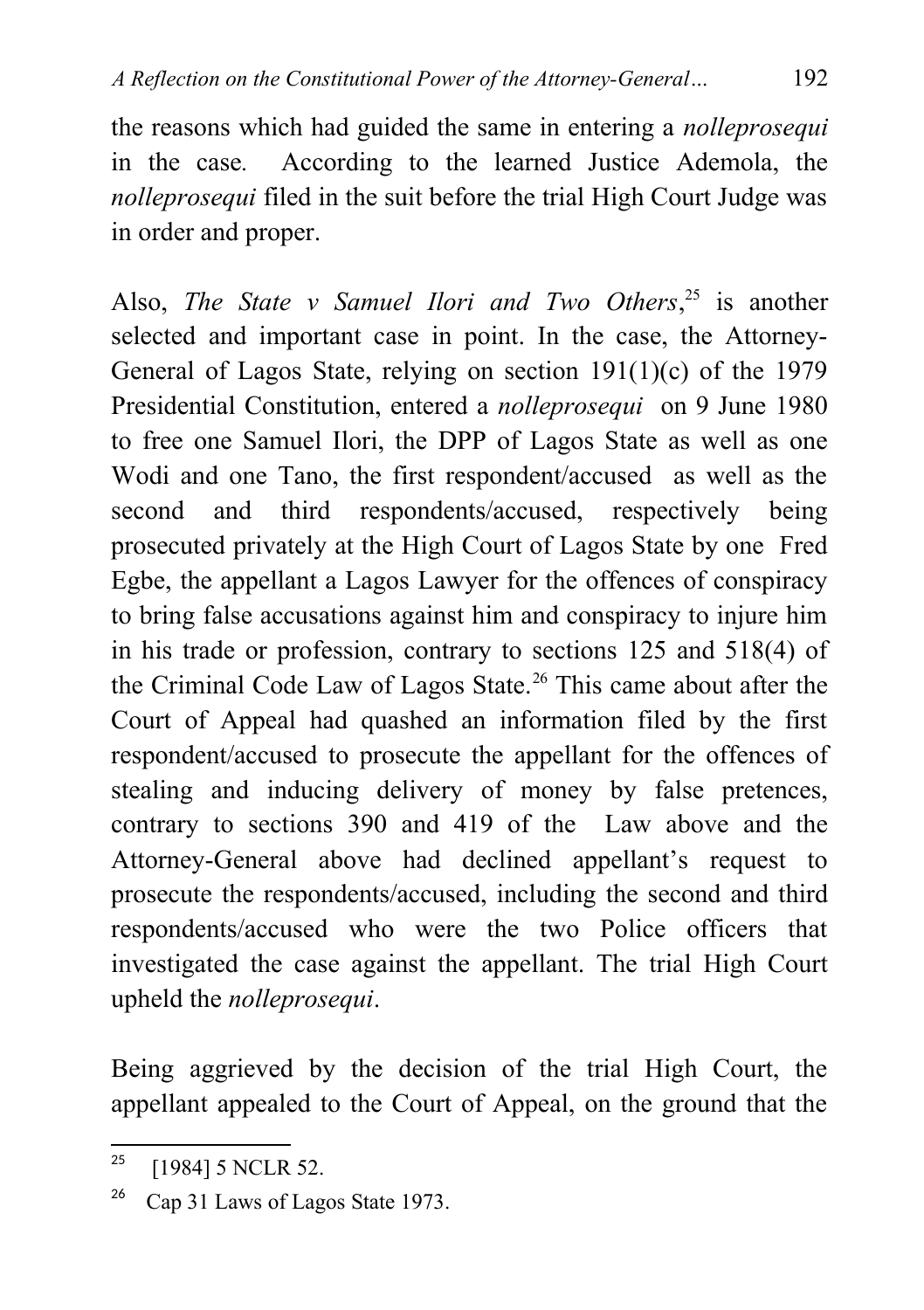*DELSU Law Review Vol. 7 2021* <sup>193</sup> trial High Court should have taken evidence and examined his allegations against the Attorney-General of malice and extraneous considerations in pursuance of the provisions of section 191(3) of the 1979 Constitution (now sections 174(3) and 211(3) of the Constitution). Justice Kazeem, JCA (as he then was) delivering the leading judgment of the Court of Appeal with which the other two Justices of the Court who sat in the appeal concurred, dismissed the appeal of the appellant. His Lordship held that the *nolleprosequi* was in order and the appellant did not obtain the leave of the Judge of the High Court before filing his papers for private prosecution an issue which the Court of Appeal took up on its own. The learned Justice Kazeem, re-iterated the provisions of section 191 of the 1979 Presidential Constitution (now sections 174 and 211 of the Constitution) and expressed the opinion that the Nigerian courts in the exercise of their wide powers under section 6(6)(b) of the 1979 Presidential Constitution could question the Attorney-General's power of *nolleprosequi* and grant appropriate remedies when an aggrieved person, who had complained of an infraction of his fundamental right by the Attorney-General or that the same failed to have regard for the safeguards contained in section 191(3) above, could prove that the same had acted out of improper motive or ill-will.

Being aggrieved by the judgment of the Court of Appeal, the appellant appealed to the Supreme Court. Justice Kayode Eso, JSC delivering the leading judgment of the Supreme Court with which the other Justices of the Court who sat in the appeal concurred, dismissed the appeal of the appellant. His Lordship affirmed the decision of the Court of Appeal, but over-ruled its opinion expressed to the effect that the court could question the Attorney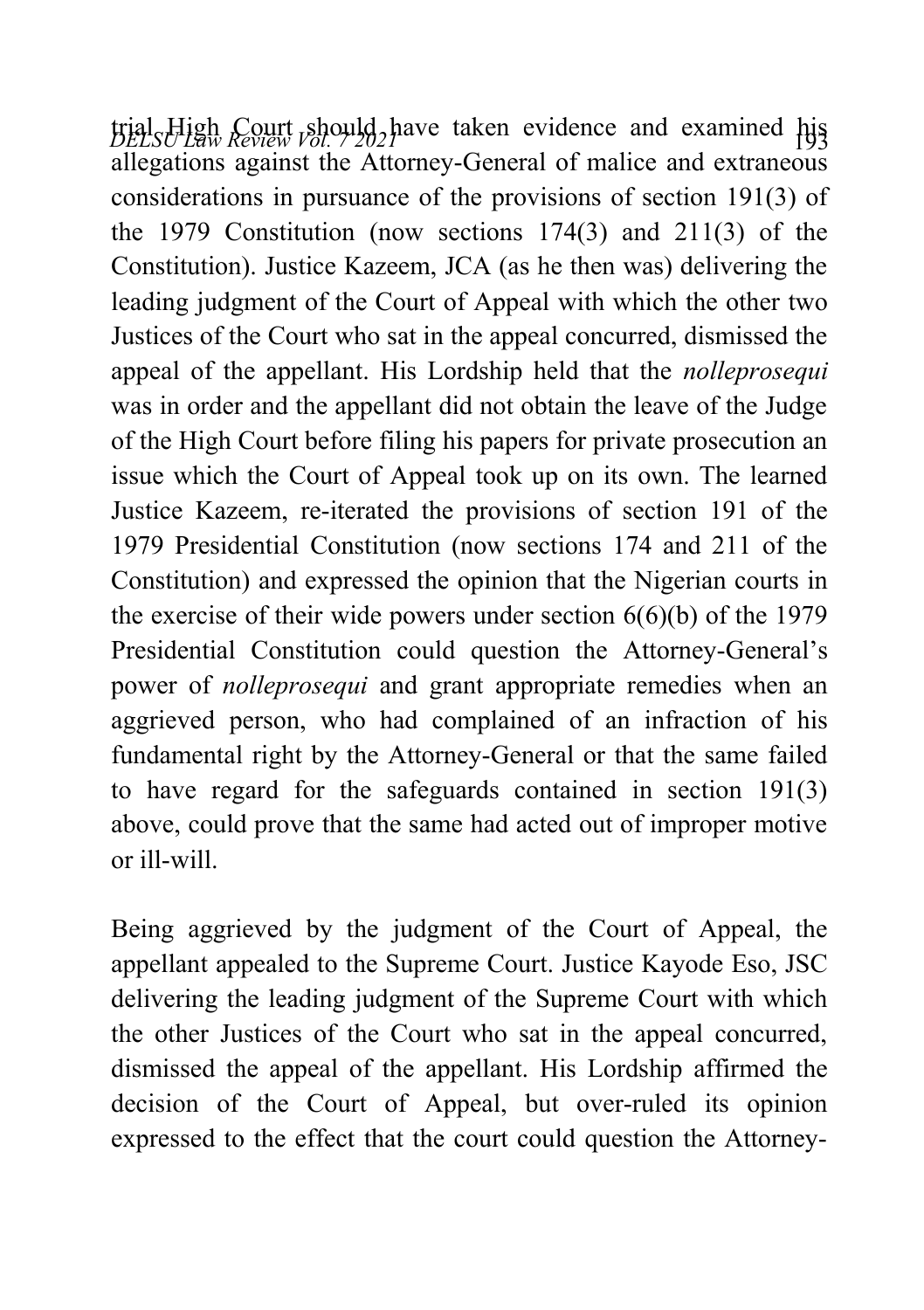General's power of *nolleprosequi* when it is proved that the same had acted out of improper motive or ill-will.

His Lordship held that section 191(3) above had not altered the pre-1979 constitutional position of the Attorney-General, as the common-law pre-eminent and incontestable position of the Attorney-General is still preserved by section 191(1) above under which the same still had an unquestioned discretion in the exercise of his powers to institute or discontinue criminal proceedings. According to His Lordship, notwithstanding section 191(3) above, which the same considered to be a statement of the law up to 1979, the Attorney-General was still not subjected to any control in the exercise of his powers under section 191 above and except for public opinion and the reaction of his appointor, the Attorney-General was law unto himself, regarding the exercise of the said powers. Justice Eso concluded that the test to be adopted under section 191(3) above in examining the exercise of the Attorney-General's power of *nolleprosequi* under section 191(3) above, which the same likened to the test adopted in examining the exercise of his discretion prior to 1979, is subjective and it is the exercise of his discretion in accordance with his own judgment.

Finally, in the more recent case of *The State v Deepak Khilnani and* Sushil Chandra,<sup>[27](#page-14-0)</sup> another selected and important case in point, the Attorney-General of Lagos State entered a *nolleprosequi* to free the defendants/accused persons, Indians with British citizenship standing trial at the High Court of Lagos State for cheating, felony, making false statements, and stealing, contrary to sections 421,

<span id="page-14-0"></span><sup>&</sup>lt;sup>27</sup> (Unreported) Suit No. 1D/1544c/2015, ruling of Oluwatoyin Ipaye, J of the High Court of Lagos State, Ikeja delivered on 13 July 2017.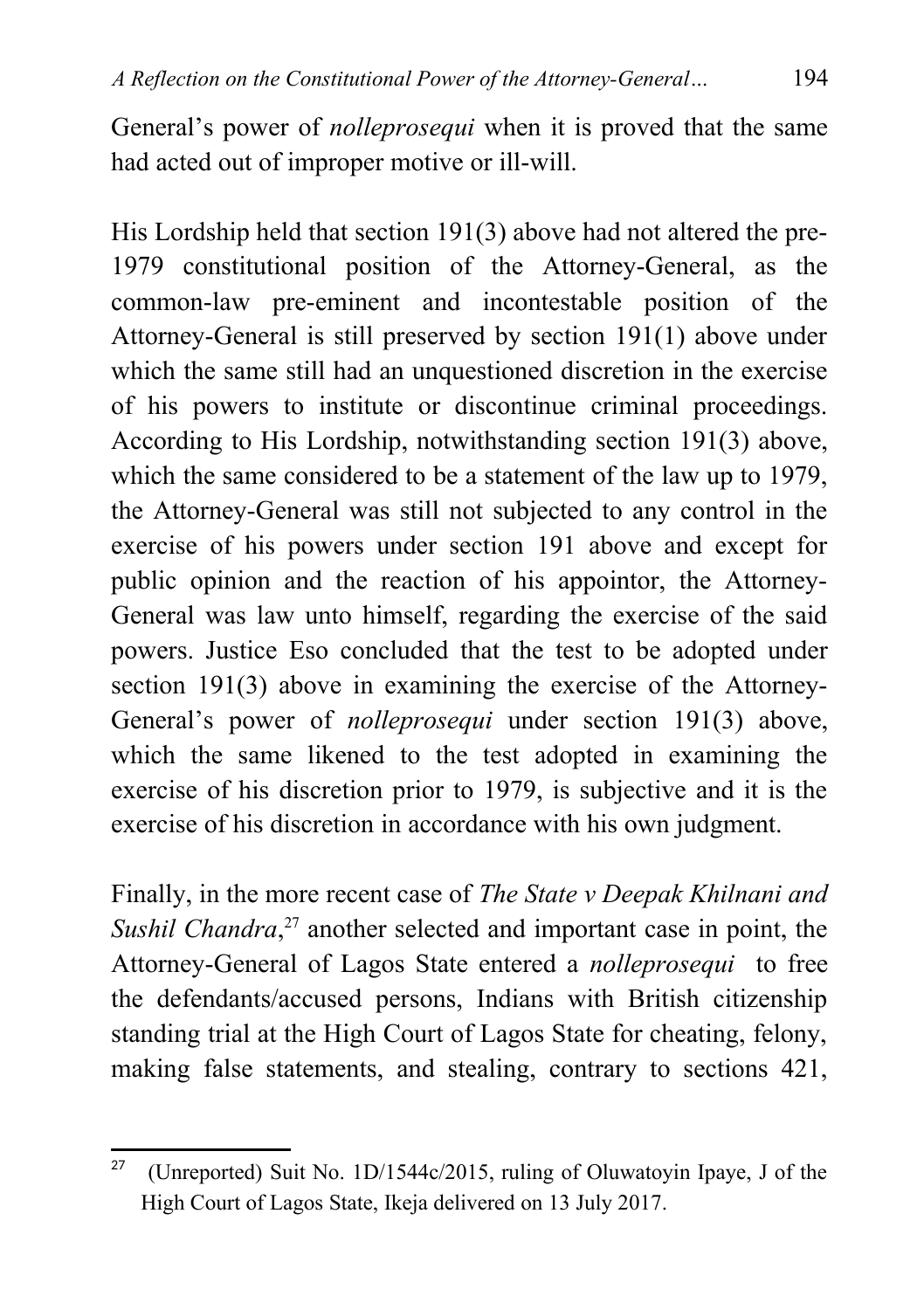*DELSU Law Review Vol. 7 2021* <sup>195</sup> 422, 436(9) and 490 (7) of the Criminal Code Law,[28](#page-15-0) respectively relying on section  $211(1)(c)$  of the Constitution. They allegedly supplied some equipment to a company in Lagos, Greenfuels Limited, through Gentec Limited. The invoices for the said equipment were allegedly-inflated by the defendants/accused who failed to account for the difference. On 13 July 2017, Ipaye, J the trial High Court Judge struck-out the charges against the defendants/accused and discharged the same. The learned Justice Ipaye held that the Attorney-General reserved the statutory power to initiate and discontinue a criminal proceedings in Lagos State, and that the Court could not review the Attorney-General's discretion. It should be noted that one Rosiji, the Chairman of Greenfuels Limited who was the complainant in the case had briefed one Olayinka Ola-Daniels a legal practitioner who filed in the case a brief of an *amicus curiae,* meaning a friend of the court such as a legal practitioner. Ola-Daniels and 27 other civil society lawyers had protested in open court against the discontinuance of the case but to no avail  $^{29}$  $^{29}$  $^{29}$ 

The author is of the view that the decision of the Court of Appeal in the *Akor* case, the decision of the Supreme Court in the *Ilori* case as well as the decision of the High Court in the *Khilnani* case are not acceptable. It is the author's humble view that the Court of Appeal,

<span id="page-15-0"></span><sup>&</sup>lt;sup>28</sup> Cap C 17 Laws of Lagos State 2011.

<span id="page-15-1"></span><sup>29</sup> <https://allafrica.com.stories> accessed 29 April 2020. Note, also, that in *Attorney-General of Kaduna State v Umaru Hassan* [1985] NWLR (pt 8) 483, the Supreme Court of Nigeria (per Ayo Irikefe, JSC) held correctly that the Solicitor-General of Kaduna State could not validly exercise the power of the Attorney-General to enter a *nolleprosequi* in criminal proceedings under s  $191(1)(c)$  of the 1979 Presidential Constitution in the absence of an incumbent in the office of the Attorney-General or when there was no substantive Attorney-General of Kaduna State.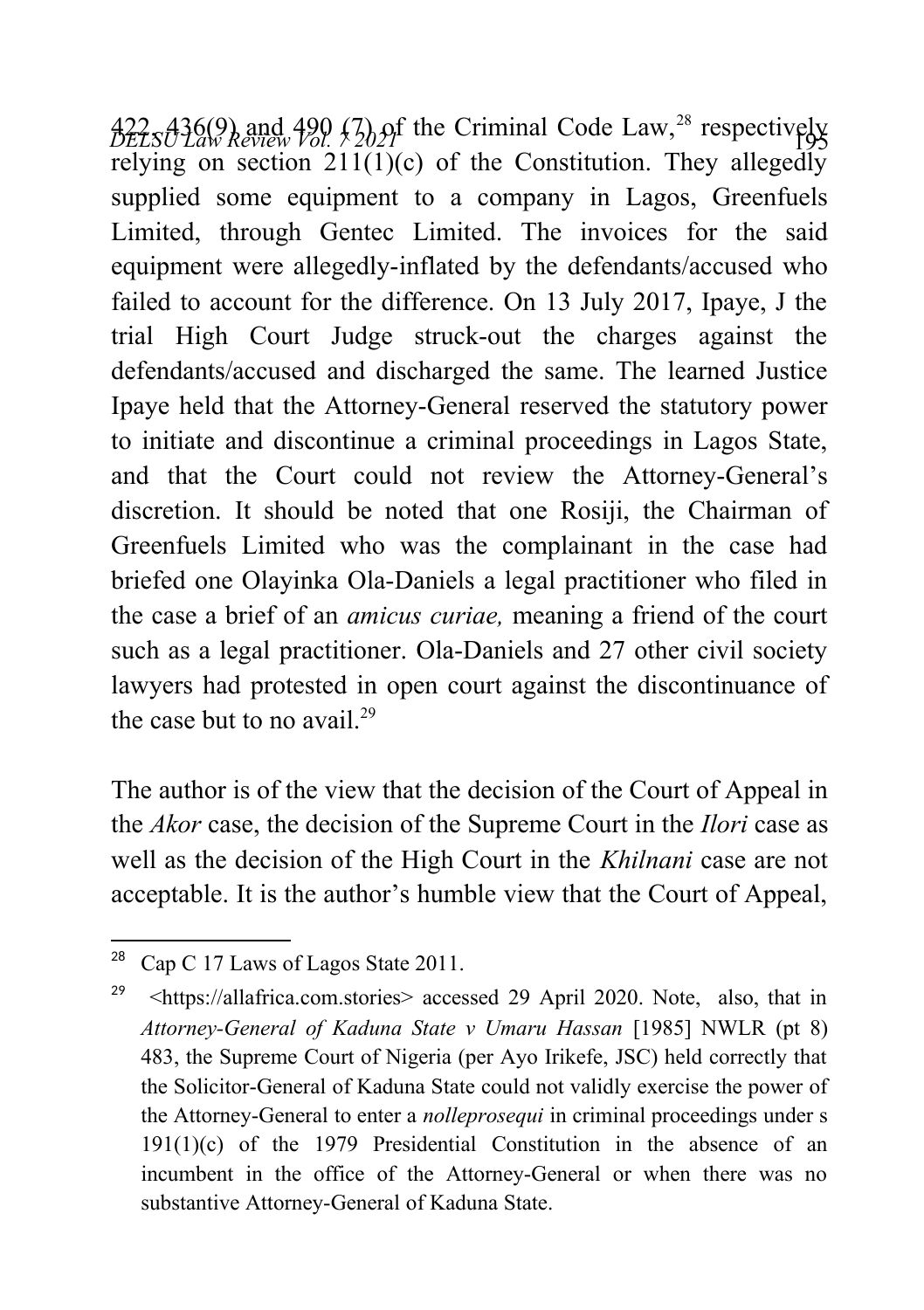Supreme Court and High Court above are wrong for the ensuing reasons. First, the power of *nolleprosequi* bestowed on the Attorney-General under sections 160(1)(c) and 191(1)(c) of the 1979 Presidential Constitution (now sections 174(1)(c) and 211(1) (c) of the Constitution) is not an unquestionable or absolute constitutional power as decided by the Supreme Court of Nigeria in the *Ilori* case. This can be discerned from the express provisions of the 1979 Presidential Constitution or the stand point of constitutional supremacy.<sup>[30](#page-16-0)</sup> It should be noted that section  $1(1)$  of the Constitution above declares the same to be supreme and its provisions to have binding force on all persons and authorities, including the Supreme Court, throughout Nigeria. Put differently, the discretion the Supreme Court of Nigeria accorded the Attorney-General in the *Ilori* case is much too wide than the framers of the Constitution above had in mind.<sup>[31](#page-16-1)</sup> It is true that when the Attorney-General begins a prosecution before a court he is not obliged to disclose to the court such reasons as are within matters specified in sections 160(3) and 191(3) of the 1979 Presidential Constitution or sections 174(3) and 211(3) of the Constitution or when the Attorney-General continues or takes -over a prosecution begun by someone else, he is not obliged to disclose to the court such reasons that have compelled him to take-over the prosecution, as pointed out by the Court of Appeal in the *Akor* case. In any event, the Court above was not correct to have held that the directive in

<span id="page-16-0"></span><sup>30</sup> See OH Tobechukwu and SC Chukwuma, 'Rethinking the Power of *NolleProsequi* in Nigeria: The case of *State v ILori'* (2014) 2(1) *Global Journal Politics and Law Research* 8

<span id="page-16-1"></span><sup>&</sup>lt;sup>31</sup> See EB Omorogie, 'Power of the Attorney-General over Public Prosecution under the Nigerian Constitution: Need for a Judicial Restatement', *University of Benin*, Faculty of Law, Lecture series No 4 November 2004, 7.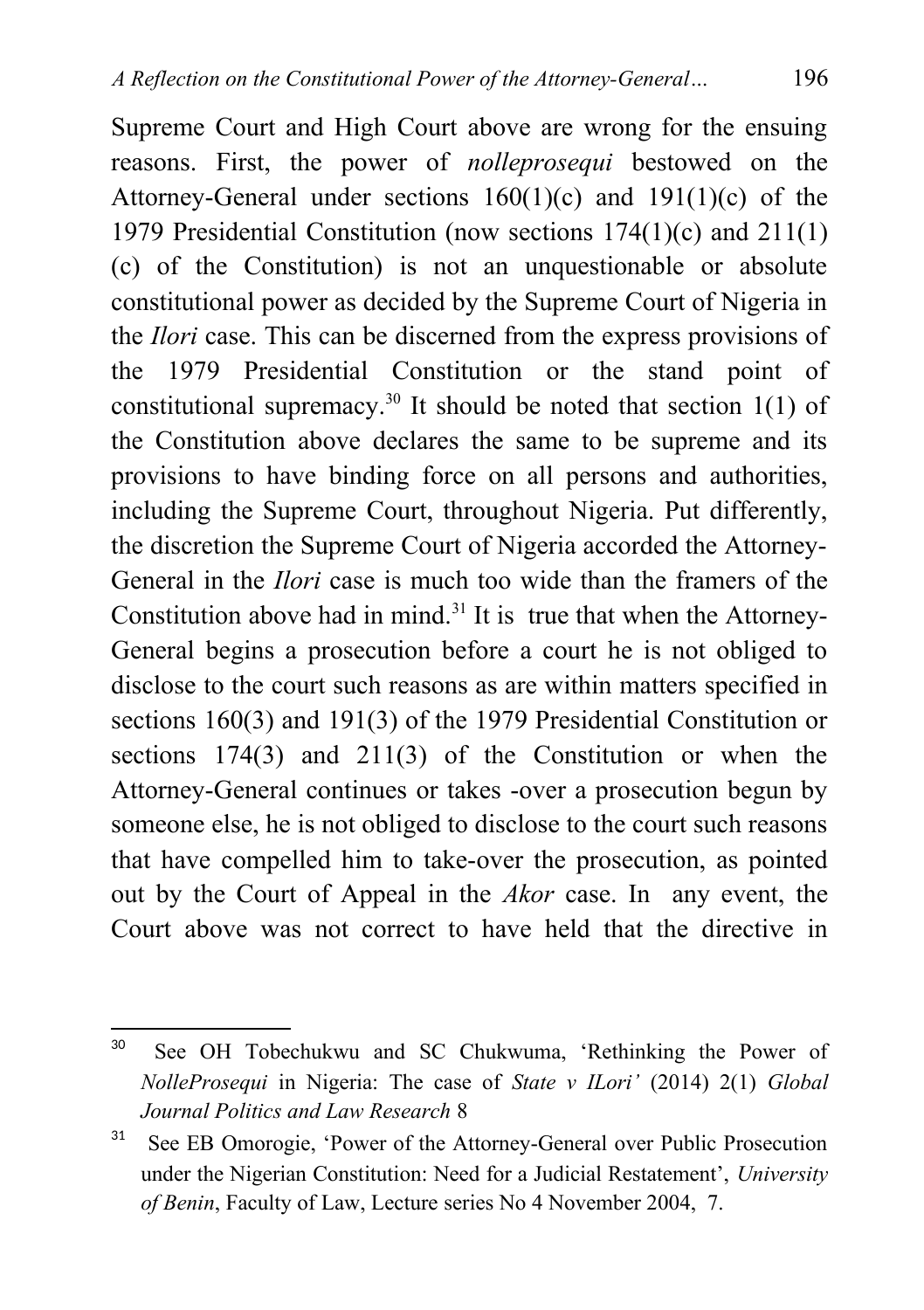section 191(3) above are merely for the guidance of the Attorney-<br>*DELSU Law Review Vol.*  $7202$ <sup>*P*</sup> General and not limitations of his powers.<sup>[32](#page-17-0)</sup>

A point to note is that under sections  $6(6)(a)$  and  $6(6)(b)$  of the 1979 Presidential Constitution (now sections 6(6)(a) and 6(6)(b) of the Constitution) the courts established for the Federation and a State, including the Supreme Court, Court of Appeal and State High Court are bestowed with all inherent powers and sanctions of a court of law and with powers to adjudicate over or hear all matters between persons, or between government or authority and to any person in Nigeria, and to all actions and proceedings relating thereto for the determination of questions regarding the civil rights and obligations of that person, respectively.<sup>[33](#page-17-1)</sup> The provisions of sections  $6(6)(a)$  and  $6(6)(b)$  as well as sections  $160(3)$ ,  $191(3)$ , 174(3) and 211(3) above suggest that upon a complaint by the complainant or defendant or an *amicus curiae* or any aggrieved person that the Attorney-General in the exercise of any of his powers under sections 160, 191, 174 and 211 above acted in breach of any of the fundamental rights guaranteed to Nigerians under Chapter Four of the 1979 Presidential Constitution and the Constitution or out of improper motive or ill-will, the court can inquire into such compliant and grant relevant remedies if the Attorney-General could not satisfy the court that the exercise of

<span id="page-17-0"></span><sup>&</sup>lt;sup>32</sup> Note that the stance of the Court of Appeal is supported by some learned Nigerian writers. For example, see GO Etose, JU Aziegbemhin and PU Aghede-Ehikwe, 'An Appraisal of the Application of the Doctrine of *NolleProsequi* in Nigeria' (2018) 8(1) *Cranebrook Law Review* 13 and JO Akande, *Introduction to the Constitution of Nigeria* (Lagos: MIJ Professional Publishers Ltd., 2000) 321.

<span id="page-17-1"></span><sup>33</sup> See, also, *MusaBaba-Panya v President of the Federal Republic of Nigeria and Two Others* [2018] 15 NWLR (pt 1643) 395, 401-02, Court of Appeal  $(CA)$ .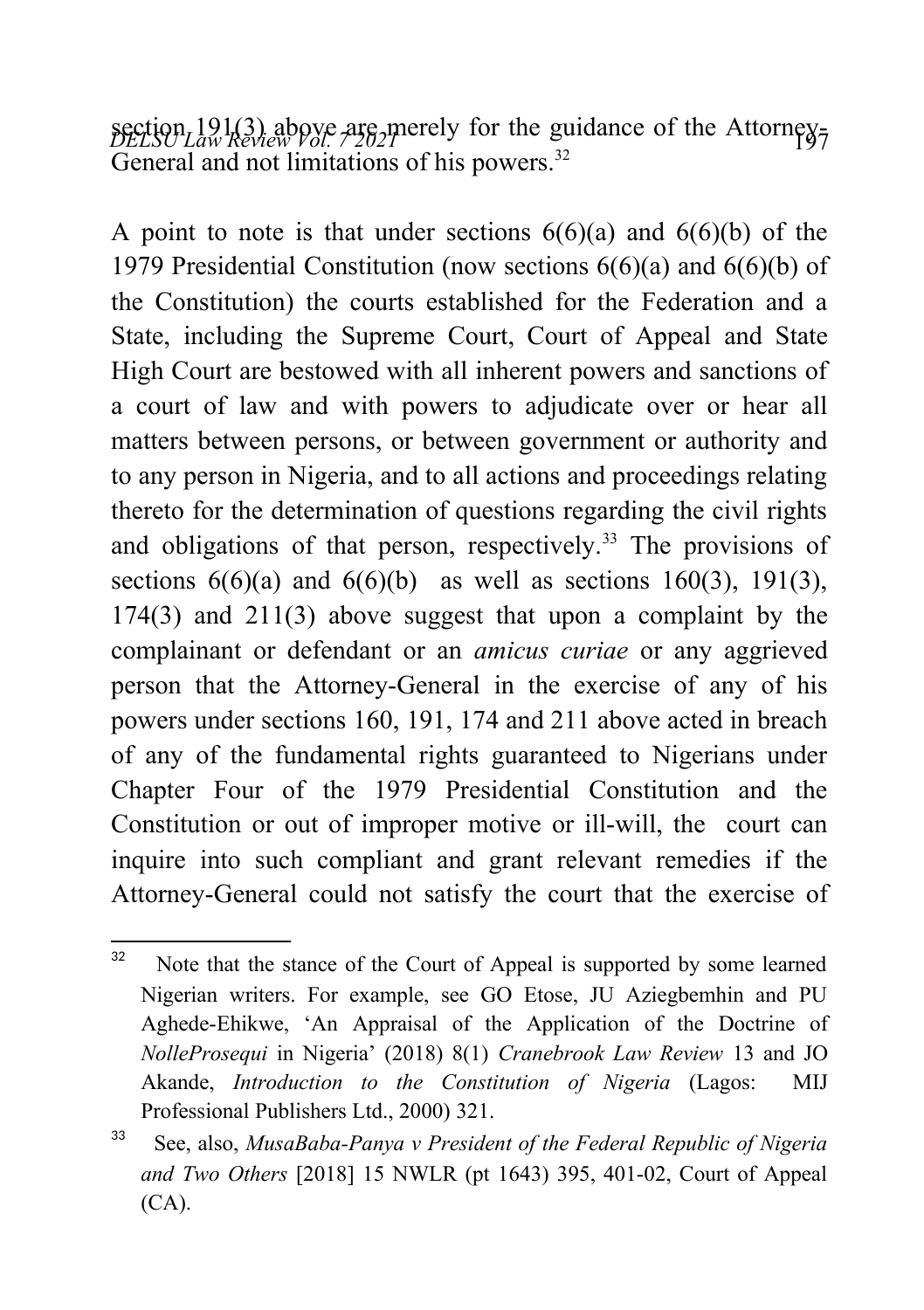any such powers in a particular criminal proceedings is in the public interest and so on.<sup>[34](#page-18-0)</sup> The Court of Appeal was, therefore, correct in stating in the *Ilori case* to the effect that the court could question the Attorney-General's power of *nolleprosequi* when it is proved by an aggrieved person that the Attorney-General had acted out of improper motive or ill-will. The problem with the Supreme Court in the *Ilori* case is that it placed heavy reliance on the common-law position, regarding the Attorney-General. It is argued that the apex Court above ought not to have placed such heavy reliance on the position under the common-law, where it is settled that the exercise of the power of *nolleprosequi* by the Attorney-General cannot be questioned by the court whether the Attorney-General acted wrongly or not,  $35$  in its decision to over-rule the Court of Appeal on its position.

A significant point to bear in mind is that Nigeria has deliberately created the Office of Attorney-General under its Constitution. Also, it has deliberately bestowed the common-law powers of the Attorney-General with respect to prosecution of criminal cases and *nolleprosequi* on the Attorney-General under its Constitution. These implicate that Nigeria intends that its Constitution and not the common-law should be the law with regard to the establishment of the Office of the Attorney-General as well as the prosecution of criminal cases and the exercise of the power of *nolleprosequi.*

<span id="page-18-0"></span><sup>34</sup> See the decision of the Supreme Court of Nigeria in *Mohammed Sanni Abacha v The State* [2002] 11 NWLR (pt 779) 437 or [2002] LPELR 16.

<span id="page-18-1"></span><sup>35</sup> See, for example, *The Queen on the Protection of JD Tomlinson v Comptroller- General of Patents Designs and Trade* [1899] 1 QB 914; *London County Council v The Attorney-General* [1902] AC 165, 168-69; *The Queen v Allen* [1862] 121 ER 929; and *Alfred Njau and Others v City Council of Nairobi* [1982-1988] 1 KAR 229. 4. See, also, Akande, see n 32 above, 319-20.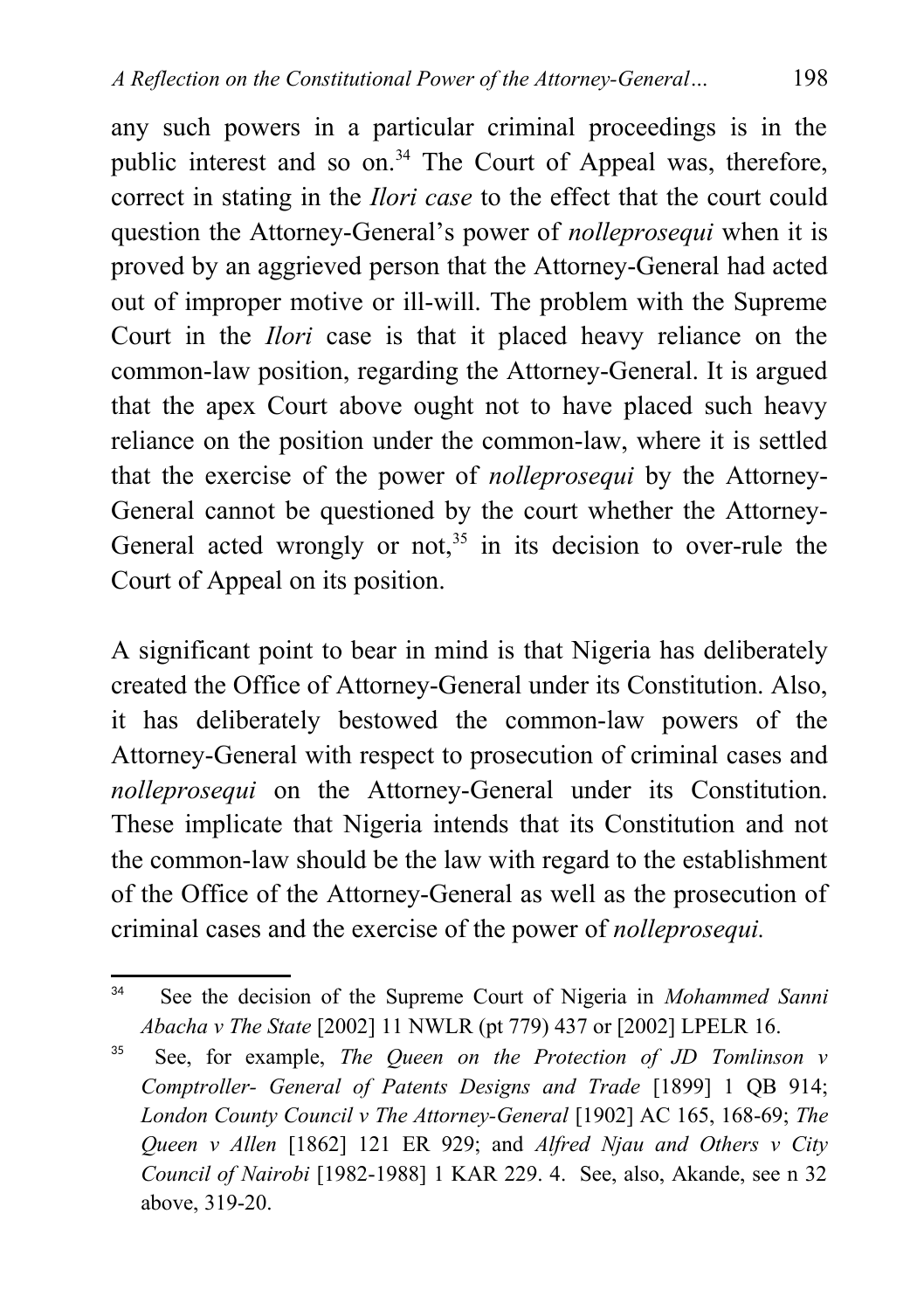Without doubt, the common-law, together with statutes of general application that were in force in England on 1 January 1900 and the doctrines of equity still form part of Nigerian Law.<sup>[36](#page-19-0)</sup> This is by virtue of the reception laws. $37$  However, where there is a conflict between the common-law and Constitution of Nigeria with respect to a subject-matter, the Constitution of Nigeria prevails. This is so, because there is a presumption that in providing in the Constitution different provisions on a subject-matter other than the position at common-law, Nigeria does not intend that the position under the common-law should be the governing law with respect to such a subject-matter. Besides, the Constitution is the supreme law in Nigeria by virtue of section 1(1) of the Constitution. Where any law, including the common-law is inconsistent with the Constitution, the Constitution prevails and that other law shall to the extent of its inconsistency be void, going by section 1(3) of the Constitution. This view is fortified by the decision of the Supreme Court of Nigeria in *Efunwape Okulate v Gbadamasi Awosanya*[38](#page-19-2) and *Attorney-General of Abia State v Attorney-General of the Federation*. [39](#page-19-3)

The foregoing discourse reveals that both the Office of the Attorney-General and its legal functions in Nigeria are not derived from the common-law. Rather, they are derived from the Nigerian Constitution. If the Parliament in Nigeria had wanted Nigeria to stick to the position at common-law with respect to the power of *nolleprosequi* it would not have provided for the Office of

<span id="page-19-0"></span><sup>&</sup>lt;sup>36</sup> See, for example, the Interpretation Act Cap 123 LFN 2004, s 32(1).

<span id="page-19-1"></span> $37$  Note that the history of reception laws in Nigeria dates back to Ordinance No 3 of 1863 which introduced English Law into the Colony of Lagos.

<span id="page-19-2"></span> $38$  [2002] FWLR (pt 25) 1666, 1671.

<span id="page-19-3"></span> $39$  [2002] 6 NWLR (pt 763) 264.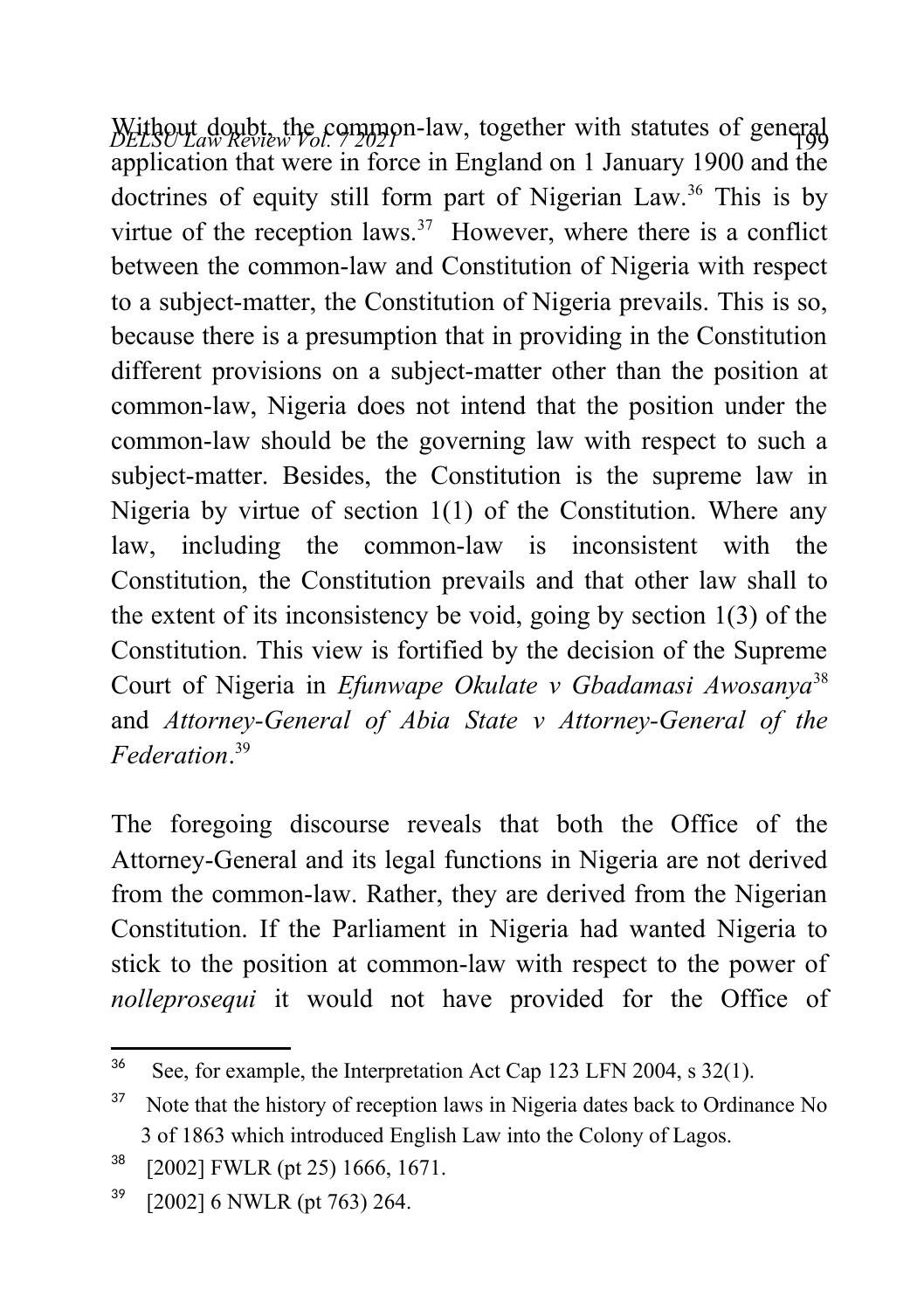Attorney-General and the legal functions of the same in the Nigerian Constitution. In this way, it is the provisions of the Nigerian Constitution that must be considered in determining whether the Attorney-General has an unquestioned discretion or unchallengeable authority in the exercise of his power of *nolleprosequi.* An important point to note is that the provisions of sections 191(3) and 211(3) above are mandatory with the compulsory 'shall'. On construction of the word 'shall' when used in a statute, the Nigerian Court of Appeal in the case of *John Echelunkwo and 90 Others v Igbo-Etiti Local Government Area*[40](#page-20-0) stated as follows:

> Whenever the word 'shall' is used in an enactment, it denotes imperativeness and mandatoriness. It leaves no room for discretion at all. It is a word of command; one which always or which must be given a compulsory meaning as denoting obligation. It has a peremptory meaning. It has the invaluable significance of excluding the idea of discretion and imposes a duty which must be enforced.

In a similar manner, the Nigerian Court of Appeal stated in the *Baba-Panya* case thus:

> Whenever the word 'shall' is used in a statute and indeed the Constitution, it presupposes a compulsory action, conduct or duty. It admits of no discretion whatsoever.

The pronouncements of the Court of Appeal above implicate that the Attorney-General in exercising his power of *nolleprosequi* must

<span id="page-20-0"></span><sup>40</sup> [2013]7 NWLR (pt 1352)1, 8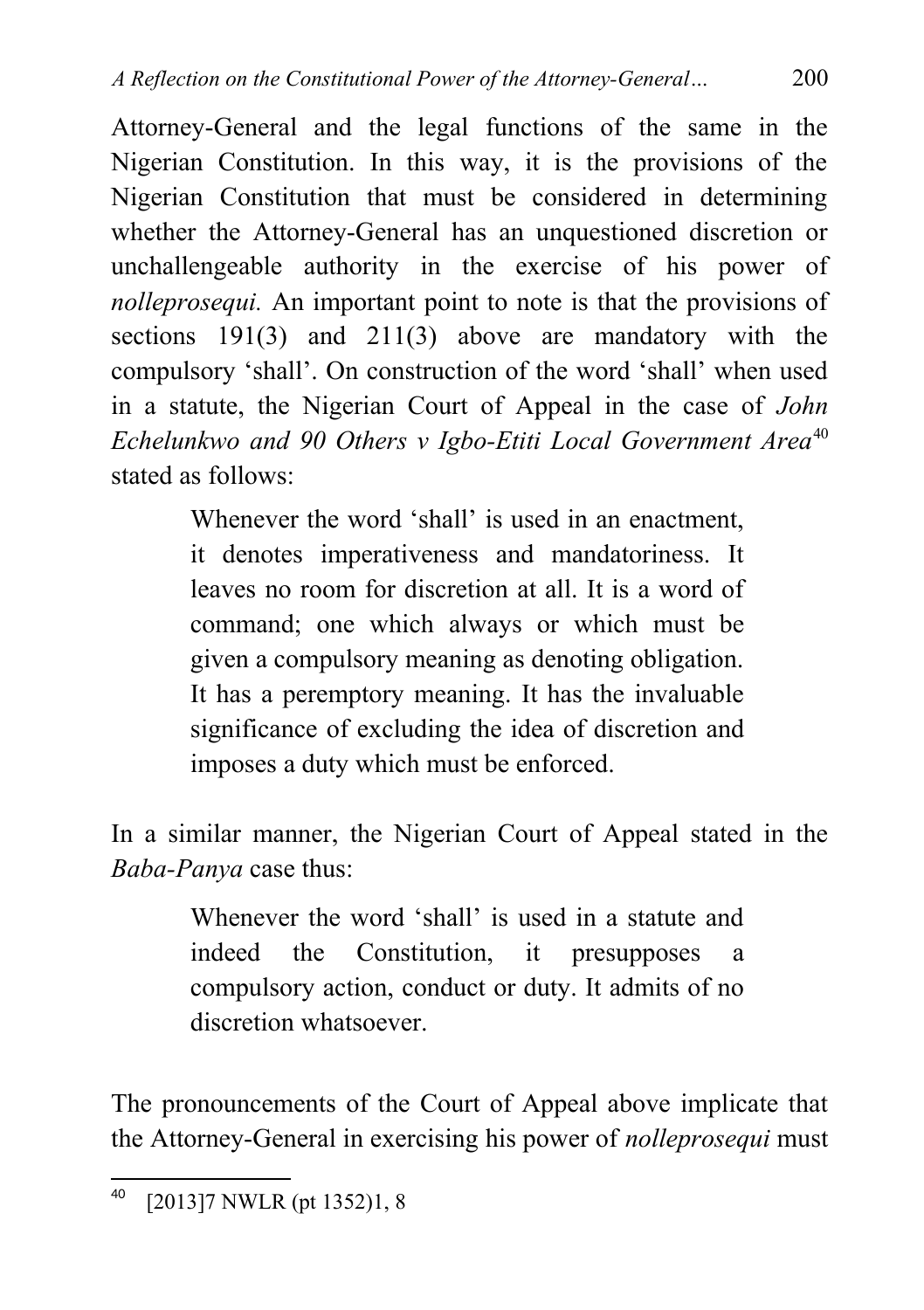take into consideration the public interest, the interest of justice and<br>*DELSU Law Review Vol.* 2021 the need to prevent abuse of legal process and that these requirements must be enforced by law enforcement agencies, including the court.

Public interest is cardinal to policy debates, politics, democracy and the nature of the government itself.<sup>[41](#page-21-0)</sup>*The Black's Law Dictionary* defines 'public interest' as: 'the general welfare of the public that warrants recognition and protection or something in which the public as a whole has a stake...<sup>[42](#page-21-1)</sup> In short, public interest has to do with the common well-being or general welfare.<sup>[43](#page-21-2)</sup> Interest of Justice means in the furtherance of justice. The word 'Justice' can be defined to mean 'equity, fairness or impartiality'.<sup>[44](#page-21-3)</sup> It, also, means 'the quality of being fair or reasonable'.[45](#page-21-4) The expression 'interest of Justice' refers generally to the cause of fairness, equity or impartiality or reasonableness.<sup>[46](#page-21-5)</sup> While the expression 'abuse of legal process' refers to the use of legal process to accomplish an unlawful purpose or improper use of a civil or criminal legal procedure for an unintended, malicious or perverse reason.<sup>[47](#page-21-6)</sup> It is argued that where it is proved by a complainant or defendant or an *amicus curiae* or any other aggrieved person that the Attorney-

<span id="page-21-5"></span> $46$  See n 44 above

<span id="page-21-0"></span><sup>41</sup> Damola, see n 12 above, 254.

<span id="page-21-1"></span><sup>42</sup> Garner, see n 2 above, 1266.

<span id="page-21-2"></span><sup>43</sup> Damola, see n 41 above.

<span id="page-21-3"></span><sup>44</sup> <https://www.quora.com/what-does-interests-of-justice-mean> accessed 27 May 2020.

<span id="page-21-4"></span><sup>45</sup> P Philips et al (eds), *AS Hornsby's Oxford Advanced Learner's Dictionary-International StudentsEdition* (Oxford: 8th edn, Oxford University Press, 2010) 13.

<span id="page-21-6"></span><sup>47</sup> <https:illegal-dictionary.thefreedictionary.com/abuse of process> and <https://definitions.uslegal.com/a/abuse-of-process> accessed 27 May 2020.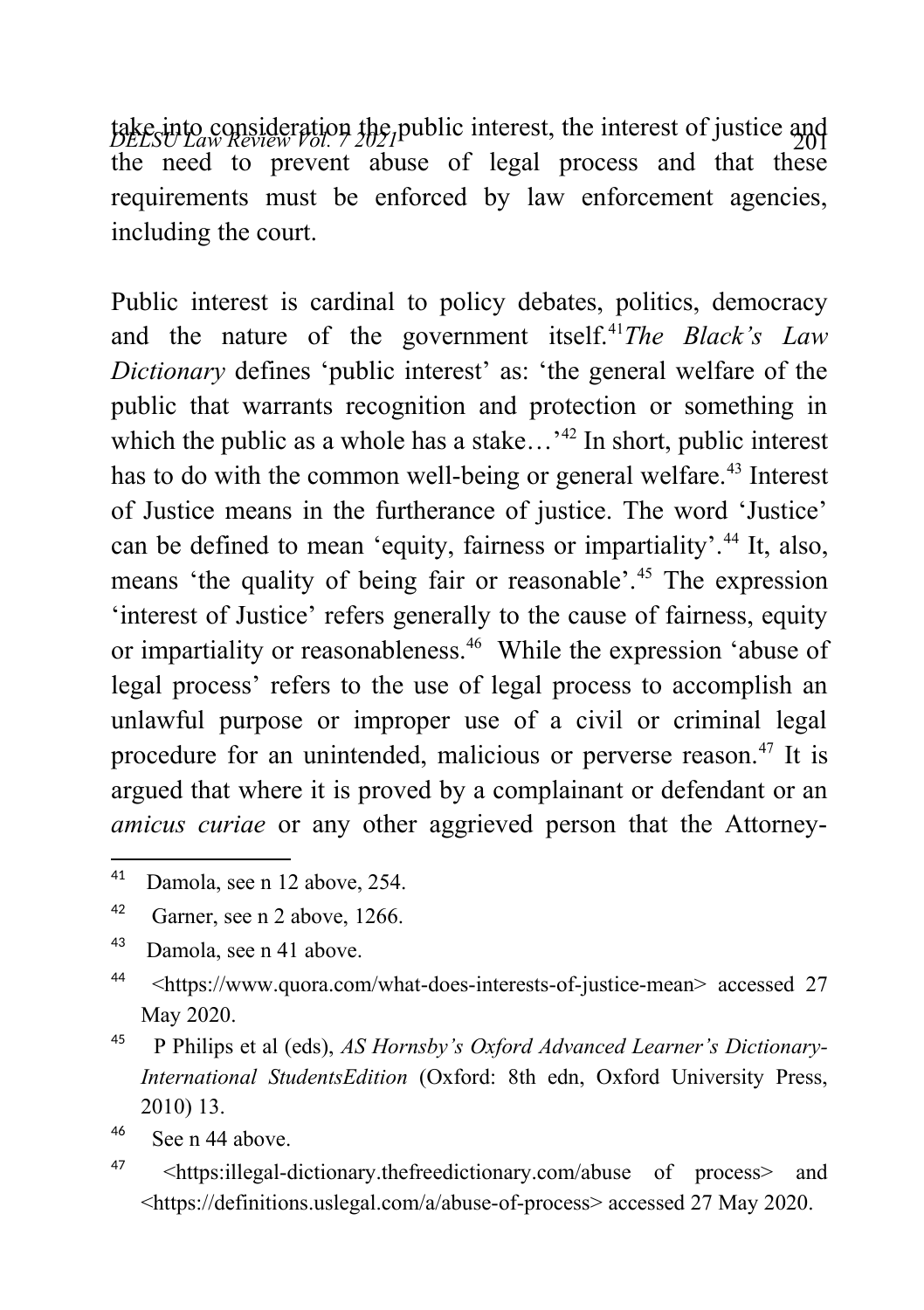General had not taken into consideration the public interest and so on, but acted instead out of improper motive or ill-will, the court has the power to reject the exercise of the power of *nolleprosequi* by the Attorney-General in a particular criminal proceedings. It is mind-boggling why the trial High Court in the *Khilnani* case did not reject the exercise of the power of *nolleprosequi* by the Attorney-General of Lagos State in the case above. It has been indicated already that Ola-Daniels and 27 other civil society lawyers had protested in open court against the discontinuance of the case by the Attorney-General of Lagos State but to no avail. They, correctly, argue that the said Attorney-General did not take into consideration the public interest and the interest of justice, as mandated in section 211(3) of the Constitution in the circumstances of the case before he acted under section  $211(1)(c)$  of the Constitution and therefore he had not properly entered a *nolleprosequi* in the case above.<sup>[48](#page-22-0)</sup>

Second, the apex court in the *Ilori* case had suggested that where the Attorney-General had abused the exercise of his power of *nolleprosequi* under the Constitution there is nothing the court could do about it, but that he must be left to his appointor and public opinion. Indeed, this is a re-statement of the position at common-law. It should be noted that the Attorney-General's appointor, the president or governor is not likely to remove or sanction the Attorney-General, as, often times, the power of *nolleprosequi* is exercised by the Attorney-General at the instance of the appointor. Also, unlike the situation in the developed nations such as the UK where public opinion may compel a public officer to resign his office, the situation in Nigeria is such that public

<span id="page-22-0"></span><sup>48</sup> <http://www.allafrica.com/stories> accessed 20 April 2020 and <http://www.vanguardngr.com> accessed 20 April 2020.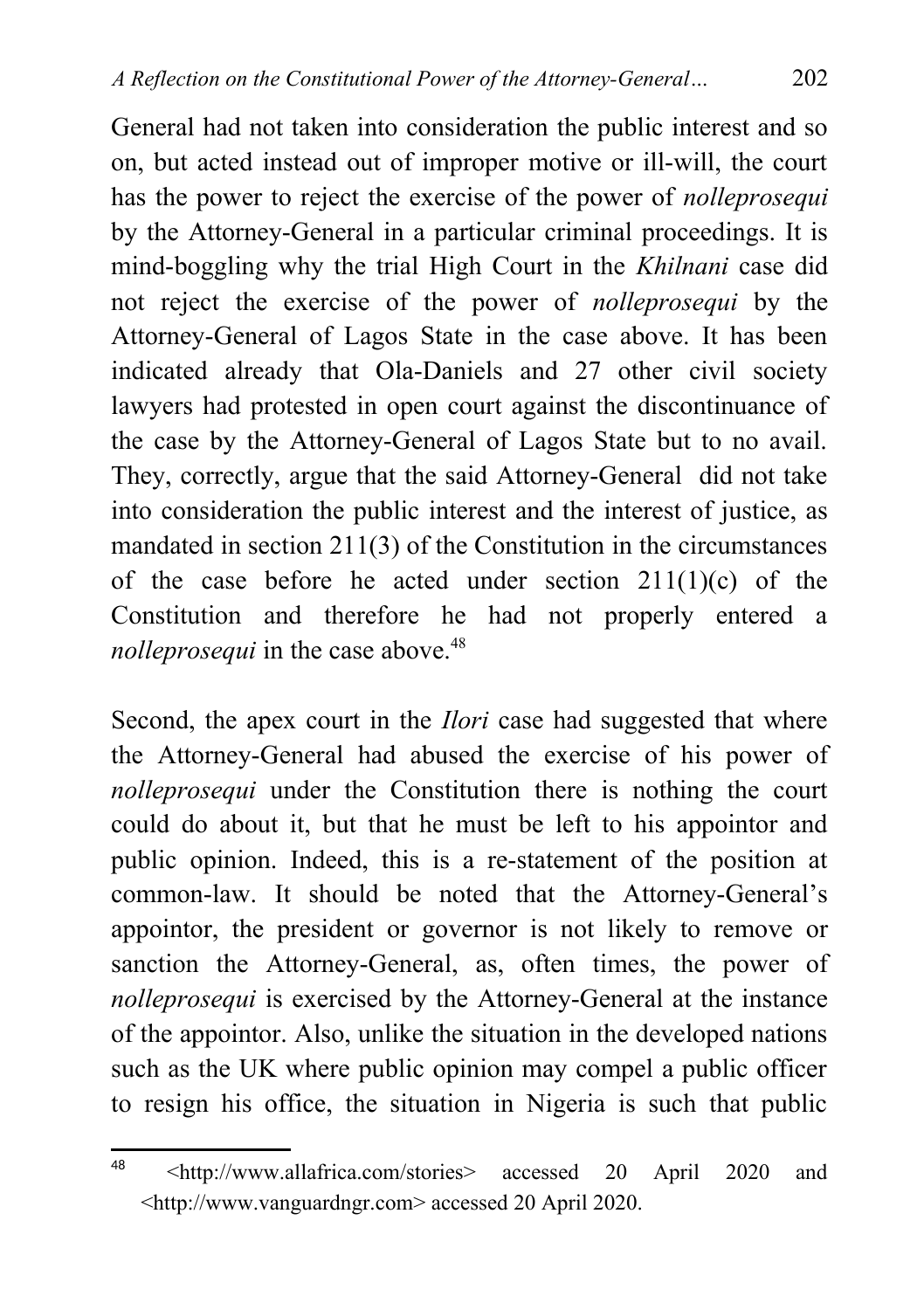*DELSU Law Review Vol. 7 2021* <sup>203</sup> officers hardly resign their offices in the face of adverse public opinion. Many Nigerian public officers actually take public opinion less seriously. In this way, public opinion may not weigh on the mind of the Attorney-General who wishes to abuse the power above. Besides, in Nigeria, the State is obligated under section 15(5) of the Constitution to abolish corrupt practices and abuse of power. This section is contained in Chapter Two of the Constitution, dealing with 'Fundamental Objectives and Directive Principles of State Policy'. Although section 15(5) and other provisions under Chapter Two above have been rendered nonjusticiable by virtue of section  $6(6)(c)$  of the Constitution,<sup>[49](#page-23-0)</sup> it shall be the duty and responsibility of all organs of government, including the courts to conform to, observe and apply the provisions of Chapter Two above,<sup>[50](#page-23-1)</sup> of which section 15(5) is a part.

Third, the Supreme Court can be vilified for taking the stance that the test to be adopted under section 191(3) above in examining the exercise of the Attorney-General's discretion with regard to the exercise of his power of *nolleprosequi* under the 1979 Presidential Constitution is subjective and it is the exercise of his discretion, according to his own judgment. It is contended that a decision that can negatively impact on the civil rights and obligations of a citizen of Nigeria, including any question or determination by or against any government or authority cannot be reached subjectively.

An important point to bear in mind is that the power to exercise a *nolleprosequi* in criminal proceedings under section 191(1)(c) of the 1979 Presidential Constitution or section  $211(1)(c)$  of the

<span id="page-23-0"></span><sup>49</sup> See the *Baba Panya* case. Note that the position above is in tune with what obtains in other countries. See, for example, art 37 of the Constitution of India 1949.

<span id="page-23-1"></span><sup>50</sup> See s 13 of the Constitution and the *Baba-Panya* case. See, also, the Constitution of India 1949, art 37.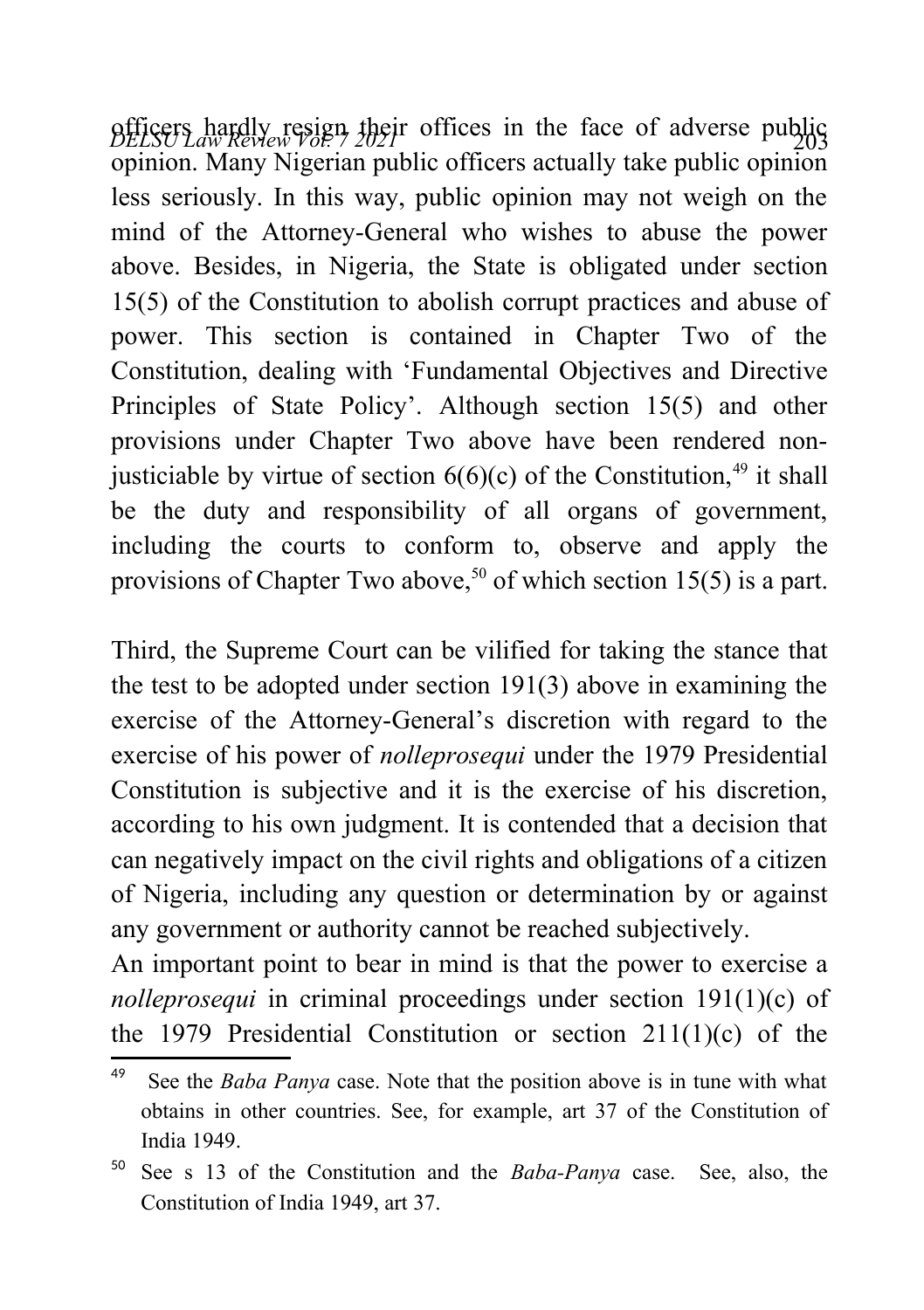Constitution is a quasi-judicial function which must be done objectively and in which the court of law should look into and that is the basic reason why it has been contended above that the Attorney-General in exercising the power of *nolleprosequi* bestowed on him by the sections above must in doing so have regard to the public interest and so on. This is so, because if the Attorney-General continues to enjoy this absolute or widediscretionary power of *nolleprosequi,* as suggested by the apex Court in the *Ilori* case there is no gain-saying the fact that this can engender manifest misuse of power, contrary to section 15(5) above, as he tries to protect or shield relatives, friends and political associates.

In the *Ilori* case, for example, the right of the appellant to public participation in the Government of Nigeria through accessibility to the court, as guaranteed under sections  $14(2)(c)$  and  $17(2)(e)$  of the 1979 Presidential Constitution (now sections 14(2)(c) and 17(2)(e) of the Constitution) was denied. Actually, the prosecution of the respondents/accused for allegedly committing offences under the Criminal Code Law of Lagos State above is the public duty of the Lagos State Government which is to be exercised by the Attorney-General of Lagos State who is in-charge of public prosecution in Lagos State under section 191(1)(a) of the 1979 Constitution above(now section 211(1)(a) of the Constitution). The appellant in the *Ilori* case was merely engaging in public participation in the Government of Lagos State a Government of Nigeria to ensure that the officers above who were alleged to have committed offences under the Criminal Code Law above are prosecuted and punished if found wanton or guilty. It needs to be pointed out that the power to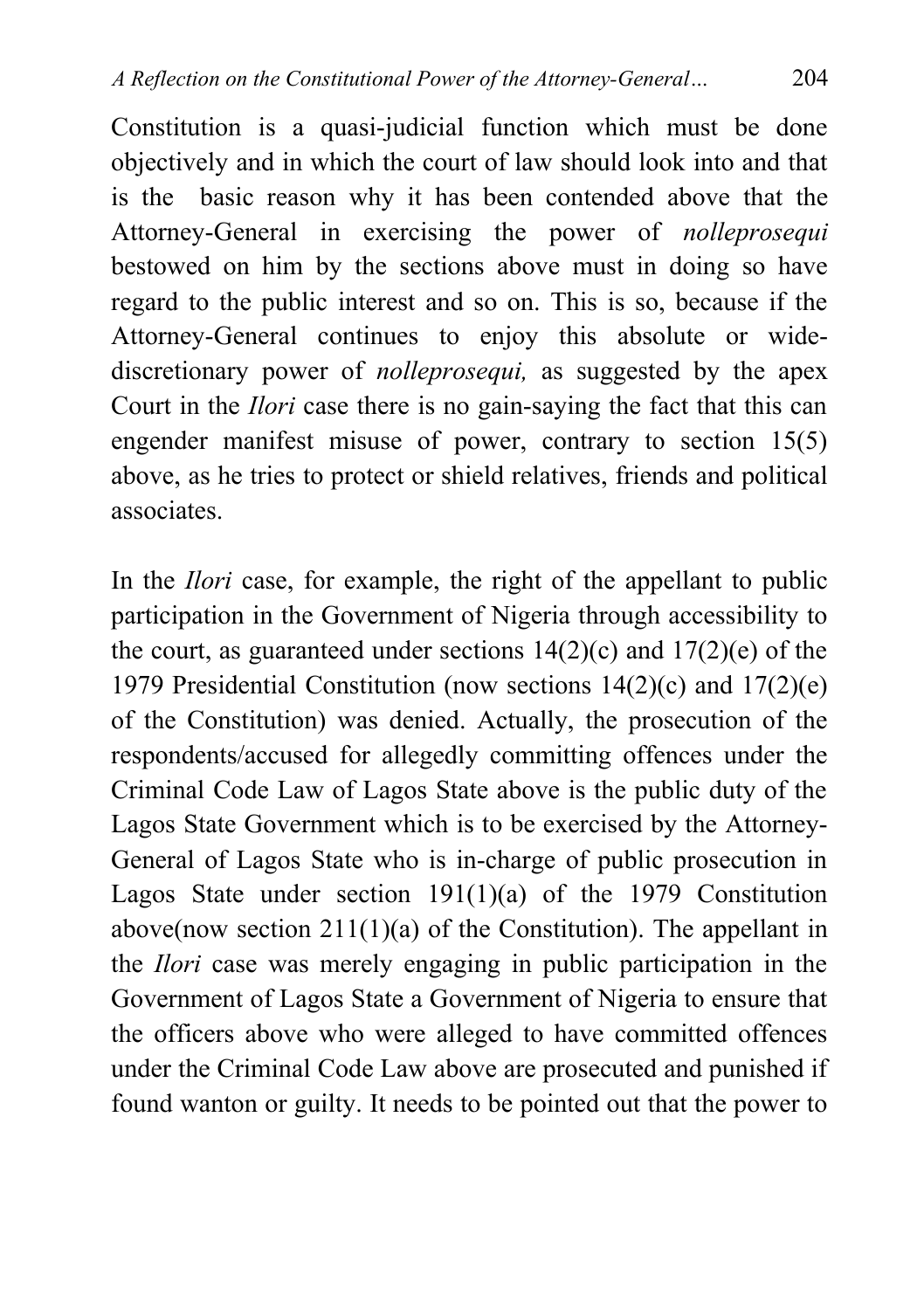*DELSU Law Review Fol. 7 2021* ions by a private prosecutor is a right recognised by the Constitution and other laws of Nigeria.<sup>[51](#page-25-0)</sup>

The appellant's fundamental right to a fair hearing, guaranteed by the common-law rules of natural justice, as disclosed earlier, section 33(1) of the 1979 Presidential Constitution above (now section 36(1) of the Constitution), was also denied. In other words, he was not allowed or given the opportunity to state his own case against the respondents/accused in the Lagos State High Court. In short, the apex Court failed to give due cognisance or regard to the fundamental right of a Nigerian citizen to a fair hearing, as embedded under section 33(1) of the 1979 Presidential **Constitution** 

A good admonition to make is that due cognisance or regard must be given to the right of access to the court guaranteed to every Nigerian by section  $17(2)(e)$  above and the fundamental rights guaranteed to every Nigerian under Chapter Four of the Constitution of which the right to a fair hearing guaranteed in section 36 above is a part. Arguably, Chapter Two provisions, including sections  $14(2)(c)$ ,  $15(5)$  and  $17(2)(e)$  above constitute the basis of the social contract between the citizens of Nigeria and governmental leaders. Little wonder, all governmental organs, including the courts are mandated to conform, observe and apply its provisions, as disclosed above. In addition to this, the provisions of Chapter Four of the Constitution, dealing with 'Fundamental Rights', of which section 36 is a part, are sacrosanct, hence; the Constitution provides for a difficult and tedious procedure for the amendment of any of the provisions in its section 9(3). The nation,

<span id="page-25-0"></span><sup>&</sup>lt;sup>51</sup> See, for example, ss 174(1)(b) and 211(1)(b) of the Constitution as well as s 106 of the Administration of Criminal Justice Act 2015.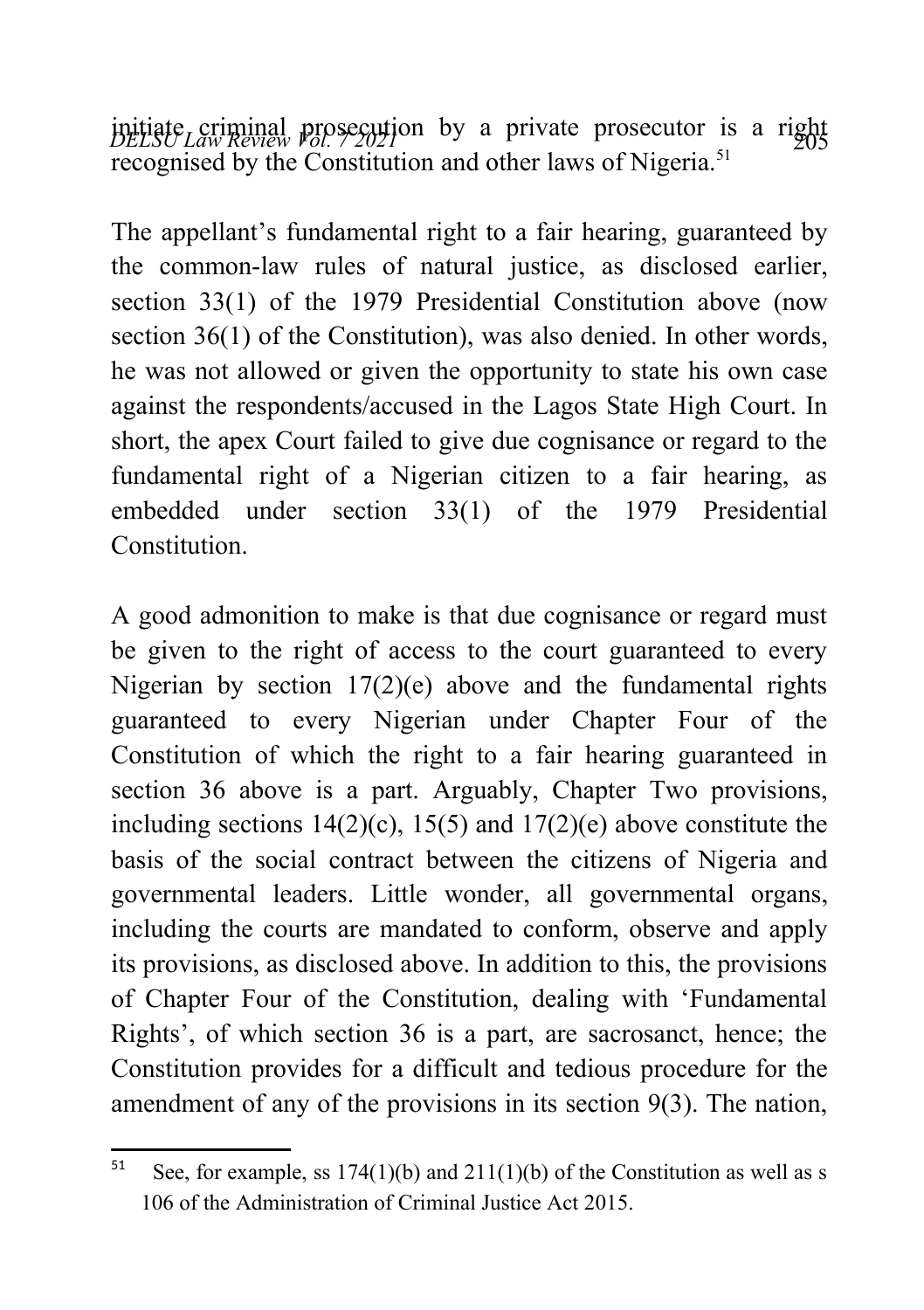in this light, must apply, and show respect for, the Constitution. The rights above are, also, guaranteed under international law. For example, the Charter of the United Nations (UN) 1945 guarantees human rights of persons, including the right to a fair hearing. Also, the Universal Declaration of Human Rights (UDHR) 1948 guarantees the right to a fair and public hearing and other fundamental rights in its Articles 3 to 20. Although the UDHR is a soft law agreement and not a treaty itself and thus not legallybinding on member-nations of the UN, including Nigeria, it has become customary international law that has been adopted across the world towards protection of human rights. $52$ 

Furthermore, the UN International Covenant on Civil and Political Rights (ICCPR) 1966 guarantees to every person the fundamental right to a fair hearing and the right to take part in the conduct of public affairs directly in its Articles 14(1) and 25, respectively. It is argued that the ICCPR now has the effect of a domesticated enactment, as required under section 12(1) of the Constitution and, therefore, has force of law in Nigeria, since the same guarantees labour rights such as in its Article 22(1) and has been ratified by Nigeria.<sup>[53](#page-26-1)</sup> Again, the African Union (AU) African Charter on Human and Peoples' Rights (ACHPR) 1981 guarantees to every person the fundamental right to be heard and the right to participate freely in the government of his country directly in accordance with the provisions of law in its Articles 7 and 13(1), respectively. The Charter has, not only be signed and ratified by Nigeria but has, also

<span id="page-26-0"></span><sup>52</sup> See KM Danladi, 'An Examination of Problems and Challenges of Protection and Promotion of Human Rights under European Convention and African Charter' (2014) 6(1) *Port Harcourt Law Journal* 83.

<span id="page-26-1"></span><sup>53</sup> AE Abuza, 'Derogation from Fundamental Rights in Nigeria: A Contemporary Discourse (2017) 7(1) *East African Journal of Science and Technology* 121-22.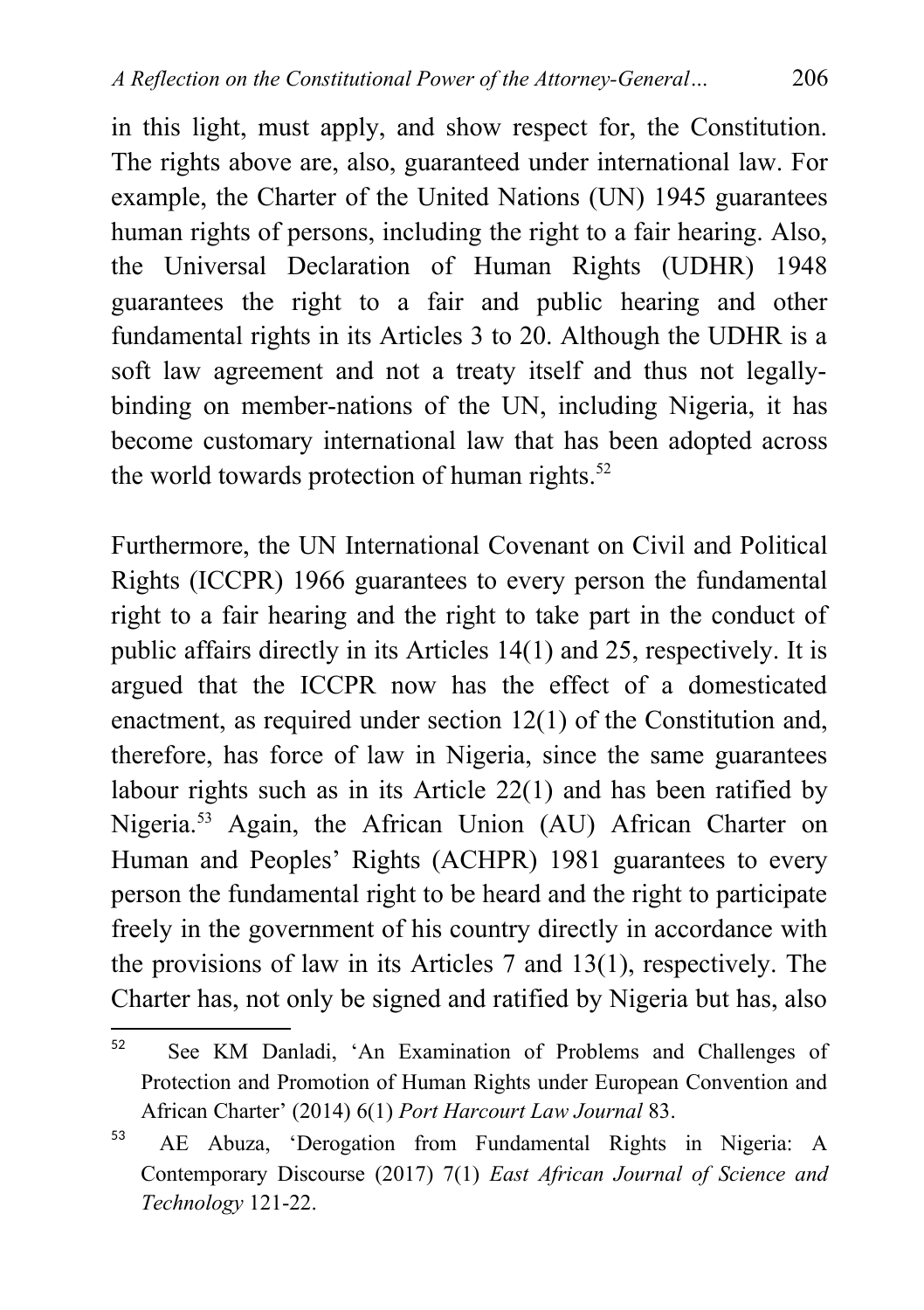been made a part of National law, as enjoined by its provisions and section 12(1) of the Constitution.[54](#page-27-0) In *Sanni Abacha v Gani Fawehinmi*, [55](#page-27-1) the Supreme Court of Nigeria held that since the African Charter above had been incorporated into Nigerian law, it enjoyed a status higher than a mere international convention and the same was part of the Nigerian *corpus juris,* meaning body of laws.

Anyhow, as a member of the UN and AU as well as State-Party to the ICCPR and ACHPR, Nigeria is obligated to apply the provisions of the international human rights' instruments above. The nation, in this instance, must show respect to international law and its treaty obligations, as enjoined by section 19(d) of the **Constitution** 

In the final analysis, the decision of the Court of Appeal in the *Akor* case, the decision of the Supreme Court in the *Ilori* case and the decision of the High Court in the *khilnani* case on the matter are null and void. This argument is hinged on the insightful provision in section 1(3) of the 1979 Presidential Constitution or section 1(3) of the Constitution. Perhaps, the Justices of the Court of Appeal and Supreme Court as well as the Judge of the High Court would have come to a different conclusion, if they had adverted their minds to the points above.<sup>[56](#page-27-2)</sup>

<span id="page-27-0"></span><sup>54</sup> See African Charter on Human and Peoples' Rights (Ratification and Enforcement) Act Cap 10 LFN 1990 (now Cap A9 LFN 2004).

<span id="page-27-1"></span><sup>55</sup> [2000] 6 NWLR (pt 660) 228, 251.

<span id="page-27-2"></span><sup>56</sup> For an incisive discourse on the *ILori* case and criticisms of the decision of the Supreme Court in the case, see Tobechukwu and Chukwuma as well as Omorogienn 30&31 above and BO Igwenyi, 'Jurisprudential Appraisal of *NolleProsequi* in Nigeria'(2016) 4 (4 ) *Global Journal of Politics and Law Research* 10-19. Note that Nigeria is not the only country practicing the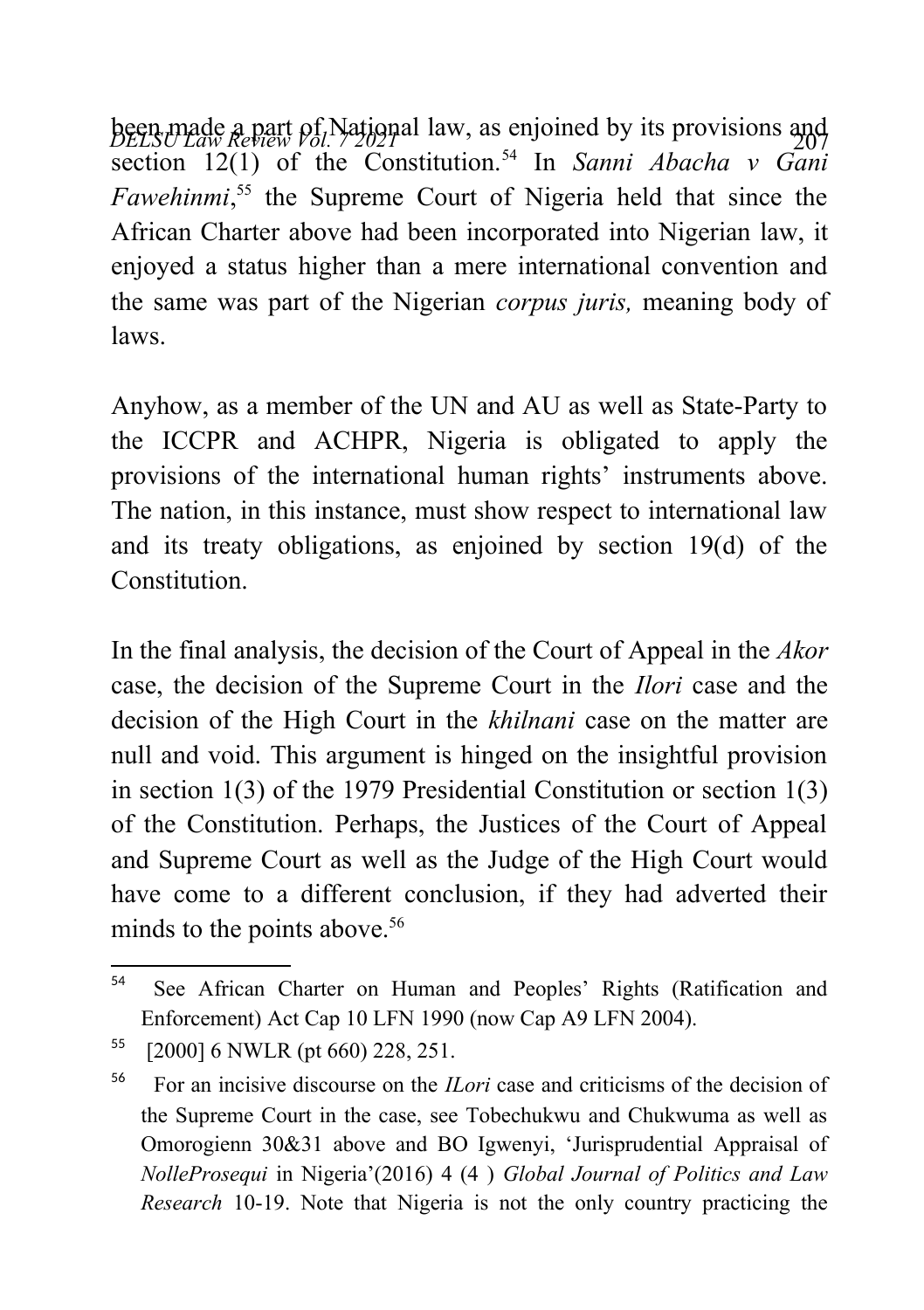One problem with the judiciary in Nigeria is that many of the judges in Nigeria seem to be oblivious of the import and purport of the right of citizens of Nigeria to participate in their government in accordance with the provisions of the Constitution, such as having easy accessibility to the courts of law or justice and fundamental rights, including the right to a fair hearing, guaranteed to all citizens of Nigeria by the Constitution and international human rights' norms and treaties, as disclosed before. Also, the judges capitalise on the fact that the Constitution does not expressly subject the exercise of the power of *nolleprosequi* by the Attorney-General to the control or approval of the Court. Furthermore, the courts in Nigeria, particularly the Supreme Court of Nigeria are reluctant to reject the exercise of the power of *nolleprosequi* by the Attorney-General because the exercise of the same is considered an absolute or wide-discretionary power of the Attorney-General.

Lastly, many of the judges in Nigeria belong to the ruling capitalist class.[57](#page-28-0) These judges administer justice in consonance with the

common-law and constitutional democracy that still sticks to the position of the Attorney-General under the common-law, going by the decision of the courts above. This is, also, the position in Malaysia and Singapore. Both nations are, also, practicing the common-law and constitutional democracy. These States have, also, provided in their constitutions the power of the Attorney-General to enter a *nolleprosequi* in criminal proceedings. A relevant case to note is the Singaporean case of *Tan Eng Hong v Attorney-General* [2012] 4 SLR 476, quoted in GC KOK Yew, 'Prosecutorial Discretion and the Legal Limits in Singapore' (2013) 25 *Singapore Academy of Law Journal* 15, where the Court of Appeal (per VK Rajah, JA) upheld the unquestionable or absolute constitutional powers of the Attorney-General of Singapore to institute, conduct and discontinue any proceedings for any offence.

<span id="page-28-0"></span><sup>57</sup> O Oni, '*Towards a Socialist Political System for Nigeria* (Ibadan: Progress Books Nigeria Ltd 1996), quoted in AE Abuza, 'The Problem of Vandalization of Oil Pipelines and Installations in Nigeria: A Sociological Approach' (2007) 2(2) *Delsu Law Review* 276.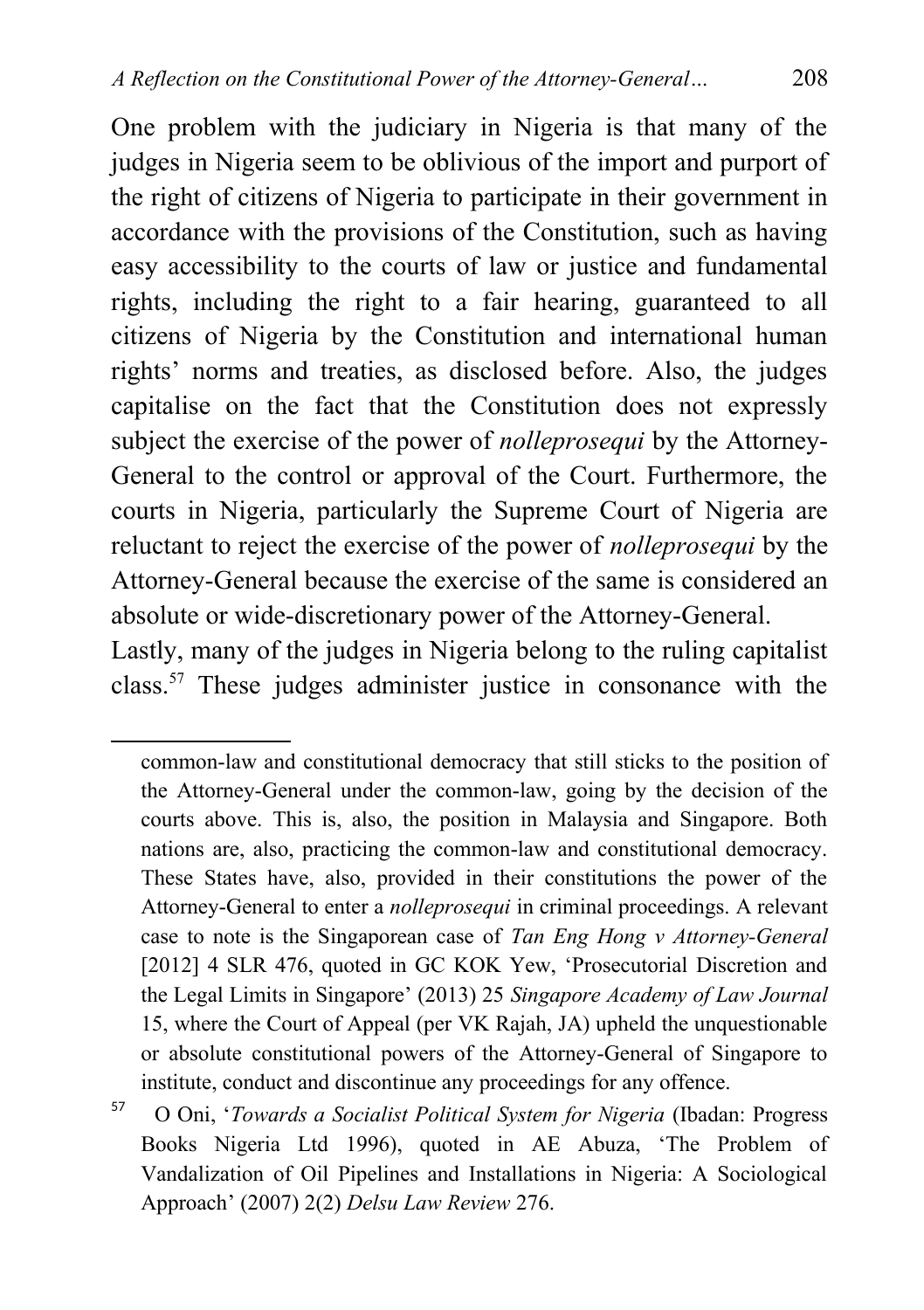capitalist jurisprudence.<sup>[58](#page-29-0)</sup> In actuality, they exist to ensure that  $D_t^{\text{H}}$ every citizen conforms with the requirement of bourgeois law which seeks to preserve and defend the capitalist relations which prevail in the society.[59](#page-29-1)

To sum-up on the issue of analysis of case-law on the power of the Attorney-General to enter a *nolleprosequi* under the 1999 Nigerian Constitution, it is not out of context to stress that the behaviour of an Attorney-General in entering a *nolleprosequi* in criminal trials for his selfish interest or political considerations and so on is, certainly, amoral, against legal ethics or unethical, unconstitutional and unlawful, going by the dictionary definitions of amoral, legal, ethics, unethical, unconstitutional and unlawful. <sup>[60](#page-29-2)</sup>

The following five problems associated with the exercise of the constitutional power of *nolleprosequi* by the Attorney-General may be relevant to note:

(i) The cumulative effect of entering a *nolleprosequi* in criminal trials by the Attorney-General at common-law is not an acquittal but a discharge and does not operate as a bar to subsequent trial of the accused. $61$ The effect is, certainly, unfair; particularly when the *nolleprosequi* of the Attorney-General is entered on the day of judgment or before judgment after all prosecution witnesses might have testified. No doubt, a lot of time and resources would have been expended or wasted by the accused person at that stage, given the nature of criminal trials in Nigeria which are

<span id="page-29-0"></span><sup>58</sup> *Ibid.*

<span id="page-29-1"></span><sup>59</sup> *Ibid.*

<span id="page-29-2"></span><sup>&</sup>lt;sup>60</sup> Philips, see n 45 above, 45, 500, 849, 1618, 1626 & 1631.

<span id="page-29-3"></span><sup>61</sup> See *Clark and Others v Attorney-General of Lagos State* [1986]1 QLRN 119.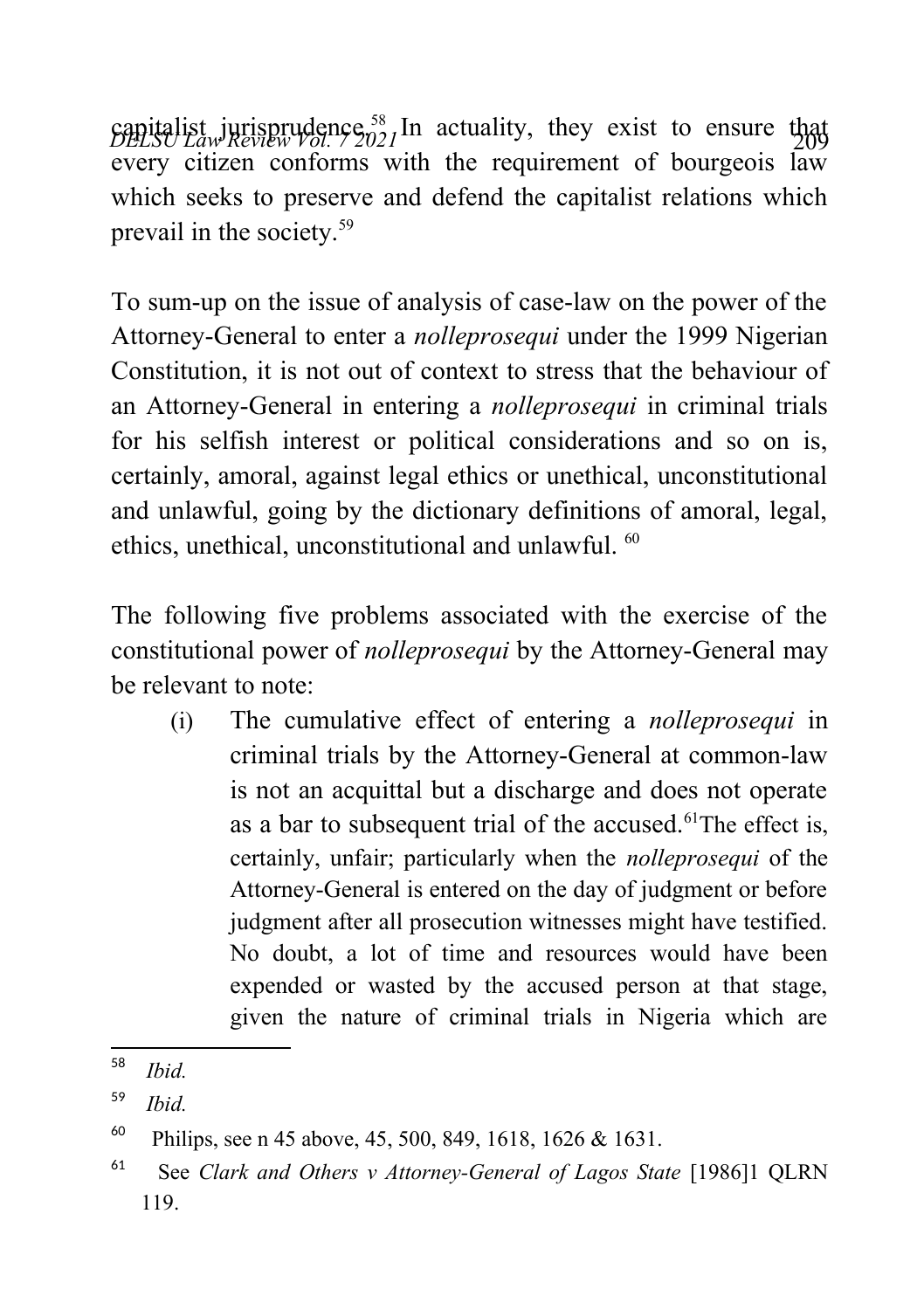characterised by frequent, and often unending, adjournment of cases.

- (ii) The Supreme Court of Nigeria held in the *Ilori*case that section  $191(1)(c)$  above (now section  $211(1)(c)$  above) confer absolute or wide-discretionary power of *nolleprosequi* on the State Attorney-General. Akanle, correctly, criticises the conferment of wide-discretionary powers on public officers. $62$ This is so, mainly because such powers are susceptible to misuse.
- (iii) The constitutional power of the Attorney-General in Nigeria to enter a *nolleprosequi* in criminal proceedings is being misused. There are many illustrations to demonstrate this point. These include: (a) the case of Julius Makanjuola, former Permanent Secretary in the Ministry of Defence and four other accused who were Directors in the Ministry, where, on 22 July 2002, the Federal Attorney-General entered a *nolleprosequi* to free the five accused persons who were standing trial in an Abuja High Court for fraud and embezzlement of public funds amounting to N420 million, relying on section  $174(1)(c)$  above.<sup>[63](#page-30-1)</sup> A great public outrage followed the action of the Federal Attorney-General in the case above; $64$  (b) the case of Mohammed Abacha son of late former Military Head of State of Nigeria General Sanni Abacha, where, on 20 June 2014, the Federal Attorney-General entered a *nolleprosequi* to free Abacha's son standing trial in the High Court of the Federal Capital Territory (FCT), Wuse over the role he allegedly-played in the stealing of about N446.3 billion belonging to the Federal Government of Nigeria (FGN) between 1995 and 1998,

<span id="page-30-0"></span><sup>62</sup> O Akanle, 'Pollution Control Regulation in Nigerian Oil Industry' published as Occasional Paper 16 by the Nigerian Institute of Advanced Legal Studies, Lagos 1991 14.

<span id="page-30-1"></span><sup>63</sup> http://www.allafrica.com/stories, see n 48 above.

<span id="page-30-2"></span><sup>64</sup> *Ibid.*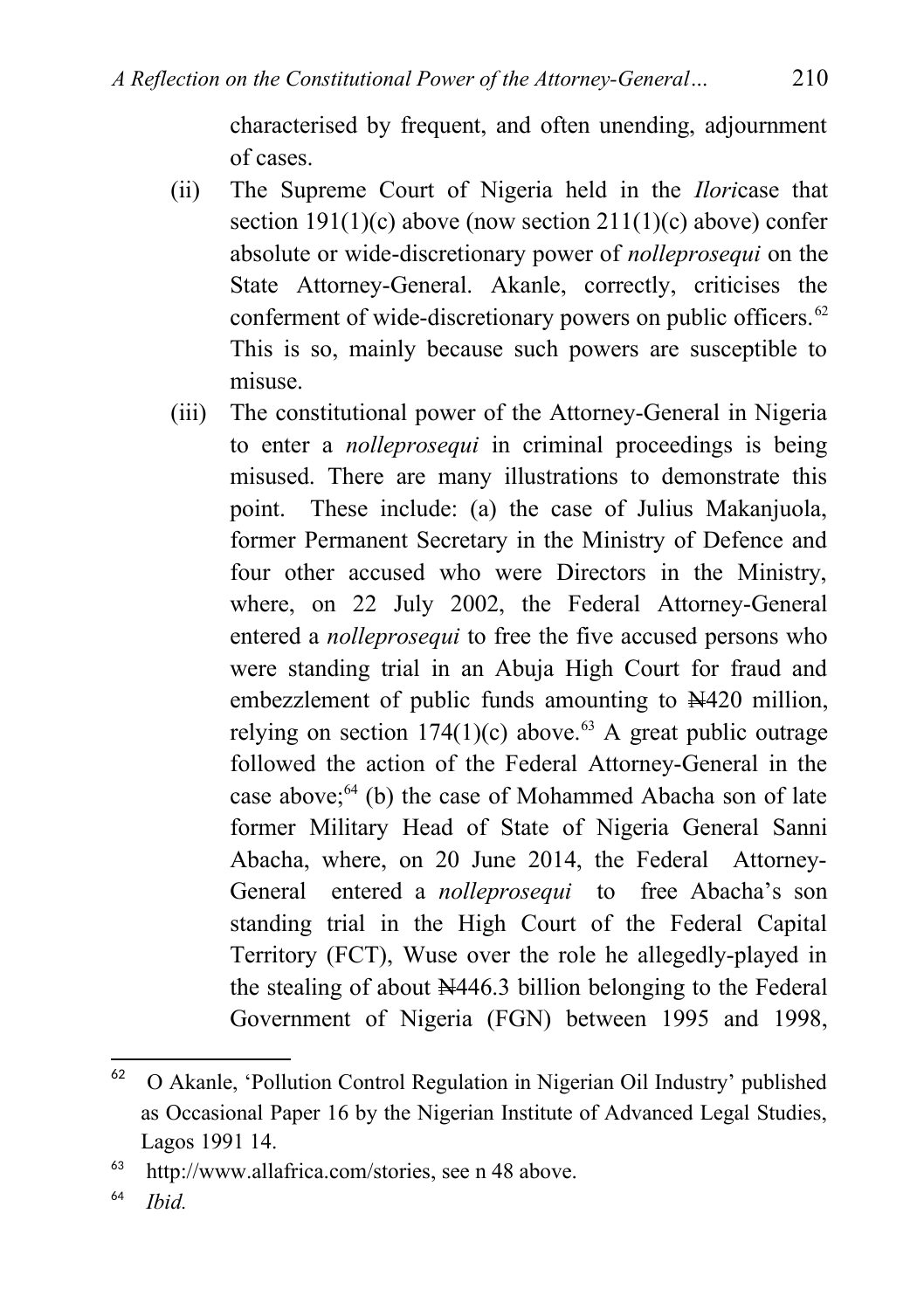- *DELSU Law Review Vol. 7 2021* 174(1)(c) above;<sup>[65](#page-31-0)</sup> (c) the case of Bola Ige<br>who was Attorney-General of the Federation, where, on 19 July 2004, the Oyo State Attorney-General entered a*nolleprosequi* to free the four accused persons, including some Peoples Democratic Party (PDP) members who were standing trial in the Oyo State High Court, Ibadan for conspiracy and murder of Ige, relying on section  $211(1)(c)$ above; [66](#page-31-1) and (d) the cases of *Akor, ILori* and *Khilnani,* where the State Attorney-General entered a *nolleprosequi* to free accused persons standing trial in the State High Court, relying on sections  $191(1)(c)$ ,  $191(1)(c)$  and  $211(1)(c)$  above, respectively. In the *Khilnani* case, there was, also, a great public outrage which followed the *nolleprosequi* entered by the Lagos State Attorney-General to free the accused persons. The development actually elicited wide-spread condemnation and protests, especially by workers of Greenfuels limited a Nigerian company from which the two accused persons allegedly diverted the amount above, as disclosed before <sup>[67](#page-31-2)</sup>
	- (iv) The Attorney-General in Nigeria acts in his professional capacity as law officer as well as a politician occupying the office of Minister of Justice or Commissioner for Justice and member of the Executive Council. He is bound to take instructions, in the exercise of his prosecutorial powers, from the person who selected him for the appointment and who can remove him from office, that is the president or governor.[68](#page-31-3) A relevant popular saying is: 'he who pays the piper dictates the tune'.

<span id="page-31-0"></span><sup>&</sup>lt;sup>65</sup>  $\leq$ http://www.thetalkparlour.com>fg-files for nol...> accessed 20 April 2020.

<span id="page-31-1"></span><sup>66</sup> <http://www.nigerianlawguru.com/../ THE% 20 STATE% 200 F %20 CRIMINAL% 20 JUSTICE and <http://allafrica.com/stories/200407200157 html> accessed 21 August 2018

<span id="page-31-2"></span><sup>67</sup> http://www.vanguardngr.com, see n 48 above.

<span id="page-31-3"></span><sup>68</sup> Damola, see n 43 above, 250.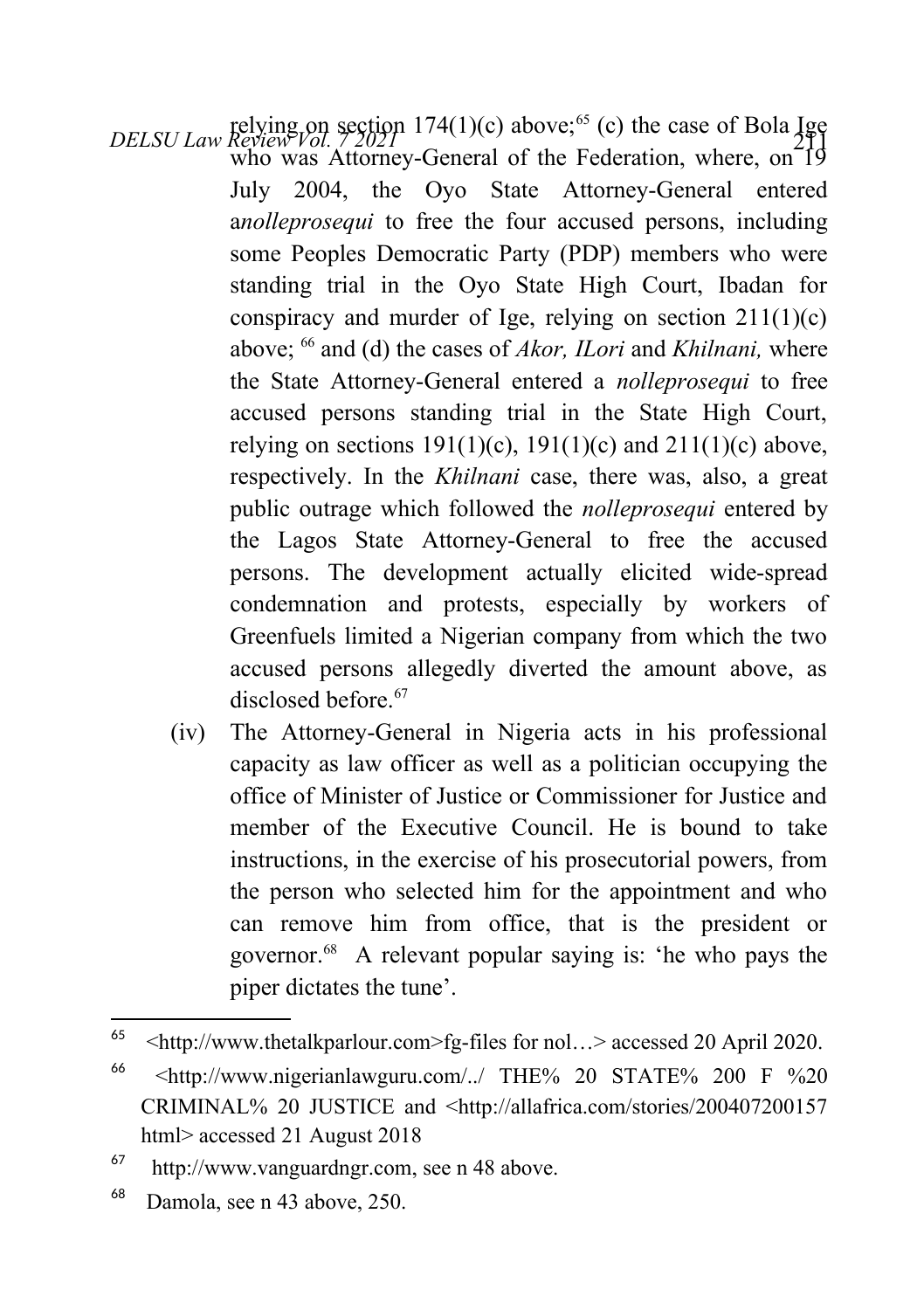(v) The abuse of the power to enter a *nolleprosequi* in criminal trials by the Attorney-General does not augur well for the current anti-corruption 'war' or 'fight' or campaign embarked upon by the civilian administration of President Muhammadu Buhari. The war or fight above cannot deter members of the Nigerian society from engaging in criminal activities or corrupt practices or be won when criminal or corrupt elements in the Nigerian society are being set-free and allowed to re-unite with innocent members of the Nigerian public under the subterfuge of *nolleprosequi* entered by the Attorney-General in criminal trials under the Constitution. It is very sad that, in Nigeria, laws that have been put in place to safeguard the interest of all citizens and for the protection of all members of the society are being twisted and manipulated to safeguard the interest of, and or protect, the few strong, capitalists or bourgeoisie and powerful members of the society through the instrumentality of the power of *nolleprosequi* exercisable by the Attorney-General. No doubt, man seems to be returning back to his situation under the *Hobbesian* state of nature where life was short, nasty and brutish and there was survival of the fittest, as the few strong and powerful members of the society took over the properties, lives and wives of the majority weak and less-powerful members of the society without any sanction or punishment, going by the view- points of the social contract theorists like Thomas Hobbes, John Locke and Jean Jacques Rousseau.<sup>[69](#page-32-0)</sup>

<span id="page-32-0"></span><sup>69</sup> It was in these circumstances, according to the social contract theorists, that men in the state of nature came together and contracted with one another to surrender their right to govern themselves to a group of persons in the society constituting the government for the purpose of ruling over or governing them, provided their fundamental rights, including rights to life and properties were protected. See AE Abuza, 'Environmental Law: Post-Rio Discussions on Environmental Protection-A Reflection', BC Nirmal and RK Singh (eds),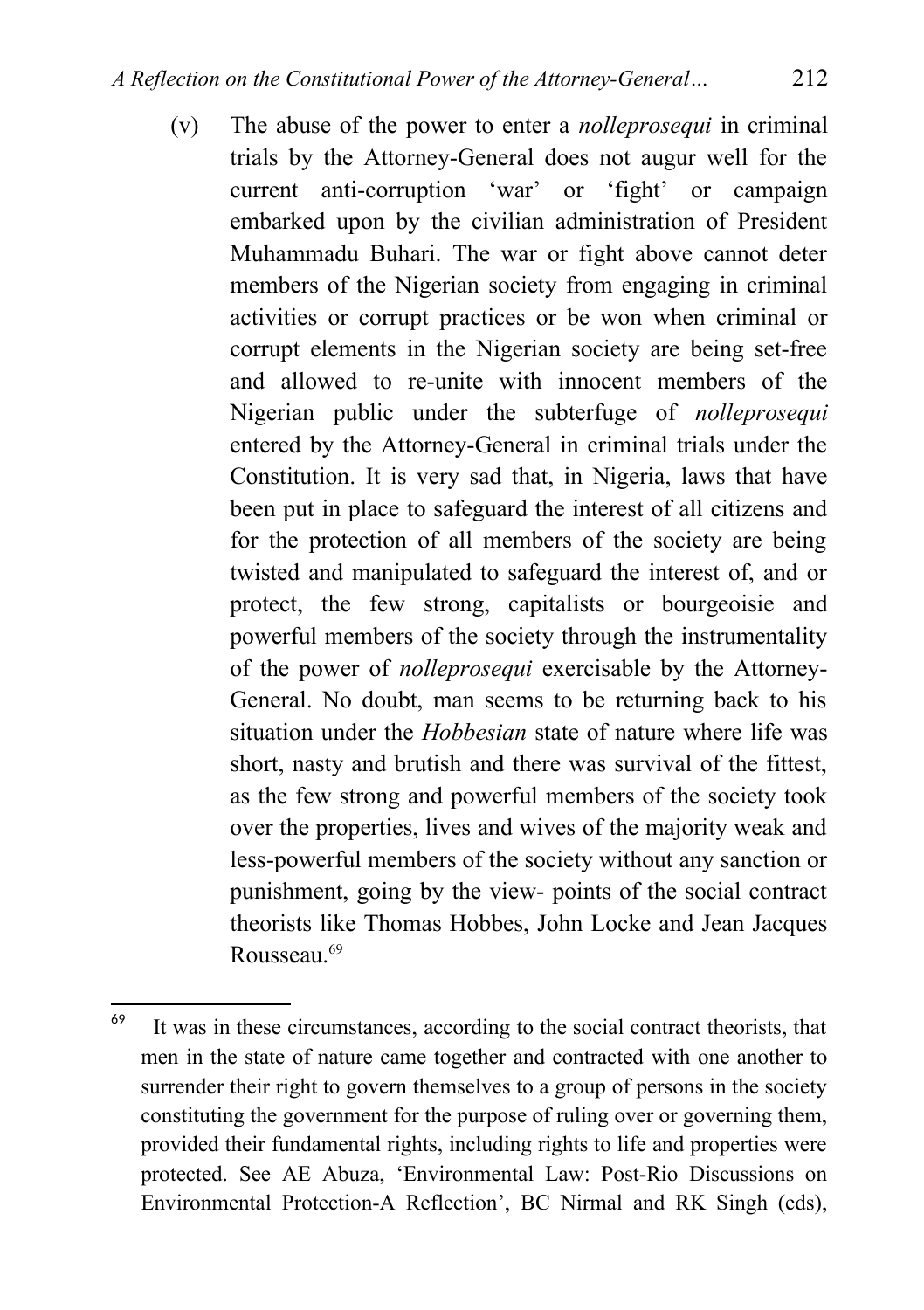*DeLSU Law Review Vol. 72020* 213<br>constitutional nower of the Attorney-General to enter a  $\frac{\text{p}_\text{EESC}}{\text{Lipot}(\text{m})}$  and  $\frac{\text{p}_\text{EESC}}{\text{p}_\text{EESC}}$  and  $\frac{\text{p}_\text{EESC}}{\text{p}_\text{EESC}}$  and  $\frac{\text{p}_\text{EESC}}{\text{p}_\text{EESC}}$  and  $\frac{\text{p}_\text{EESC}}{\text{p}_\text{EESC}}$  and  $\frac{\text{p}_\text{EESC}}{\text{p}_\text{EESC}}$  and  $\frac{\text{p}_\text{EESC}}{\text{p}_\text$ *nolleprosequi*is still desirable in contemporary Nigerian democratic society. It is significant to bear in mind that the prosecutorial powers of the Attorney-General, including the power to enter a *nolleprosequi* in criminal proceedings under the Constitution are both sensible and necessary for the proper and orderly management of contemporary Nigerian society. In the UK, a *nolleprosequi*, in practical terms, was confined originally to two classes or needs, that is: (i) to dispose of technically-imperfect proceedings instituted by the British Crown; and (ii) to put a halt to oppressive but technically-impeccable proceedings instituted by private prosecutors.[70](#page-33-0) Over time, a third class or need was added, that is cases where after the indictment had been signed, it is discovered that the accused person, for reasons bordering on sickness or other medical reasons, is unlikely ever to be fit to stand trial and there is no other way of doing away with the indictment.<sup>[71](#page-33-1)</sup> These needs cannot be dispensed with. They are, indeed, still critical for the survival and growth of the system of administration of criminal justice in Nigeria.

#### **Observations**

It is glaring from the foregoing reflection on the power of the Attorney-General to enter a *nolleprosequi* under the Constitution that sections  $174(1)(c)$  and  $211(1)(c)$  of the Constitution bestow on

*Contemporary Issues in International Law- Environment, International Trade, Information Technology and Legal Education* (Singapore: Springer Nature Pte Ltd 2018) 94. See, also, https://www.britannica.com>topic, accessed 12 June 2020.

<span id="page-33-0"></span> $70$  Damola, see n 68 above, 250.

<span id="page-33-1"></span><sup>71</sup> Quoted in *Ibid.*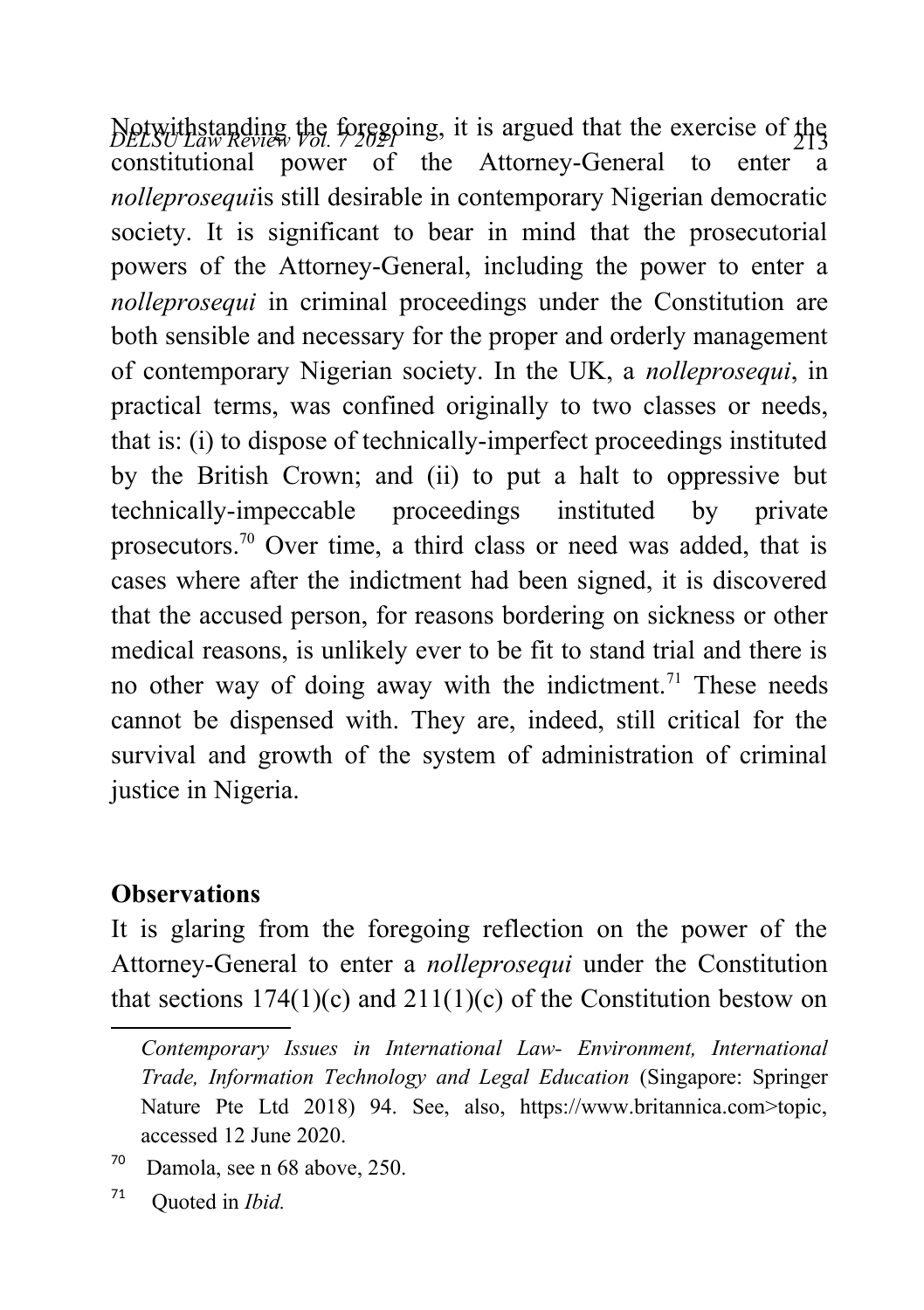the Federal and State Attorneys-General the power of *nolleprosequi* in criminal proceedings. In the *Ilori* case, the Supreme Court of Nigeria held that the power of *nolleprosequi* conferred on the Attorney-General by sections  $160(1)(c)$  and  $191(1)(c)$  of the 1979 Presidential Constitution (now sections 174(1)(c) and 211(1)(c) of the Constitution) is absolute or a wide-discretionary power. This is in tune with what obtains in other countries which practice the common law, including the UK, Malaysia and Singapore. It is observable that sections  $174(1)(c)$  and  $211(1)(c)$  above are being misused by some Attorneys-General in Nigeria to enter a *nolleprosequi* to free persons standing trial in court for serious criminal offences for their selfish interest or political considerations and so on instead of the public interest and much more. The resultant effect is that some of the rights guaranteed to all citizens of Nigeria such as the right of access to the court, guaranteed under section 17(2)(e) of the Constitution and soon have been unduly eroded under the guise that the *nolleprosequi* entered by the Attorney-General in some criminal proceedings was in the public interest and so on. A typical example is the *Ige* case, where, on 19 July 2004, the Oyo State Attorney-General entered a *nolleprosequi* to free four persons, including some PDP members standing trial in the Oyo State High Court of Justice, Ibadan for conspiracy and the murder of Bola Ige. This unsatisfactory development is attributable, primarily, to the fact that the Constitution does not expressly subject the exercise of the power of *nolleprosequi* by the Attorney-General to the control or approval of the court or anybody or authority.

It is regrettable that the Nigerian courts have not been able to deal decisively with the problem above. Many of the courts in Nigeria, in this connection, have not been able to reject some of the exercise of the power of *nolleprosequi* by the Attorney-General in criminal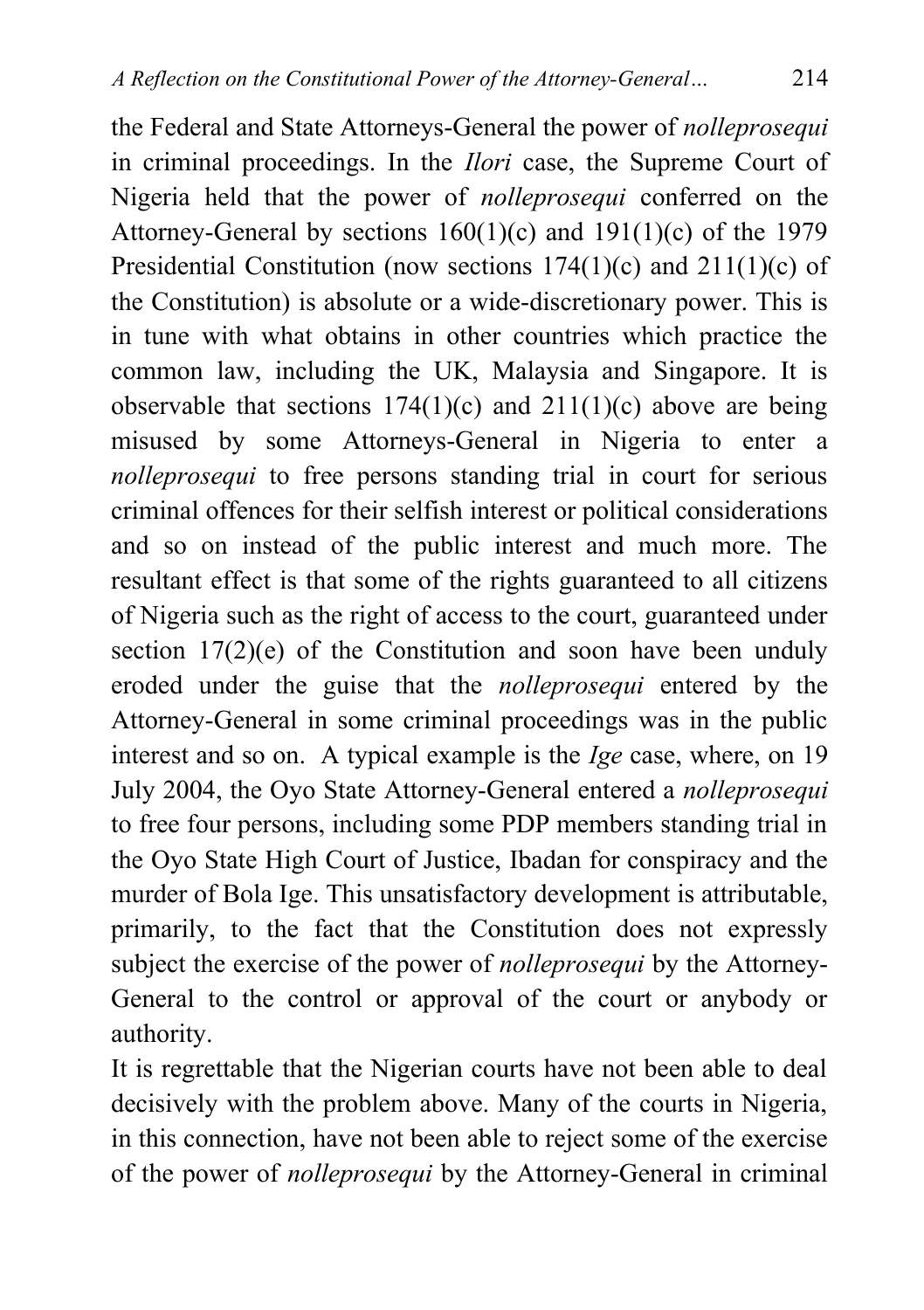*DELSU Law Review Vol. 7 2021* <sup>215</sup> trials under the Constitution on the ground that they were not  $\frac{\text{p}}{\text{exercised}}$  in the public interest and so on. This is attributable to some factors. The author wishes to re-iterate the problems with the judiciary in Nigeria, as disclosed before. It is observable that the continued exercise of the power of *nolleprosequi* by the Attorney-General under the Constitution is still desirable in contemporary Nigerian democratic society. The truth is that the constitutional prosecutorial powers of the Attorney-General, are both wise and necessary for the proper, just and orderly management of contemporary Nigerian society. Needless to re-iterate the three needs which informed the introduction of the power of the Attorney-General to enter a *nolleprosequi* in criminal trials, as stated earlier. These needs cannot be dispensed with. In fact, they are still cardinal for the survival and growth of the system of administration of criminal justice in Nigeria.

It is amoral, against legal ethics or unethical, unconstitutional and unlawful to exercise the power of the Attorney-General to enter a *nolleprosequi* in criminal proceedings for his selfish interest or political considerations and so on. There is, therefore, an urgent need in Nigeria to address squarely five problems associated with the exercise of the constitutional power of *nolleprosequi* by the Attorney-General. The author wishes to re-iterate the five problems, as disclosed before.

A continuation of the problem above poses a grave danger to the survival of Nigeria. The sad effect of entering a *nolleprosequi* in criminal proceedings by some Attorneys-General for their selfish interest and so on which is unquantifiable cannot be underscored. It has, not only undermined but, also inhibited the effectiveness of Nigeria's practice of democracy or the rule of law a cardinal tenet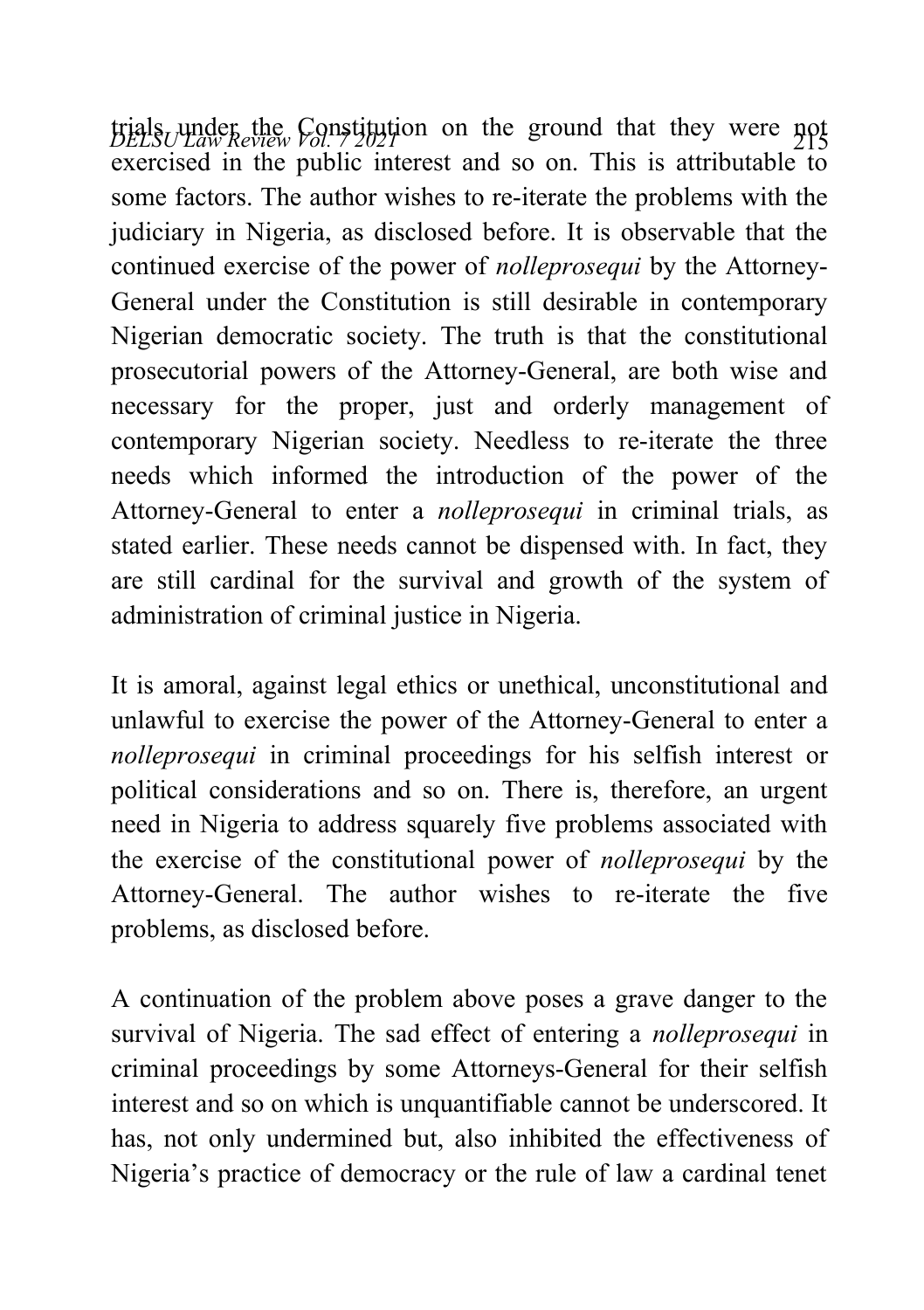of a democratic system of government. The author wishes to recall the provisions of sections 43 and 44(1) of the Constitution. It should be re-iterated that the problem above has engendered the denial of the fundamental right of the accused person or persons and complainant such as the appellant in the *Ilori* case to a fair hearing, and the denial of the right of some Nigerian private prosecutors such as the appellant in the *Ilori* case to participate in the Government of Nigeria directly through accessibility to the court or take part in the conduct of public affairs directly or participate freely in the government of their country directly in accordance with the provisions of law, contrary to the law. The power to undertake private prosecution, as stated before, is a right recognised by the Constitution and other laws in Nigeria. The author has indicated earlier that the ICCPR now has the effect of a domesticated enactment in Nigeria while the ACHPR enjoys a status higher than a mere international convention, having been domesticated in Nigeria and the same is part of the Nigerian body of laws.

The entering of a *nolleprosequi* in criminal proceedings by some Attorneys-General for their selfish interest and so on has, again, impacted negatively on the country's system of administration of criminal justice. Of course, the problem above, if not quickly arrested has capacity to impact adversely on political stability. This is so, because citizens of Nigeria may capitalise on sections 39 and 40 of the Constitution which guarantee to them the rights to freedom of expression and peaceful assembly and association, respectively to embark on peaceful mass protests against the Nigerian Government over the misuse of the power of *nolleprosequi* by some Attorneys-General in Nigeria, as was the situation in the *Khilnani* case. This could engender instability in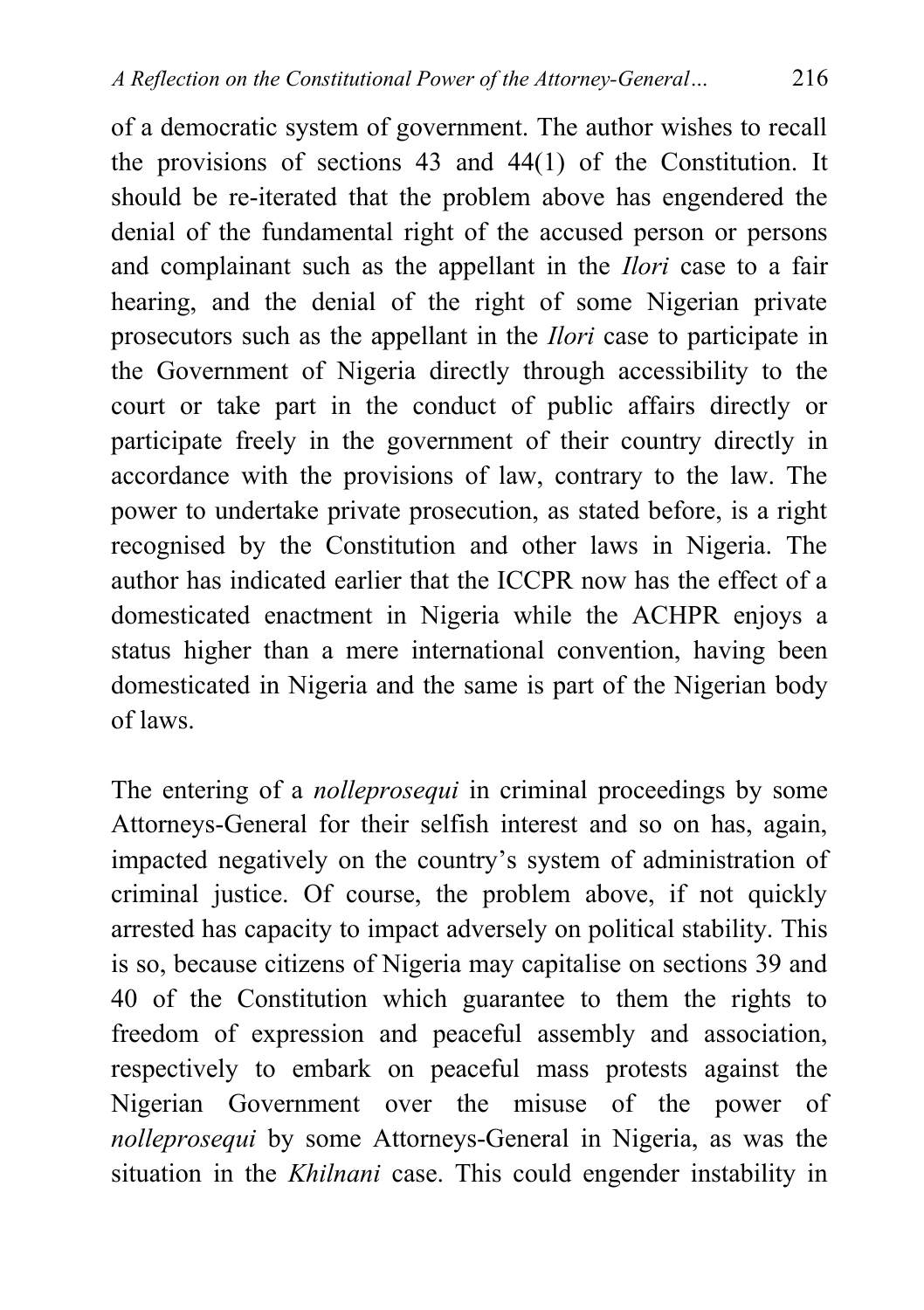*DELSU Law Review Vol. 7 2021* <sup>217</sup> Nigeria's democratic politics and thus encourage the military to foray into politics and take-over political power or governance in Nigeria like what transpired on 11 April 2019 in Sudan when soldiers seized political power from President Omar Hassan Al-Bashir of Sudan who had governed or ruled the North African country with iron-fist since  $1989$ .<sup>[72](#page-37-0)</sup> His ouster from political power was precipitated by the biggest peaceful demonstration culminating in a vast sit-in attended by many Sudanese citizens in Khartoum, the capital city of Sudan.<sup>[73](#page-37-1)</sup> In actuality, the take-over 'capped' a season of protest and political crisis or tumult in North Africa. It should be re-called that much earlier, the governments of Hosni Mubarak, Ben Ali and Muamar Ghadaffi in Egypt, Tunisia and Libya, respectively were over-thrown by their people.<sup>[74](#page-37-2)</sup> In Libya's case, Ghadaffi was killed in the process by his own people on 20 October 2011.[75](#page-37-3) Nigerian leaders must learn lessons from these developments.

Of course, the Constitutions of many States, including Nigeria and the AU African Charter on Democracy, Elections and Governance (ACDEG) 2007 proscribe military or unconstitutional change of government.<sup>[76](#page-37-4)</sup> A vital question to ask is: can a constitution prevent the people from over-throwing their governments if they so wish? The answer is in the negative. This is buttressed by the experiences in the countries above. The emphasis, therefore, must be on good governance and development, predicated on democratic ideals,

<span id="page-37-0"></span><sup>72</sup> <http://www.washingtonpost.com> accessed 23 April 2020.

<span id="page-37-1"></span><sup>73</sup> *Ibid.*

<span id="page-37-2"></span><sup>74</sup> <http://www/peoplesdailyonline.com/columni> accessed 11 November 2011.

<span id="page-37-3"></span><sup>75</sup> *Ibid.*

<span id="page-37-4"></span><sup>&</sup>lt;sup>76</sup> See, for example, s 1(2) of the Constitution and art 23 of the ACDEG.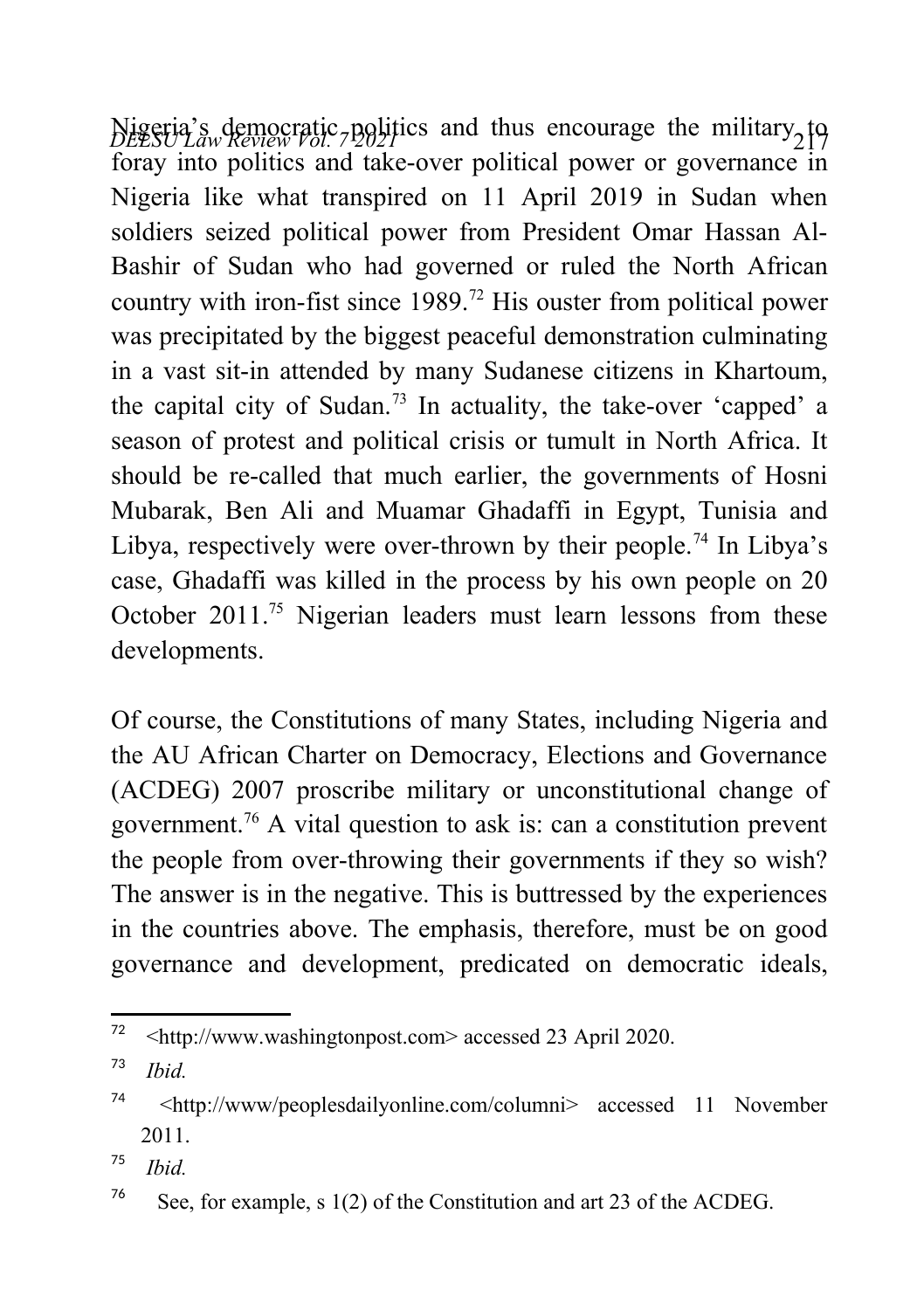norms and values<sup>[77](#page-38-0)</sup> which guarantee to citizens fundamental rights in consonance with international human rights' norms or treaties, including the UDHR, ICCPR, ACHPR and the Charter of the United Nations. The fight against criminality and corruption, as enjoined by the AU Convention on Preventing and Combating Corruption(AUCPCC) 2003<sup>78</sup> is very critical. Also, ensuring access to the court of law or justice and peoples' participation in the government, as enjoined by the Constitution, the ICCPR and ACHPR are very critical. These are the real anti-dote to revolt or rebellion against the State or government.

The problem of misuse of powers of the Attorneys-General to enter a *nolleprosequi* must be given the highest consideration it deserves by the civilian administration of President Buhari. This must be the case so that the administration above may not be accused of paying lip-service to the issue of promoting- respect for the constitutional rights of Nigerians, respect for the rule of law as well as the fight against criminality and corruption.

#### **Recommendations**

The problem of some Attorneys-General in Nigeria entering *nolleprosequi* in criminal trials under the Constitution for their selfish interest or political considerations and so on under the guise or subterfuge of entering *nolleprosequi* in the public interest and so on should be effectively addressed or trackled in Nigeria. In order to surmount the problems associated with misuse of *nolleprosequi* powers, the following recommendations are made:

<span id="page-38-0"></span> $77$  Note that s 14(1) of the Constitution declares that Nigeria shall be a State based on democratic principles and social justice.

<span id="page-38-1"></span><sup>78</sup> The Convention was adopted in Maputo, *Mozambique* on 11 July 2003.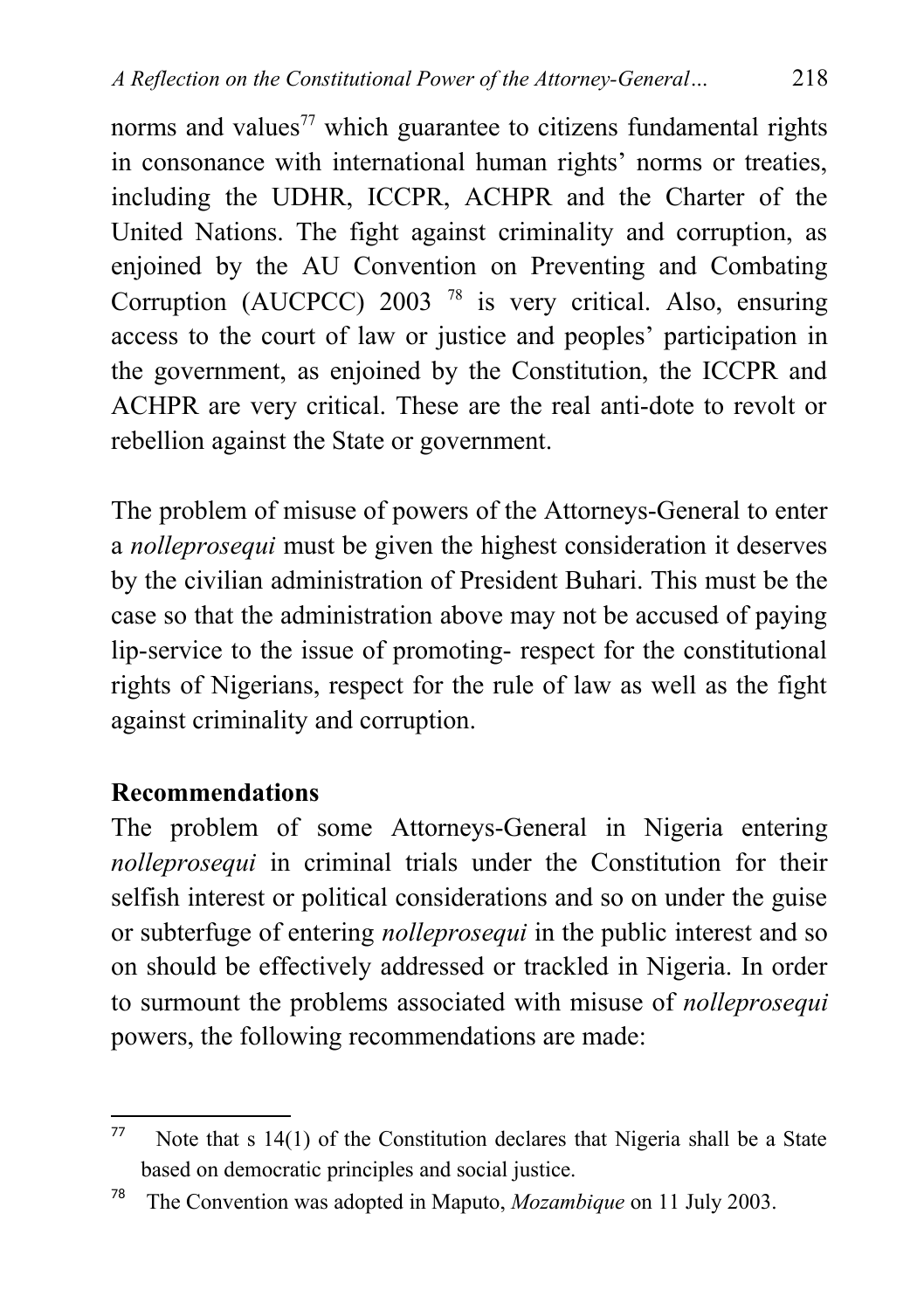- $DEL\left(\frac{1}{2}\right)$   $Law$  *Review Vol.* 7202(c) and 211(1)(c) of the Constitution should be amended to subject the exercise of the power of *nolleprosequi* by the Attorney-General under the Constitution to the permission of the court.<sup>[79](#page-39-0)</sup> It is in accord with what obtains in other countries, including the USA and Kenya.<sup>[80](#page-39-1)</sup>
	- (ii) Sections 174 and 211 of the Constitution should be amended to, also, subject the exercise of the power of *nolleprosequi* by the Attorney-General under the Constitution to the provisions of a new sub-section to the effect that if the discontinuance of any proceedings under sub-section (1)(c) takes place after the close of the prosecution's case, the defendant shall be acquitted. This is consistent with the practice in other countries like Kenya, as exemplified in Article 157(7) of the Constitution of Kenya 2010.
	- (iii) Nigeria should re-open criminal cases, where the Attorney-General had exercised the power of *nolleprosequi* under the Constitution for improper motive or ill-will since the commencement of the current democratic dispensation on 29 May 1999 with a view to re-arresting and re-arraigning the accused in court for the offences allegedly-committed against Nigeria in tune with the current 'war' or campaign embarked upon by Buhari's civilian administration against criminality and corruption. Good enough, President Buhari has already ordered the

<span id="page-39-0"></span><sup>79</sup> See, also, Damola n 71 above, 255.

<span id="page-39-1"></span><sup>&</sup>lt;sup>80</sup> See, for example, Rule 48 of the USA Federal Practice and Procedure Rules 1946, as amended in 2019, art 157 of the Constitution of Kenya 2010 and the Kenyan case of *Republic v MunehWanjikuIkigu* [2016] KLR. <http://www.kenyalaw.org>case law>cases>view> accessed 27 April 2020.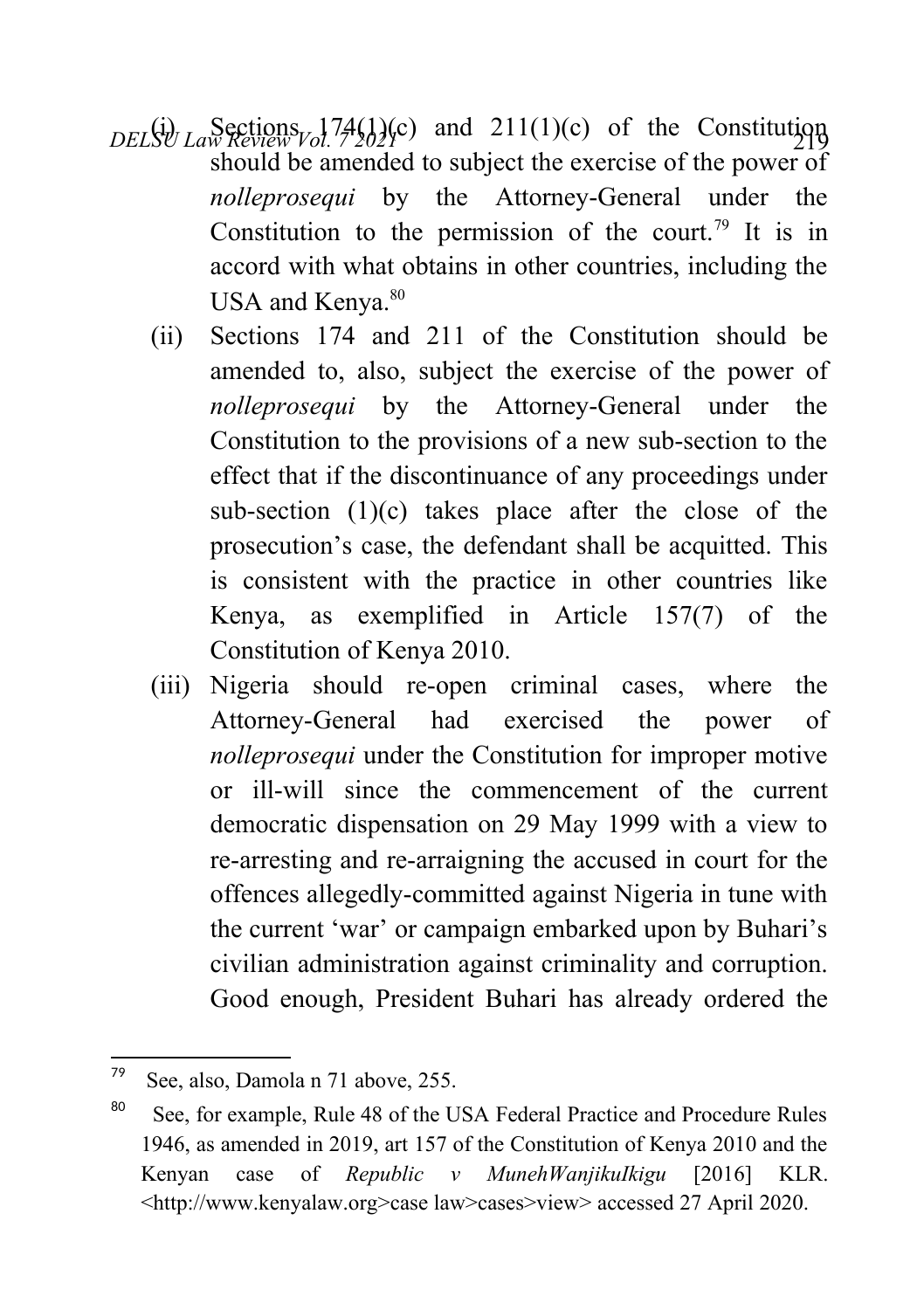Inspector-General of Police (IGP) to re-open investigations into the murder case of Ige. [81](#page-40-0)

- (iv) Nigerians should seek sanctuary under sections 39 and 40 of the Constitution to organise Sudanese-style protests or demonstrations against a Nigerian capitalist government whose Attorney-General abuses the power of *nolleprosequi* under the Constitution as well as work assiduously towards the replacement of such a government. It should be noted that a revolt or rebellion against the government is justified in the face of violation of fundamental rights of citizens such as the rights to life and properties, according to social contract theorists.<sup>[82](#page-40-1)</sup>
- (v) Nigeria should insulate the office of the Attorney-General from partisan politics in tune with the practice in other countries like India.[83](#page-40-2) To this end, the Constitution should be amended to separate the office of Attorney-General and Minister of Justice or Commissioner for Justice. While a person to be appointed Minister of Justice or Commissioner for Justice may be a card-carrying member of a political party, the appointee to the Office of Attorney-General should be an independent legal practitioner who is not a card-carrying member of a political party. He is to be elected into office by citizens under the Constitution on the basis of independent candidacy.<sup>[84](#page-40-3)</sup>

<span id="page-40-0"></span> $81$  <http://www.vanguardngr.com>, see n 67 above.

<span id="page-40-1"></span><sup>&</sup>lt;sup>82</sup> Quoted by Abuza, see n 69 above, 97

<span id="page-40-2"></span><sup>83</sup> <http://en.wikipedia.org/wiki/Attorney General of India> accessed 9 February 2016.

<span id="page-40-3"></span><sup>&</sup>lt;sup>84</sup> See Damola n 79 above, 256-57